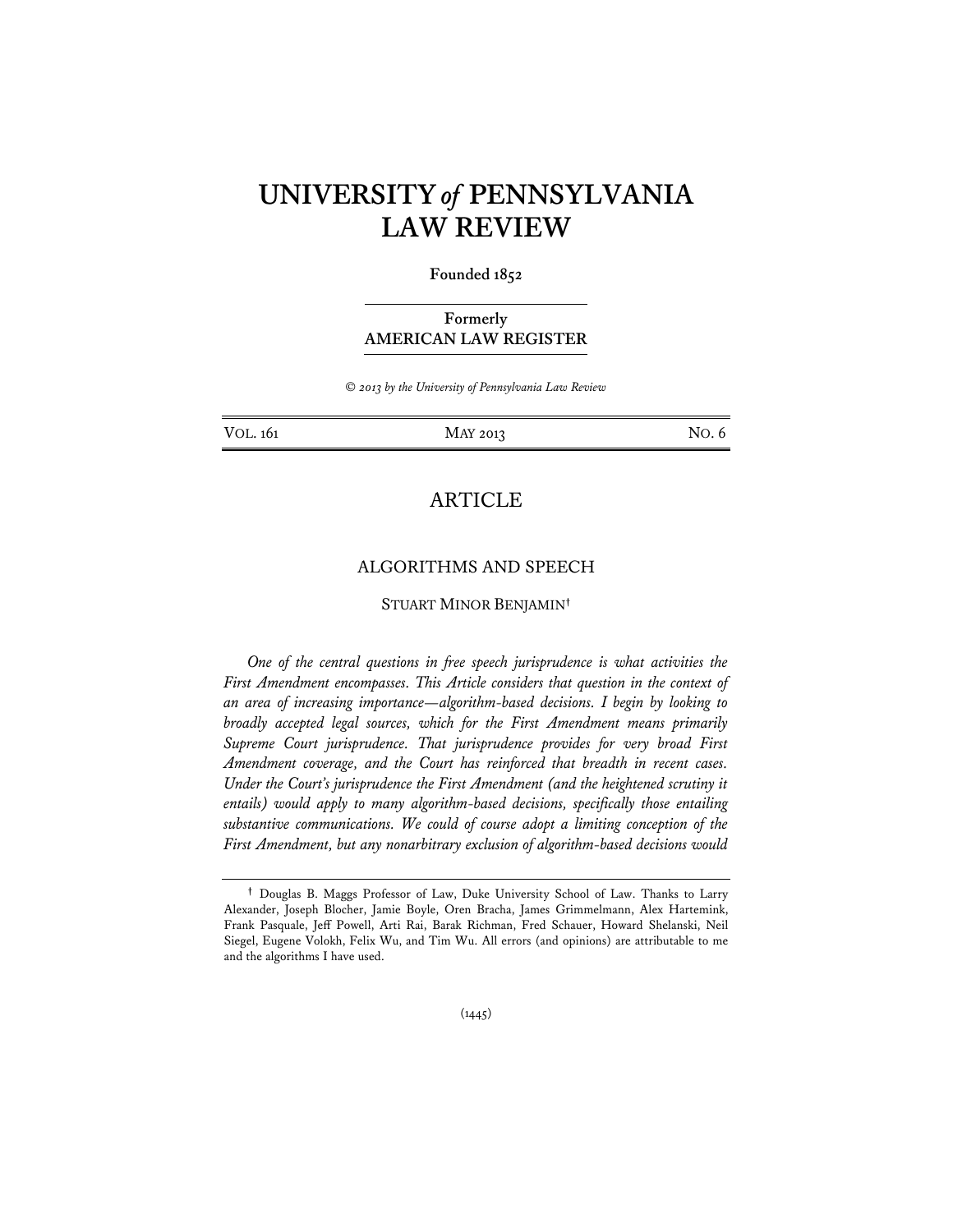*require major changes in the Court's jurisprudence. I believe that First Amendment coverage of algorithm-based decisions is too small a step to justify such changes. But insofar as we are concerned about the expansiveness of First Amendment coverage, we may want to limit it in two areas of genuine uncertainty: editorial decisions that are neither obvious nor communicated to the reader, and laws that single out speakers but do not regulate their speech. Even with those limitations, however, an enormous and growing amount of activity will be subject to heightened scrutiny absent a fundamental reorientation of First Amendment jurisprudence.* 

| Ι.                                                                 |
|--------------------------------------------------------------------|
| THE CENTRALITY AND EXPANSION OF<br>H.                              |
|                                                                    |
| A. A Note on Broadly Accepted Sources and Forms of Reasoning  1452 |
|                                                                    |
| <b>III. SUPREME COURT JURISPRUDENCE AND</b>                        |
|                                                                    |
|                                                                    |
| A. Relying on Particular Theories of the First Amendment 1473      |
|                                                                    |
|                                                                    |
| A. Requiring Communicating About Your Editing1484                  |
| Regulations of Speakers Not Aimed at Their Speech 1487<br>В.       |
|                                                                    |

### INTRODUCTION

More and more of our activity involves not merely the transmission of bits, but the transmission of bits according to algorithms and protocols created by humans and implemented by machines.**<sup>1</sup>** Messages travel over the Internet because of transmission protocols, coding decisions determine the look and feel of websites, and algorithms determine which links, messages, or stories rise to the top of search engine results and web aggregators' webpages. Most webpages have automated components, as do most online articles and all video games.**<sup>2</sup>** Are these algorithm-based outputs "speech" for purposes of

**<sup>1</sup>** I am using "bit" as a convenient shorthand for information transmitted via electronic signals. In computing and telecommunications, data is encoded in binary digits (a.k.a. bits), but nothing in this Article turns on the binary nature of bits per se. The point is simply to emphasize the nature of the communication as electronic, as opposed to old-fashioned pen or printing press on paper.

**<sup>2</sup>** The list goes on and on. *See, e.g.*, CHRISTOPHER STEINER, AUTOMATE THIS: HOW ALGORITHMS CAME TO RULE OUR WORLD 7 (2012) ("Algorithms have already written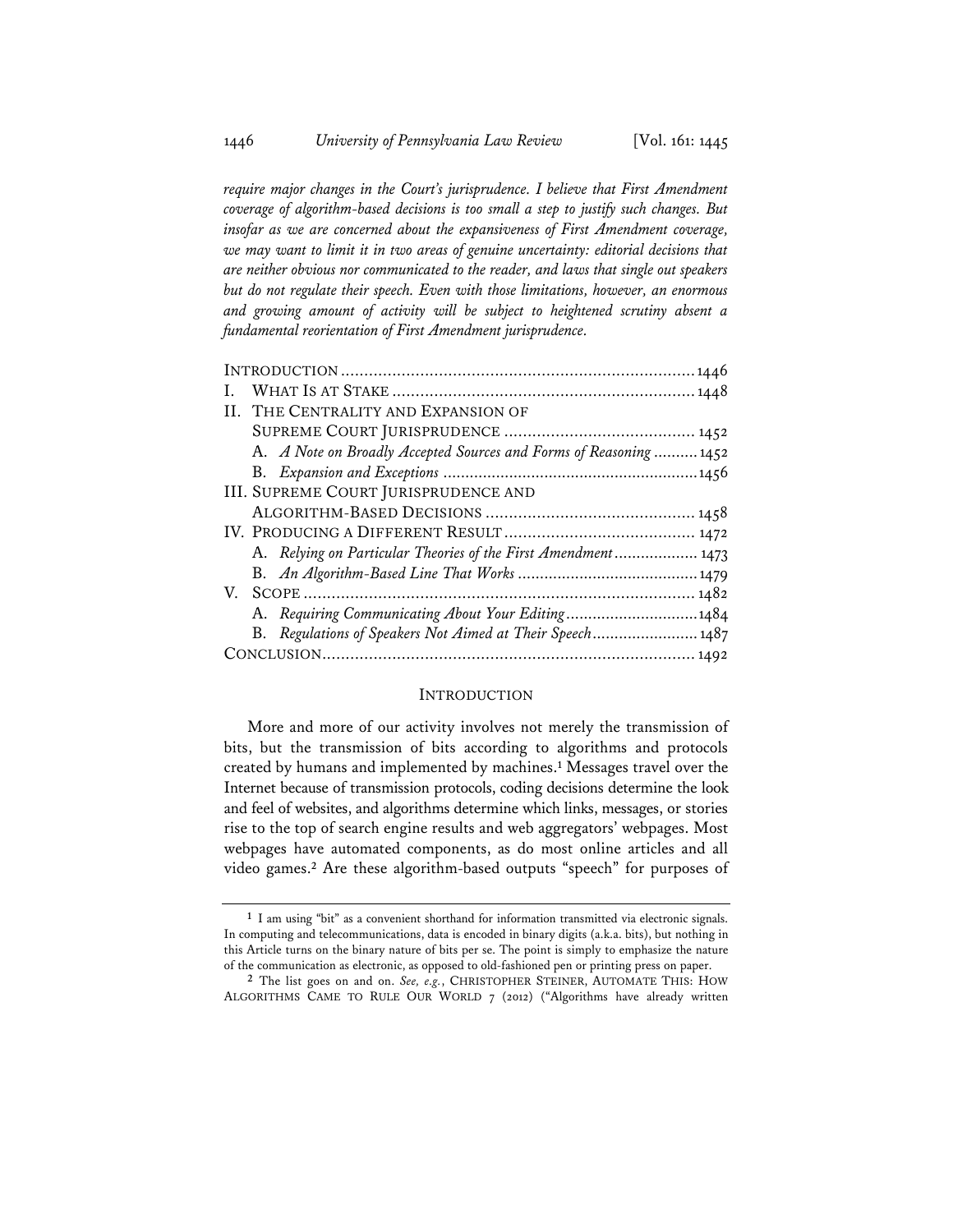the First Amendment?**<sup>3</sup>** That is, does the Free Speech Clause of the First Amendment apply to government regulation of these or other algorithmbased changes to bits?**<sup>4</sup>**

In this Article I address that question. I conclude that if we accept Supreme Court jurisprudence, the First Amendment encompasses a great swath of algorithm-based decisions—specifically, algorithm-based outputs that entail a substantive communication. We could decide to reject Supreme Court jurisprudence, or read it narrowly in order to limit its application. But for the purposes of this Article, I will not apply that lens to the existing case law. Instead, I will look to broadly accepted sources and forms of legal reasoning—which in the First Amendment context means primarily Supreme Court jurisprudence—and consider whether those sources lead to the conclusion that algorithm-based outputs are speech for First Amendment purposes. I find that the answer is yes for most algorithm-based editing.

For some, this answer will be unwelcome. A wide range of commentators have expressed concerns about potentially expansive interpretations of the scope of the Free Speech Clause, such that much, if not most, government regulation is subject to heightened judicial scrutiny.**<sup>5</sup>** Such a concern may

symphonies as moving as those composed by Beethoven, picked through legalese with the deftness of a senior law partner, diagnosed patients with more accuracy than a doctor, written new articles with the smooth hand of a seasoned reporter, and driven vehicles on urban highways with far better control than a human.").

**<sup>3</sup>** The First Amendment encompasses more than the Free Speech Clause, of course. For the purposes of this Article, when I refer to the First Amendment I am referring to its Free Speech Clause component.

**<sup>4</sup>** There is no single accepted definition of "algorithm." *See Algorithm Characterization*, WIKIPEDIA, http://en.wikipedia.org/wiki/Algorithm\_characterizations (last updated Feb. 11, 2013) (stating that an "[a]lgorithm does not have a generally accepted formal definition" and discussing more than twenty different prominent characterizations). Broadly speaking, an algorithm is a set of instructions designed to produce an output. My use of the term in this Article focuses on its most common usage—as instructions or rules implemented by a computer. That is, I want to focus on nonhuman processes, and I use the term "algorithm" to refer to them. For ease, I will refer to decisions made by protocols, algorithms, and other computations as algorithm-based decisions. I could call them "code-based processes" or some other less-familiar and more ungainly term, but I choose "algorithm" simply because it has become more familiar shorthand.

**<sup>5</sup>** *See generally* Vincent Blasi, *The Pathological Perspective and the First Amendment*, 85 COLUM. L. REV. 449, 449-66 (1985); Thomas H. Jackson & John Calvin Jeffries, Jr., *Commercial Speech: Economic Due Process and the First Amendment*, 65 VA. L. REV. 1, 14-25 (1979); Jedediah Purdy, *The Roberts Court v. America*, DEMOCRACY, Winter 2012, at 46, 49-53. The work of Frederick Schauer has been especially important in this regard. *See generally* Frederick Schauer, *The Boundaries of the First Amendment: A Preliminary Exploration of Constitutional Salience*, 117 HARV. L. REV. 1765, 1794- 95 (2004) [hereinafter Schauer, *Boundaries*]; Frederick Schauer, *Codifying the First Amendment:*  New York v. Ferber, 1982 SUP. CT. REV. 285; Frederick Schauer, *Commercial Speech and the Architecture of the First Amendment*, 56 U. CIN. L. REV. 1181 (1988); Frederick Schauer, *First Amendment Opportunism*, *in* ETERNALLY VIGILANT 174 (Lee C. Bollinger & Geoffrey R. Stone eds., 2002).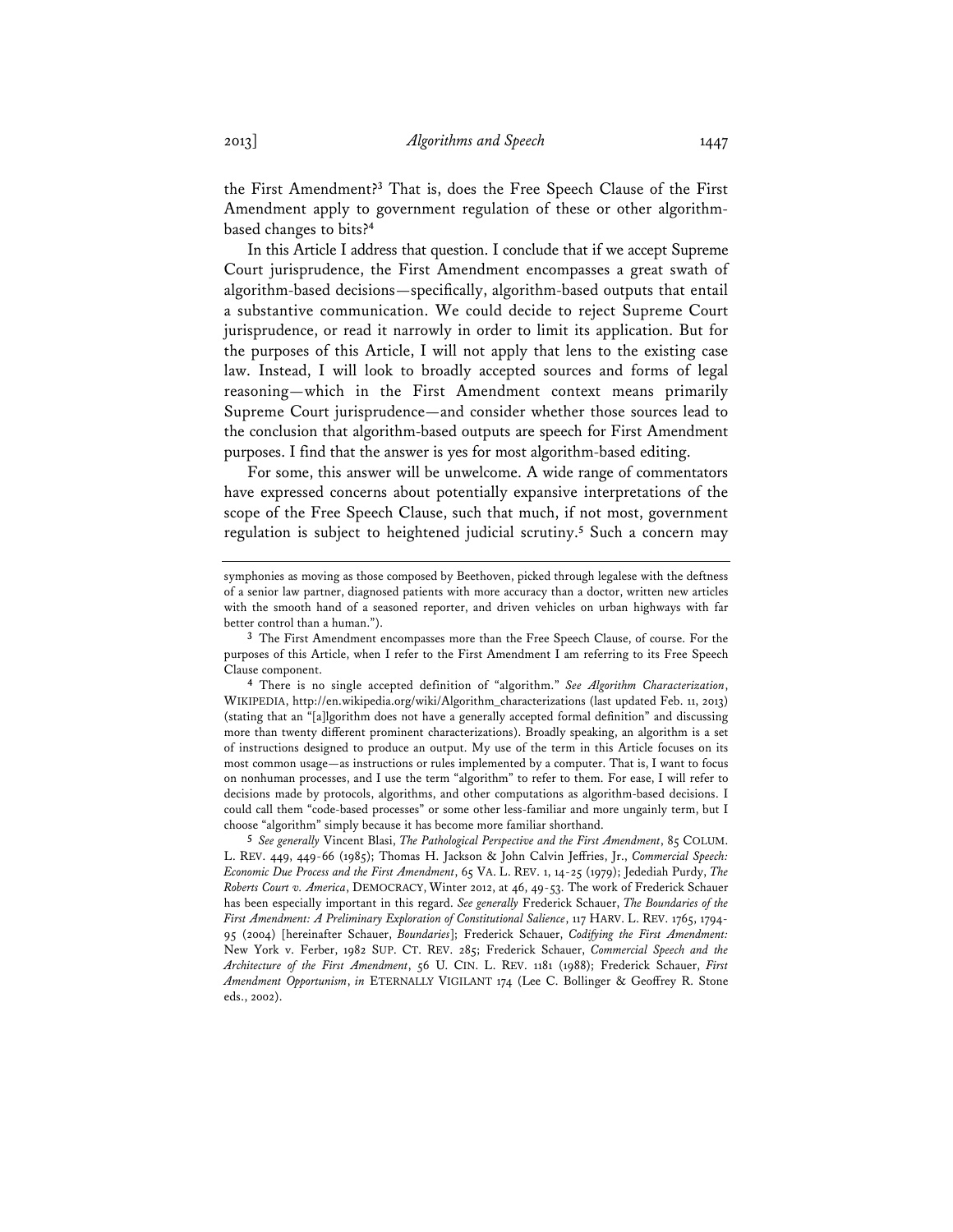motivate, at least in part, the contrasting answer that Tim Wu reaches in his piece.**<sup>6</sup>** One possible response to these concerns is to articulate a theory of the Free Speech Clause that excludes algorithm-based decisions, or, perhaps more modestly, search engine results (which have been the focus of some commentators).**<sup>7</sup>** Any such exclusion, however, will entail a radical revamping of our Free Speech Clause jurisprudence. And, as it turns out, there are interpretations that are consistent with existing jurisprudence (and, in my view, desirable on their own terms) that would limit the scope of the Free Speech Clause. Of course, one could find those interpretations insufficient, but I conclude that the inclusion of algorithm-based decisions in the First Amendment's protections does not substantially advance the argument for a radical revamping.

In a previous article I asked how difficult it would be to find that mere transmission of bits constituted speech.**<sup>8</sup>** One way of framing that question is to ask how hard it would be to expand the definition of speech to include something (mere transmission) that ordinarily would fall outside it. In this Article I address the converse question: How hard would it be to narrow the definition of speech to exclude something that Supreme Court jurisprudence would encompass? What would such an exclusion mean for First Amendment jurisprudence?

### I. WHAT IS AT STAKE

A huge range of bit manipulations involves the use of algorithms. Computer code is a set of instructions and algorithms.**<sup>9</sup>** Every webpage relies on many different algorithms for its structure, not to mention its transmission over the Internet. Indeed, every networked device depends on an electronic network built in part on algorithms.

Around the turn of this century, there was considerable focus on whether computer code itself was speech for First Amendment purposes, such that

**<sup>6</sup>** *See* Tim Wu, *Machine Speech*, 161 U. PA. L. REV. 1498 (2013) ("Too much protection would threaten to constitutionalize many areas of commerce and private concern without promoting the values of the First Amendment.").

**<sup>7</sup>** *See, e.g.*, Oren Bracha & Frank Pasquale, *Federal Search Commission? Access, Fairness, and Accountability in the Law of Search*, 93 CORNELL L. REV. 1149, 1193-1201 & n.239 (2008) (contending that the First Amendment, properly understood, does not cover search engine rankings).

**<sup>8</sup>** Stuart Minor Benjamin, *Transmitting, Editing, and Communicating: Determining What "The Freedom of Speech" Encompasses*, 60 DUKE L.J. 1673, 1695 (2011) (concluding that "argument that transmission qua transmission triggers the First Amendment is . . . weak").

**<sup>9</sup>** *See generally Algorithm*, WIKIPEDIA, http://en.wikipedia.org/wiki/Algorithm (last updated Mar. 29, 2013); *What Is a Computer Algorithm?*, HOWSTUFFWORKS, http://computer.howstuffworks. com/question717.htm (last visited Apr. 10, 2013).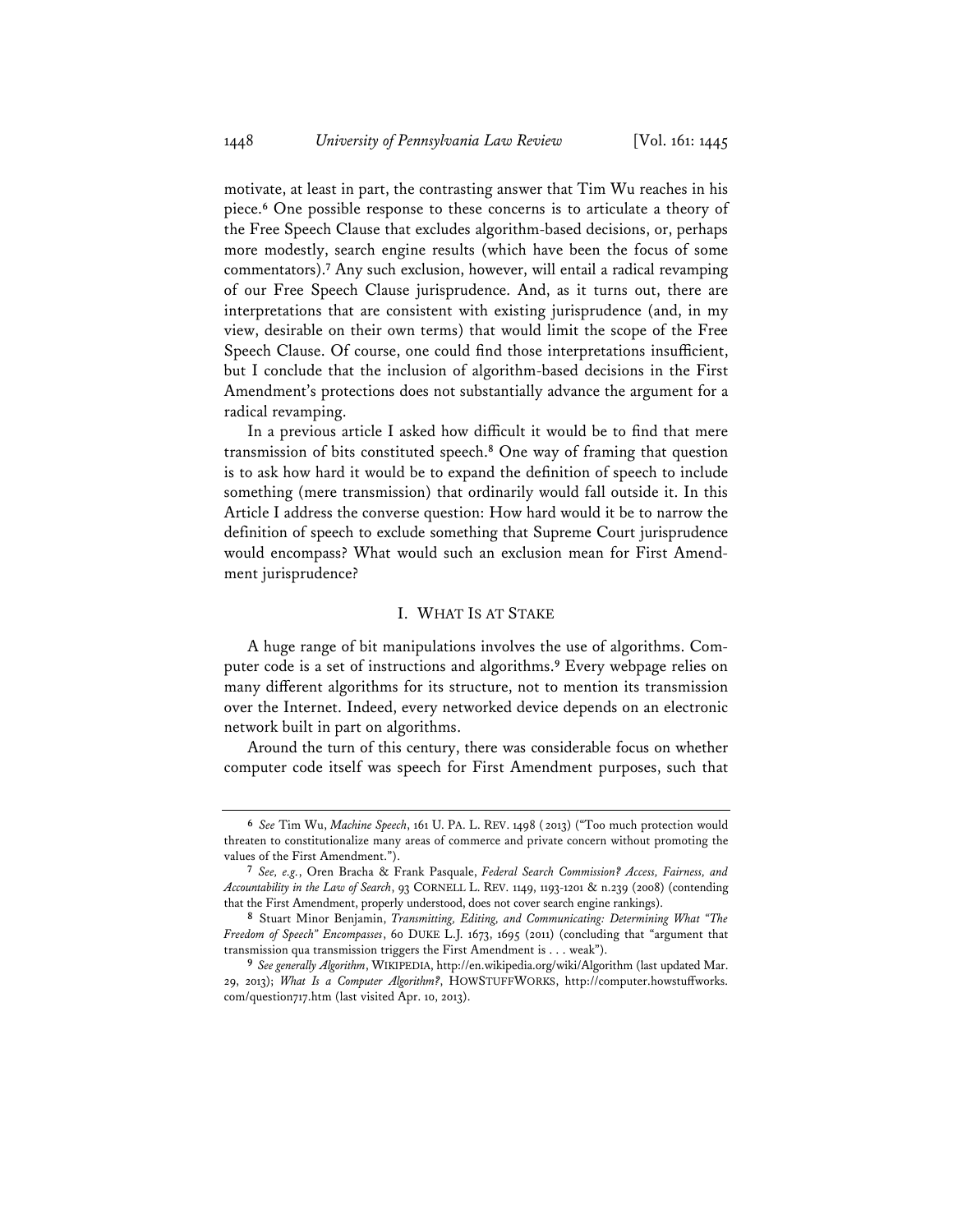regulations on the distribution of code implicated the First Amendment.**<sup>10</sup>** The government had concerns about the proliferation of some computer programs (notably, those perceived as jeopardizing security), and it sought to regulate the circulation of the code itself—the instructions to a computer that would enable the feared activity.**<sup>11</sup>** For what it is worth, the few courts that considered the issue found by and large that regulations of computer code were regulations of speech.**<sup>12</sup>**

My focus here is not on the distribution of code, and thus not on whether code itself is speech. Rather, I consider whether the outputs of that code the decisions created by algorithms—are speech for First Amendment purposes. The question whether the First Amendment applies to regulation of search engine results is different from the question whether the algorithms used by those search engines are speech. Even if the algorithms are not speech, their products may be.

What sorts of regulations of algorithm-based decisions might be at issue? The most prominent possibility, and the one that has inspired the most commentary, is the regulation of search engine results, and in particular (given its large market share) Google. A company frustrated by its low PageRank (which hurt its ability to find clients) brought an action against

**<sup>10</sup>** *See, e.g.*, Steven E. Halpern, *Harmonizing the Convergence of Medium, Expression, and Functionality: A Study of the Speech Interest in Computer Software*, 14 HARV. J.L. & TECH. 139, 181 (2000) (discussing the application of the First Amendment to computer software); Robert Post, *Encryption Source Code and the First Amendment*, 15 BERKELEY TECH. L.J. 713, 716 (2000) (discussing whether encryption source code is covered by the First Amendment); Schauer, *Boundaries*, *supra* note 5, at 1794 ("The anti-Microsoft and anti-Hollywood claims of the opensource movement focus on the way in which computer source codes can be conceived of as a language and therefore as speech . . . ."); Katherine A. Moerke, Note, *Free Speech to a Machine? Encryption Software Source Code Is Not Constitutionally Protected "Speech" Under the First Amendment*, 84 MINN. L. REV. 1007, 1027 (2000) ("[B]ecause source code is the implementation of an idea, not the expression of it, it is not entitled to First Amendment protection as a type of speech.").

**<sup>11</sup>** The government has acted on these concerns on a number of occasions by restricting the distribution or export of computer software that it viewed as dangerous on a number of occasions, producing several lawsuits. *See, e.g.*, Junger v. Daley, 209 F.3d 481 (6th Cir. 2000) (export of excryption software programs); Bernstein v. Dep't of Justice, 176 F.3d 1132 (9th Cir. 1999) (distribution of encryption software pursuant to the International Traffic in Arms Regulations); Karn v. Dep't of State, 925 F. Supp. 1 (D.D.C. 1996) (designation of a computer diskette as a "defense article" pursuant to the Arms Export Control Act and the International Traffic in Arms Regulations).

**<sup>12</sup>** *See* Universal City Studios, Inc. v. Corley, 273 F.3d 429, 447 (2d Cir. 2001) (holding that the First Amendment covers computer programs, and stating that "[a] recipe is no less 'speech' because it calls for the use of an oven, and a musical score is no less 'speech' because it specifies performance on an electric guitar"); *Bernstein*, 176 F.3d at 1141 (concluding that "encryption software, in its source code form and as employed by those in the field of cryptography, must be viewed as expressive for First Amendment purposes"), *reh'g en banc granted and opinion withdrawn*, 192 F.3d 1308 (9th Cir. 1999).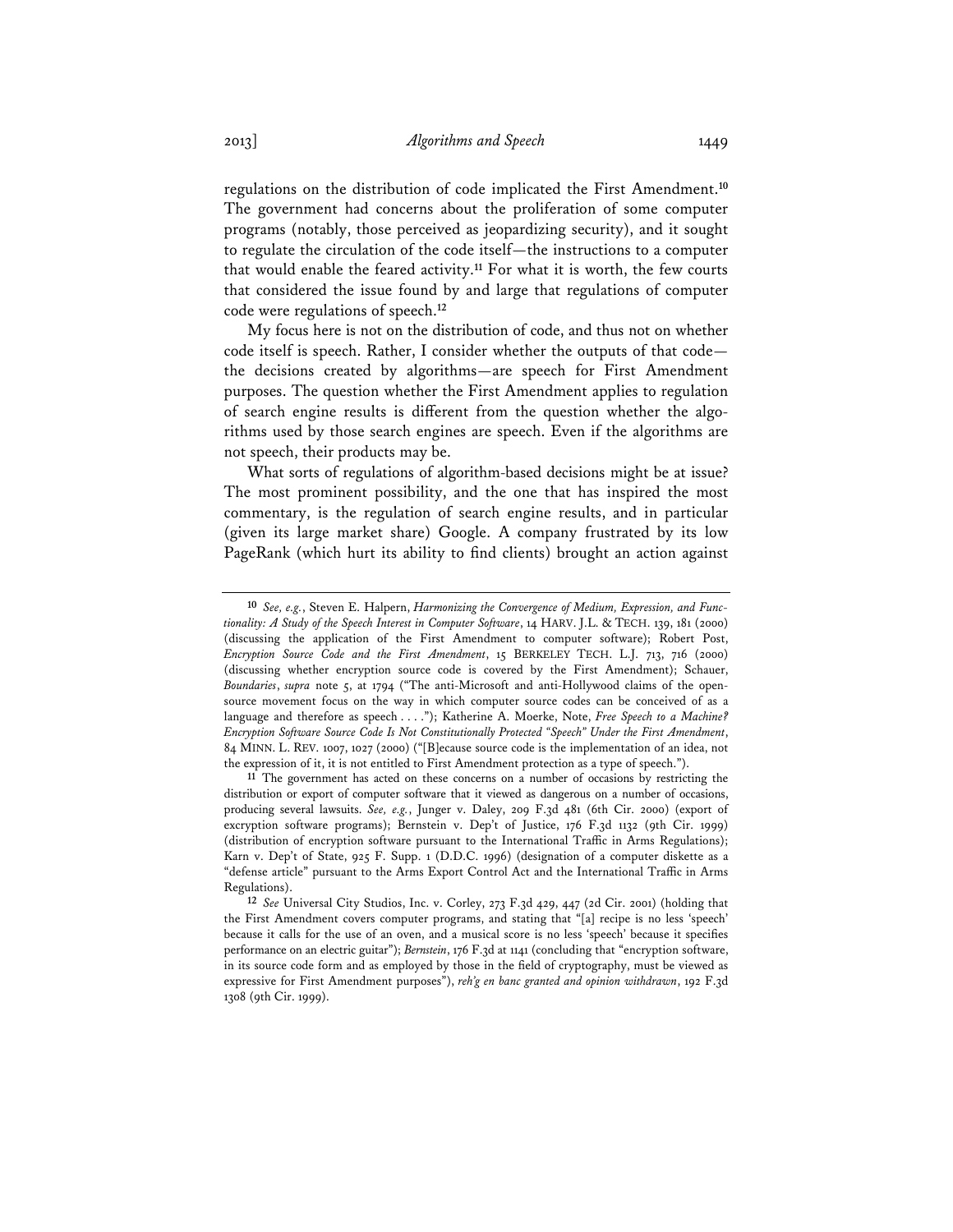Google for tortious interference with contractual relations, and Google successfully argued that the First Amendment applied to its search results.**<sup>13</sup>** Another company frustrated by its rankings on Google unsuccessfully argued that Google's search engine is an "essential facility" that must be opened to access,**<sup>14</sup>** and Frank Pasquale argued that Google should be understood as a new kind of bottleneck deserving of regulatory attention an "essential cultural and political facility."**<sup>15</sup>** Pasquale and Oren Bracha have also argued that the government should be able to regulate search engines' ability to structure their results, and that the First Amendment does not encompass search engine results.**<sup>16</sup>** Eugene Volokh and Donald Falk, by contrast, have contended that all aspects of search engines' results are fully protected by the First Amendment.**<sup>17</sup>**

**<sup>13</sup>** Search King, Inc. v. Google Tech., Inc., No. 02-1457, 2003 WL 21464568, at \*3-4 (W.D. Okla. May 27, 2003) (order granting Google's motion to dismiss). "PageRank" is an algorithm that "measure[s] . . . the quantity and quality of links from one website to another." Victor T. Nilsson, Note, *You're Not from Around Here, Are You? Fighting Deceptive Marketing in the Twenty-First Century*, 54 ARIZ. L. REV. 801, 807 (2012); *see also* PageRank, WIKIPEDIA, http://en. wikipedia.org/wiki/PageRank (last updated Apr. 6, 2013).

**<sup>14</sup>** Kinderstart.com, LLC v. Google, Inc., No. 06-2057, 2007 WL 831806, at \*4 (N.D. Cal. Mar. 16, 2007) (granting motion to dismiss) ("KinderStart asserts that the Google search engine is 'an essential facility for the marketing and financial viability of effective competition in creating, offering and delivering services for search over the Internet.'" (citation omitted)).

**<sup>15</sup>** Frank Pasquale, *Dominant Search Engines: An Essential Cultural & Political Facility*, *in* THE NEXT DIGITAL DECADE 401, 402 (Berin Szoka & Adam Marcus eds., 2010), *available at* http:// nextdigitaldecade.com/ndd\_book.pdf.

**<sup>16</sup>** *See* Bracha & Pasquale, *supra* note 7; *see also* Jennifer A. Chandler, *A Right to Reach an Audience: An Approach to Intermediary Bias on the Internet*, 35 HOFSTRA L. REV. 1095, 1117 (2007) (stating that in light of websites' free speech "right to reach an audience, and the listener's right to choose among speakers according to the listener's own criteria, free of extraneous discriminatory influences[,] . . . search engines should not manipulate individual search results except to address instances of suspected abuse of the system").

**<sup>17</sup>** *See* EUGENE VOLOKH & DONALD M. FALK, FIRST AMENDMENT PROTECTION FOR SEARCH ENGINE SEARCH RESULTS (2012), *available at* http://www.volokh.com/wp-content/ uploads/2012/05/SearchEngineFirstAmendment.pdf. Volokh and Falk state that

Google, Microsoft's Bing, Yahoo! Search, and other search engines are speakers. First, they sometimes convey information that the search engine company has itself prepared or compiled (such as information about places appearing in Google Places). Second, they direct users to material created by others, by referencing the titles of Web pages that the search engines judge to be most responsive to the query, coupled with short excerpts from each page. . . . Third, and most valuably, search engines select and sort the results in a way that is aimed at giving users what the search engine companies see as the most helpful and useful information.

*Id.* at 3. James Grimmelmann has taken a more nuanced position, focusing on search engines as advisors to their users. *See* James Grimmelmann, Search Engines as Advisors (2013) (unpublished manuscript) (on file with author).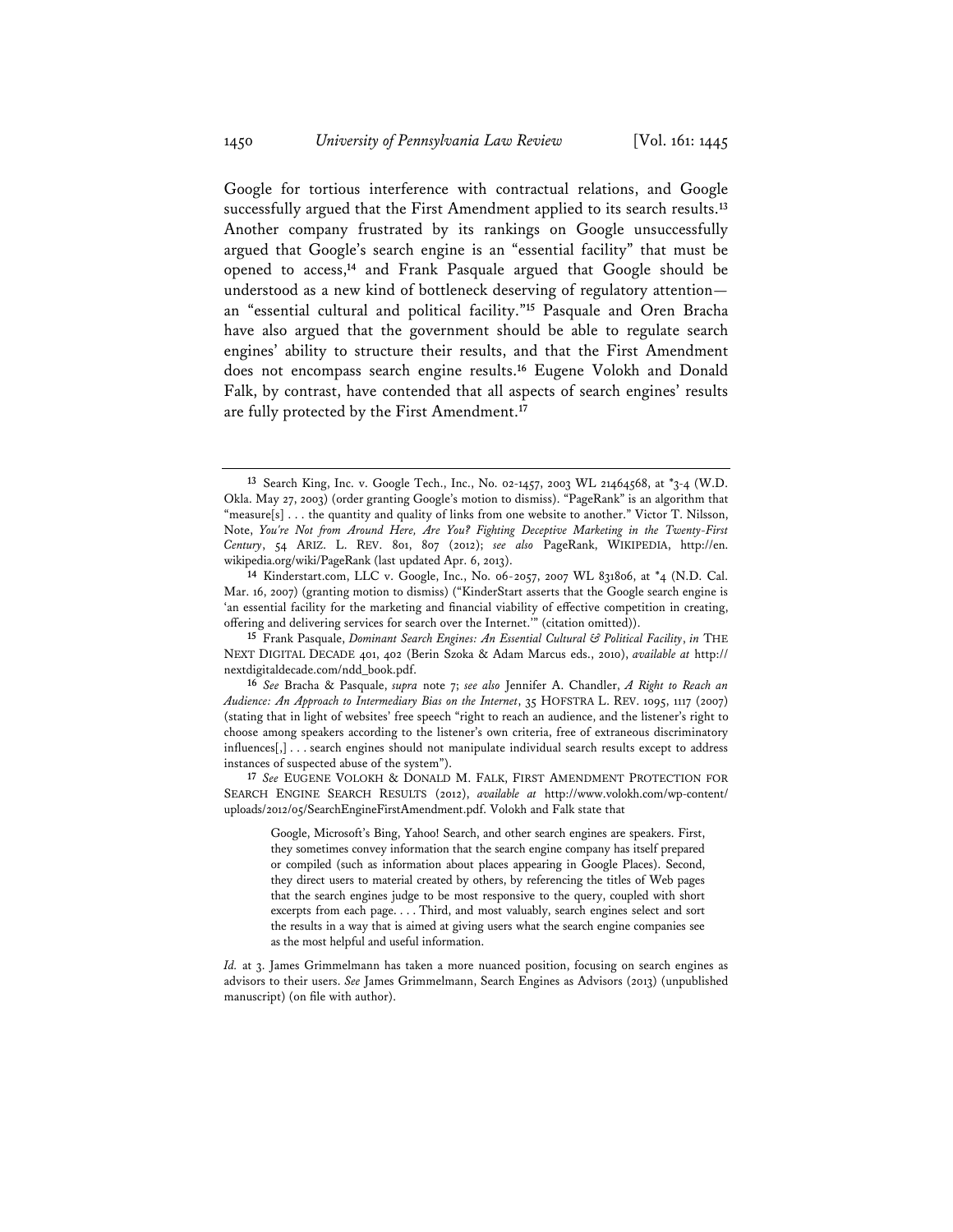But, at least for some commentators, the concern is not limited to Google. For instance, Tim Wu has suggested that the important issue is computer-generated outcomes more generally. Wu has contended that "nonhuman or automated choices" should not be treated as speech for First Amendment purposes.**<sup>18</sup>** This framing is useful. Under the prevailing jurisprudence, the existence of anticompetitive concerns with respect to Google (or any other particular entity) might affect the application of First Amendment scrutiny but not whether the underlying activity is encompassed by the First Amendment in the first place.

The apparent motivation behind excluding algorithm-based decisions from First Amendment coverage is understandable. More and more of our activity involves bits, and those bits are frequently guided and shaped by algorithms. The more fully algorithm-based decisions are treated as speech, the more broadly First Amendment jurisprudence will apply. And this has real consequences. Content-based government regulations of speech are subject to strict scrutiny, which is very difficult to satisfy.**<sup>19</sup>** Content-neutral regulations are subject to intermediate scrutiny, which is an easier test to pass but still much more rigorous than the rational basis review applicable to ordinary regulation.**<sup>20</sup>**

Heightened scrutiny raises the costs of regulation, both in requiring more justification ex ante and in increasing the likelihood that the regulation will be rejected on constitutional grounds (since the chances of rejection on constitutional grounds for ordinary legislation are near zero). It could be that we, as a society, like this outcome because we decide that we want less government regulation of algorithm-related industries, but my point here is

**<sup>18</sup>** Tim Wu, *Free Speech for Computers?*, N.Y. TIMES, June 20, 2012, at A29 ("[A]s a general rule, nonhuman or automated choices should not be granted the full protection of the First Amendment, and often should not be considered 'speech' at all."). I understand Wu to be making a different argument in his contribution to this Symposium, and I discuss it briefly in note 84, *infra*.

**<sup>19</sup>** *See, e.g.*, Sable Commc'ns of Cal., Inc. v. FCC, 492 U.S. 115, 126 (1989) ("The Government may . . . regulate the content of constitutionally protected speech in order to promote a compelling interest if it chooses the least restrictive means to further the articulated interest."). Only one speech regulation has survived strict scrutiny in the Supreme Court. *See* Holder v. Humanitarian Law Project, 130 S. Ct. 2705, 2712 (2010) (upholding a federal statute making it a crime to "knowingly provid[e] material support or resources to a foreign terrorist organization" in light of the particular deference due to the Executive regarding the combating of terrorism (quoting 18 U.S.C.  $\S$  2339B(a)(1) (2006))).

**<sup>20</sup>** *See, e.g.*, Turner Broad. Sys., Inc. v. FCC (*Turner I*), 512 U.S. 622, 662 (1994) ("[A] contentneutral regulation will be sustained if 'it furthers an important or substantial governmental interest; if the governmental interest is unrelated to the suppression of free expression; and if the incidental restriction on alleged First Amendment freedoms is no greater than is essential to the furtherance of that interest.'" (quoting United States v. O'Brien, 391 U.S. 367, 377 (1968))).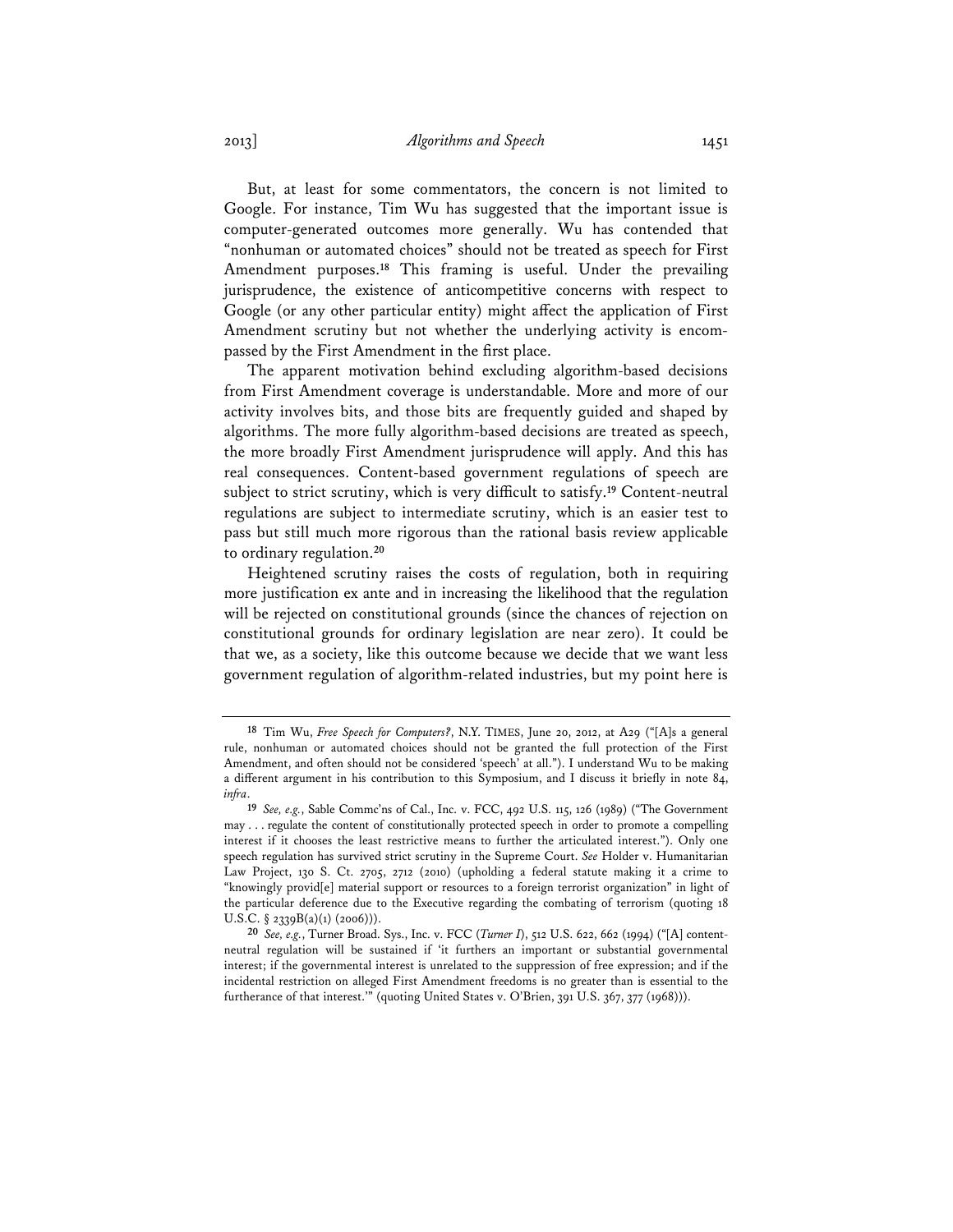simply that we disincentivize regulation when heightened scrutiny applies. Subjecting every regulation that affects algorithm-based transmissions to intermediate scrutiny would have dramatic consequences.

Consider the Court's recent opinion in *Sorrell v. IMS Health Inc.*, **21** which involved a Vermont law restricting the sale, disclosure, and use of pharmacy records that reveal the prescribing practices of individual doctors, as a way of thwarting data miners' perceived invasion of privacy.**<sup>22</sup>** Such a law would be unproblematically constitutional absent First Amendment coverage. That is, if it were understood not to trigger First Amendment scrutiny, it would easily pass constitutional muster. But, the Supreme Court flatly stated in *Sorrell* that "[s]peech in aid of pharmaceutical marketing . . . is a form of expression protected by the Free Speech Clause of the First Amendment. As a consequence, Vermont's statute must be subjected to heightened judicial scrutiny. The law cannot satisfy that standard."**<sup>23</sup>** Similarly, the FCC's limits on the horizontal concentration and vertical integration of cable companies would be subject to fairly lenient review if applied to distributors of gas or electricity. But because the D.C. Circuit found that these regulations implicated the First Amendment and thus triggered intermediate scrutiny, the court invalidated the regulations and remanded them.**<sup>24</sup>** Even after that remand, and a much more detailed analysis by the FCC, the D.C. Circuit found that the FCC had failed to justify the numbers it had chosen and thus rejected them again.**<sup>25</sup>** Those limits—which are statutorily mandated, by the way—lie dormant. The FCC has not figured out how to write regulations that will survive heightened First Amendment scrutiny.

### II. THE CENTRALITY AND EXPANSION OF SUPREME COURT JURISPRUDENCE

### A. *A Note on Broadly Accepted Sources and Forms of Reasoning*

In this Article I want to apply broadly accepted sources and forms of legal reasoning. In the First Amendment context, that means primarily Supreme Court jurisprudence. This is fairly well-trodden ground, and my focus here is not to defend that proposition. I will simply note that, as a

**<sup>21</sup>** 131 S. Ct. 2653 (2011).

**<sup>22</sup>** VT. STAT. ANN. tit. 18, § 4631(d) (2010).

**<sup>23</sup>** *Sorrell*, 131 S. Ct. at 2659.

**<sup>24</sup>** Time Warner Entm't Co. v. FCC, 240 F.3d 1126, 1137, 1143-44 (D.C. Cir. 2001).

**<sup>25</sup>** Comcast Corp. v. FCC, 579 F.3d 1, 10 (D.C. Cir. 2009).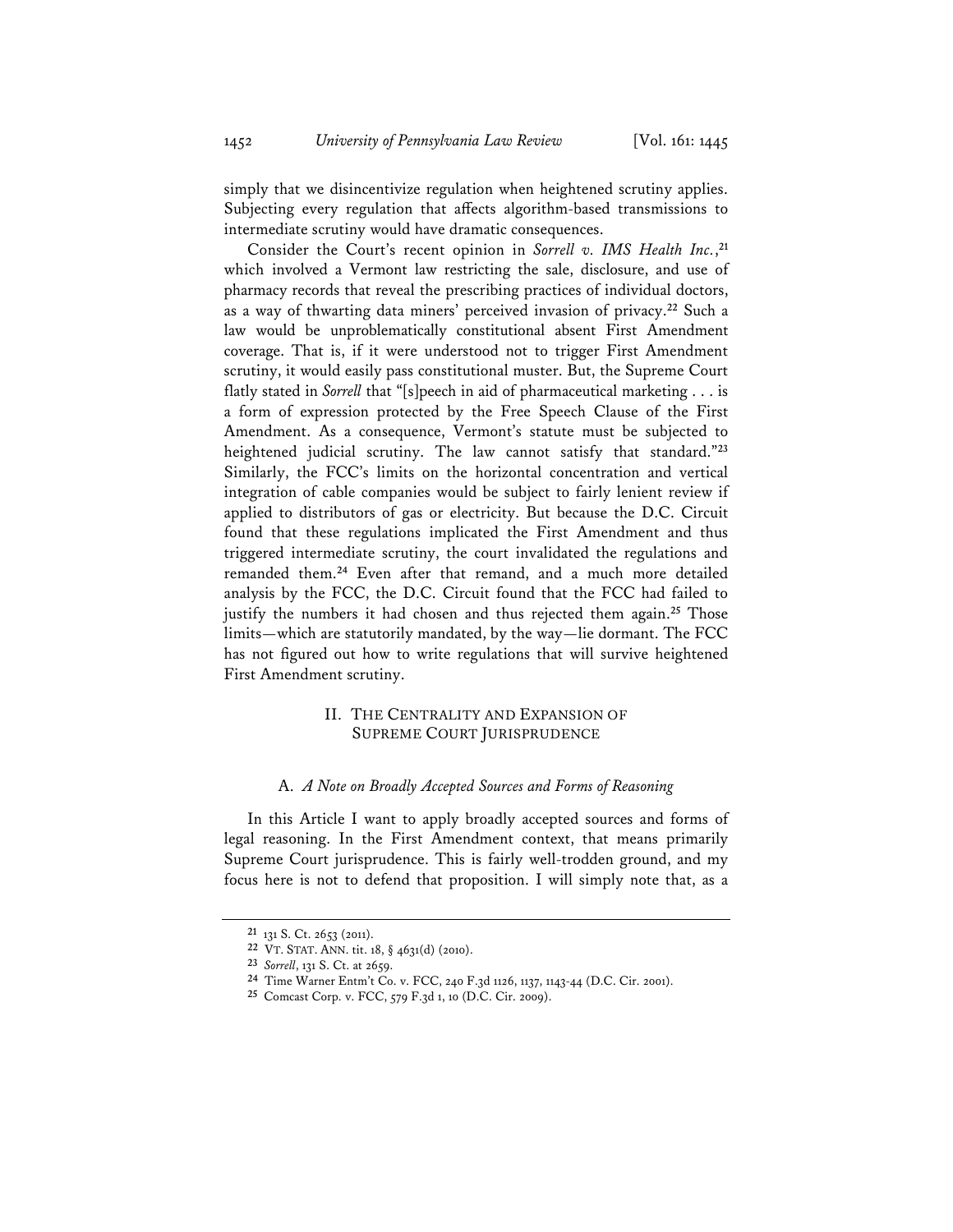textual matter, "speech" and "the freedom of speech" could be interpreted in any number of ways. Everyone might agree on some core elements, but the textual boundaries of these terms are not apparent.**<sup>26</sup>** And as Leonard Levy noted more than half a century ago, "The meaning of no other clause of the Bill of Rights at the time of its framing and ratification has been [as] obscure to us" as that of the Free Speech Clause.**<sup>27</sup>** Many commentators rely on underlying theories of the First Amendment—visions about what the freedom of speech really means, usually grounded in conceptions of the First Amendment's purpose. The main conceptions that have been offered

**<sup>26</sup>** Akhil Amar has argued that intratextualism—identifying terms appearing in different parts of the Constitution and interpreting them to have similar meanings—illuminates the meaning of "speech" under the Free Speech Clause. Akhil Reed Amar, *Intratextualism*, 112 HARV. L. REV. 747 (1999). In particular, he contends that the term "speech" in the Speech or Debate Clause, which provides that Senators and Representatives "shall not be questioned in any other Place" for "any Speech or Debate in either House," U.S. CONST. art. I, § 6, cl. 1, applies only to political speech, and therefore that we should interpret the Free Speech Clause to cover only, or at least primarily, political speech. Amar, *supra*, at 815. This line of argumentation has not been met with widespread agreement, however, and for purposes of this section I am addressing only broadly accepted interpretations. *See generally* Adrian Vermeule & Ernest A. Young, Commentary, *Hercules, Herbert, and Amar: The Trouble with Intratextualism*, 113 HARV. L. REV. 730 (2000) (criticizing Amar's theory of intratextualism).

**<sup>27</sup>** LEONARD W. LEVY, FREEDOM OF SPEECH AND PRESS IN EARLY AMERICAN HISTORY: LEGACY OF SUPPRESSION 4 (1960) [hereinafter LEVY, LEGACY]; *see also* Stanley C. Brubaker, *Original Intent and Freedom of Speech and Press* ("The debates in Congress concerning the speech and press clauses shed scant light on the question of meaning. . . . Nor do we find enlightening comments in the state legislatures that considered the amendments or the local newspapers or pamphlets of the time."), *in* THE BILL OF RIGHTS: ORIGINAL MEANING AND CURRENT UNDERSTANDING 82, 85 (Eugene W. Hickok, Jr. ed., 1991).

That said, Framing-era materials suggest that the Framing generation held a narrower conception of the freedom of speech than do modern courts, and many in the Framing generation adhered to Blackstone's position that the freedom of speech was best understood as a freedom from prior restraints. *See, e.g.*, LEONARD W. LEVY, JEFFERSON AND CIVIL LIBERTIES: THE DARKER SIDE 46 (1963) ("Jefferson . . . never protested against the substantive law of seditious libel . . . . He accepted without question the dominant view of his generation that government could be criminally assaulted merely by the expression of critical opinions that allegedly tended to subvert it by lowering it in the public's esteem."); LEVY, LEGACY, *supra*, at xxi ("The evidence drawn particularly from the period 1776 to 1791 indicates that the generation that framed . . . the First Amendment was hardly as libertarian as we have traditionally assumed."); Robert H. Bork, *Neutral Principles and Some First Amendment Problems*, 47 IND. L.J. 1, 22 (1971) ("In colonial times and during and after the Revolution [early political leaders] displayed a determination to punish speech thought dangerous to government, much of it expression that we would think harmless and well within the bounds of legitimate discourse."); G. Edward White, *Historicizing Judicial Scrutiny*, 57 S.C. L. REV. 1, 60 (2005) ("Since the First Amendment only applied against Congress, this approach assumed that the federal government could punish seditious, libelous, blasphemous, obscene, or indecent speech with impunity so long as it did not censor the speech in advance."); *see also* 4 WILLIAM BLACKSTONE, COMMENTARIES \*151 ("The liberty of the press is indeed essential to the nature of a free state: but this consists in laying no *previous* restraints upon publications, and not in freedom from censure for criminal matter when published.").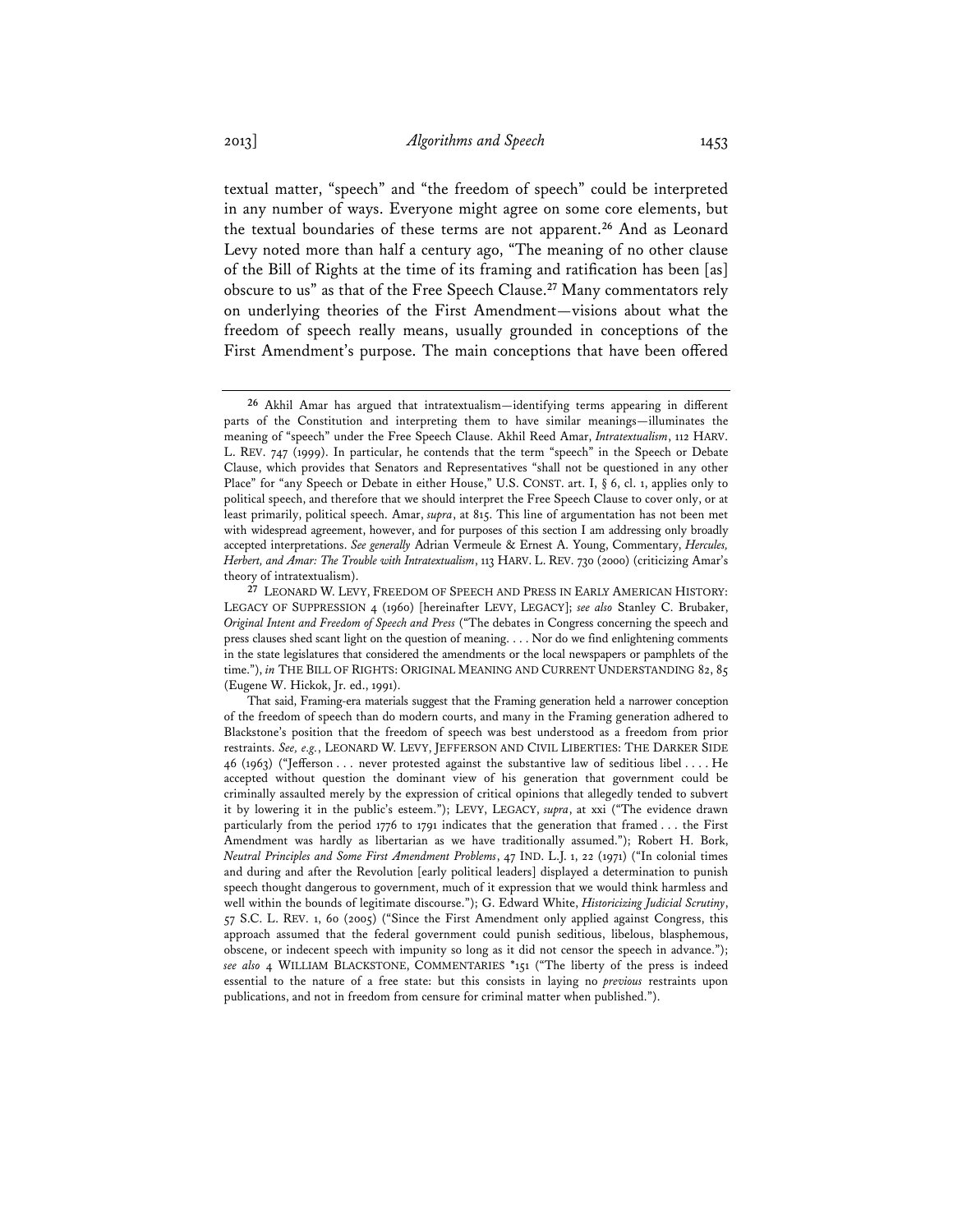over the years are the marketplace of ideas and the search for truth, selfgovernment, democratic deliberation, personal autonomy, individual selfexpression, and the government-checking function.**<sup>28</sup>** For better or worse, no underlying conception of the First Amendment has been widely accepted as explaining or driving First Amendment doctrine and thus none can fairly be described as a broadly accepted source or form of reasoning.**<sup>29</sup>**

Many judges are minimalists; they want to say and do no more than necessary to resolve cases. . . . [Minimalists] attempt to reach *incompletely theorized agreements*, in which the most fundamental questions are left undecided. They prefer outcomes and opinions that can attract support from people with a wide range of theoretical positions, or with uncertainty about which theoretical positions are best. In these ways, minimalist judges avoid the largest questions about the meaning of the free speech guarantee, or the extent of the Constitution's protection of "liberty," or the precise scope of the President's authority as Commander in Chief of the Armed Forces.

Cass R. Sunstein, *Minimalism at War*, 2004 SUP. CT. REV. 47, 48 (footnote omitted).

**<sup>28</sup>** On the marketplace of ideas, see *infra* notes 30-32 and accompanying text. On the search for truth, see generally William P. Marshall, *In Defense of the Search for Truth as a First Amendment Justification*, 30 GA. L. REV. 1 (1995). On self-government and democratic deliberation, see generally ALEXANDER MEIKLEJOHN, FREE SPEECH AND ITS RELATION TO SELF-GOVERNMENT (1948); ROBERT C. POST, CONSTITUTIONAL DOMAINS: DEMOCRACY, COMMUNITY, MANAGEMENT 119- 78 (1995); CASS R. SUNSTEIN, DEMOCRACY AND THE PROBLEM OF FREE SPEECH (1995); and Harry Kalven, Jr., *The New York Times Case: A Note on "The Central Meaning of the First Amendment*,*"* 1964 SUP. CT. REV. 191. On autonomy, see generally C. EDWIN BAKER, HUMAN LIBERTY AND FREEDOM OF SPEECH 194-224 (1989); Richard H. Fallon, Jr., *Two Senses of Autonomy*, 46 STAN. L. REV. 875 (1994); and Harry H. Wellington, *On Freedom of Expression*, 88 YALE L.J. 1105 (1979). On the checking function, see generally Vincent Blasi, *The Checking Value in First Amendment Theory*, 1977 AM. B. FOUND. RES. J. 521. On self-expression, see generally MARTIN H. REDISH, FREEDOM OF EXPRESSION: A CRITICAL ANALYSIS (1984); and David A.J. Richards, *Free Speech and Obscenity Law: Toward a Moral Theory of the First Amendment*, 123 U. PA. L. REV. 45 (1974).

**<sup>29</sup>** *See, e.g.*, THOMAS I. EMERSON, TOWARD A GENERAL THEORY OF THE FIRST AMENDMENT at vii (1966) ("Despite the mounting number of decisions and an even greater volume of comment, no really adequate or comprehensive theory of the First Amendment has been enunciated, much less agreed upon."); DANIEL A. FARBER, THE FIRST AMENDMENT 6 (2d ed. 2003) ("For a while there was a trend toward single-value theories of First Amendment law, in which a scholar would posit a single underlying constitutional value and then attempt to deduce all First Amendment doctrine from that value. Such efforts, whatever their merits, never seemed to persuade many other scholars and were almost entirely ignored by the courts."); Robert Post, *Reconciling Theory and Doctrine in First Amendment Jurisprudence*, 88 CALIF. L. REV. 2353, 2372 (2000) (noting that the Supreme Court has not consistently followed any one theory of the First Amendment). The absence of a consensus in support of a particular theory of the First Amendment is not surprising: each possible conception of the First Amendment can be subjected to legitimate criticism, and reaching agreement at that level of specificity is difficult for any group, Justices or otherwise. The Supreme Court's First Amendment jurisprudence is thus one of the many areas characterized by incompletely theorized agreements. Cass Sunstein characterizes this phenomenon as follows: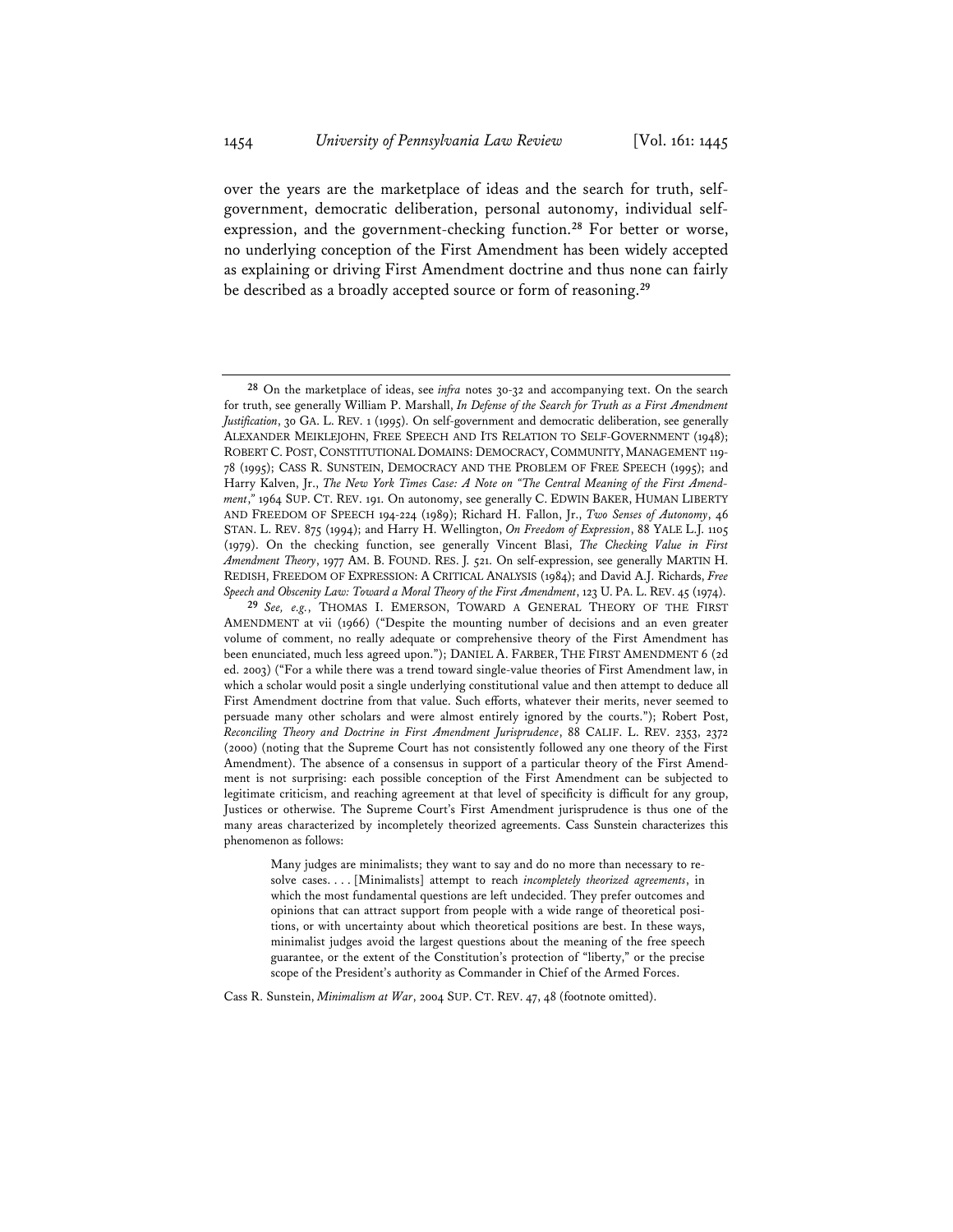The best-known conception, and that most commonly invoked by the Supreme Court, is the marketplace of ideas.**<sup>30</sup>** For instance, the Supreme Court stated in *Red Lion Broadcasting Co. v. FCC* (in language quoted many times since) that "[i]t is the purpose of the First Amendment to preserve an uninhibited marketplace of ideas in which truth will ultimately prevail."**<sup>31</sup>** But the marketplace-of-ideas conception has many detractors, and the Supreme Court has emphasized different conceptions in some cases and in still other cases refrained from choosing any particular theory.**<sup>32</sup>**

Some theorists would argue (in mild rebuke to the Supreme Court) that one cannot usefully interpret the bare words of the Free Speech Clause without an underlying theory, and the Supreme Court (in mild rebuke to those theorists) interprets the Free Speech Clause without an agreed-upon theory.**<sup>33</sup>** One way of understanding the first part of this Article is that it

*Abrams*, 250 U.S. at 630 (Holmes, J., dissenting). *See also* Blocher, *supra*, at 824-25 ("Never before or since has a Justice conceived a metaphor that has done so much to change the way that courts, lawyers, and the public understand an entire area of constitutional law. Its influence has been both descriptive and normative, dominating the explanation of and the justification for free speech in the United States.").

**32** *See supra* note 29 and accompanying text; *see also* Hurley v. Irish-Am. Gay, Lesbian & Bisexual Grp. of Bos., Inc., 515 U.S. 557, 573-75 (1995) (emphasizing the centrality of autonomy to the First Amendment); *Turner I*, 512 U.S. 622, 641 (1994) ("At the heart of the First Amendment lies the principle that each person should decide for himself or herself the ideas and beliefs deserving of expression, consideration, and adherence."); First Nat'l Bank of Bos. v. Bellotti, 435 U.S. 765, 777 n.11 (1978) ("Freedom of expression has particular significance with respect to government because '[i]t is here that the state has a special incentive to repress opposition and often wields a more effective power of suppression.'" (quoting EMERSON, *supra* note 29, at 9)); Mills v. Alabama, 384 U.S. 214, 218 (1966) ("[A] major purpose of [the First] Amendment was to protect the free discussion of governmental affairs.").

**33** *See, e.g.,* Post, *supra* note 10, at 716 ("Lee Tien is fundamentally misguided to believe that he can explain First Amendment coverage 'without appealing to a grand theoretical framework of First Amendment values.' If First Amendment coverage does not extend to all speech acts, then such a framework is at a minimum necessary in order to provide the criteria by which to select the subset of speech acts that merit constitutional attention." (quoting Lee Tien, *Publishing Software as a Speech Act*, 15 BERKELEY TECH. L.J. 629, 636 (2000))).

**<sup>30</sup>** Justice Holmes's dissent in *Abrams v. United States*, 250 U.S. 616 (1919), contains the first, and probably the most famous, articulation of the marketplace metaphor, one that "revolutionized not just First Amendment doctrine, but popular and academic understandings of free speech." Joseph Blocher, *Institutions in the Marketplace of Ideas*, 57 DUKE L.J. 821, 823-24 (2008). Holmes wrote,

<sup>[</sup>W]hen men have realized that time has upset many fighting faiths, they may come to believe even more than they believe the very foundations of their own conduct that the ultimate good desired is better reached by free trade in ideas—that the best test of truth is the power of the thought to get itself accepted in the competition of the market, and that truth is the only ground upon which their wishes safely can be carried out. That at any rate is the theory of our Constitution.

**<sup>31</sup>** Red Lion Broad. Co. v. FCC, 395 U.S. 367, 390 (1969).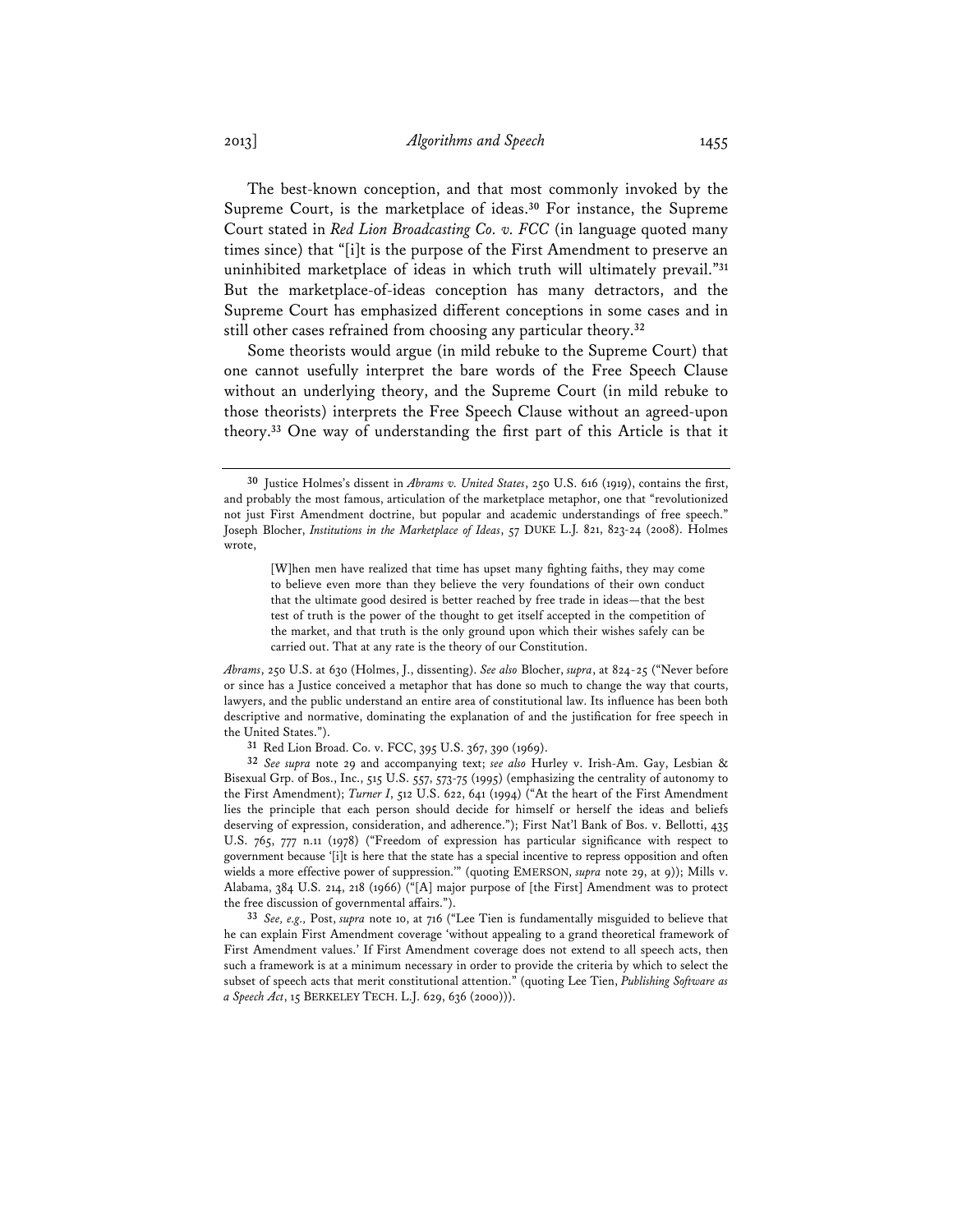considers how far broadly accepted forms and sources of reasoning can take us without relying on a theory of the Free Speech Clause.

The central broadly accepted form of legal authority with respect to the Free Speech Clause is Supreme Court jurisprudence. Free Speech Clause cases have been a significant part of the Supreme Court's docket for almost a century. The number of cases, combined with the broadly accepted common law approach to interpreting the Court's cases, makes for a fairly rich jurisprudence. Indeed, what is striking for my purposes is how broadly the Court has interpreted the scope of the Free Speech Clause, particularly in recent years, with the result that one can fairly answer most of the questions about algorithms without relying on any particular theories of the First Amendment. The ordinary lawyerly tools of case interpretation take us a fair distance.

### B. *Expansion and Exceptions*

The history of the Supreme Court's First Amendment jurisprudence has been one of expansion. Libel and defamation were thought to be outside of the First Amendment's coverage until *New York Times Co. v. Sullivan*. **34** Commercial advertising was considered to be beyond the scope of the First Amendment until *Virginia State Board of Pharmacy v. Virginia Citizens Consumer Council, Inc*. **<sup>35</sup>** And that expansion of the scope of the Free Speech Clause has continued. In the *IMS Health* litigation, many (including the government and the First Circuit) contended that data miners' sale, transfer, and use of prescriber-identifying information was conduct, not speech.**<sup>36</sup>**

**<sup>34</sup>** *See* 376 U.S. 254, 268-69 (1964) (stating that although "[r]espondent relies heavily . . . on statements of this Court to the effect that the Constitution does not protect libelous publications . . . libel can claim no talismanic immunity from constitutional limitations. It must be measured by standards that satisfy the First Amendment").

**<sup>35</sup>** *See* 425 U.S. 748, 758, 770 (1976) (acknowledging that "in past decisions the Court has given some indication that commercial speech is unprotected," but holding that "commercial speech, like other varieties, is protected").

**<sup>36</sup>** The First Circuit, for example, stated:

We say that the challenged elements of the Prescription Information Law principally regulate conduct because those provisions serve only to restrict the ability of data miners to aggregate, compile, and transfer information destined for narrowly defined commercial ends. In our view, this is a restriction on the conduct, not the speech, of the data miners. In other words, this is a situation in which information itself has become a commodity. The plaintiffs, who are in the business of harvesting, refining, and selling this commodity, ask us in essence to rule that because their product is information instead of, say, beef jerky, any regulation constitutes a restriction of speech. We think that such an interpretation stretches the fabric of the First Amendment beyond any rational measure.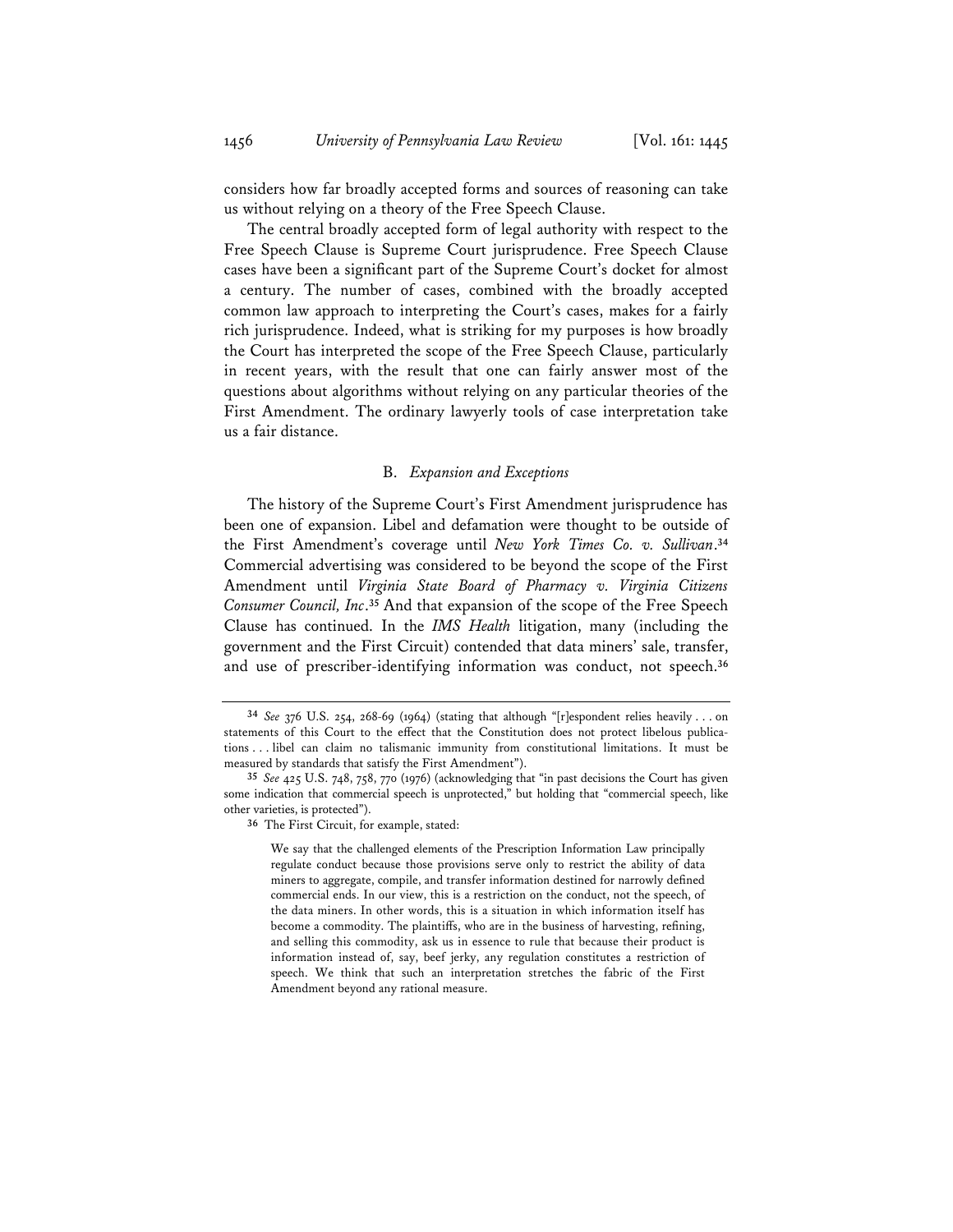But the Supreme Court rejected this argument, emphasizing that "the creation and dissemination of information are speech within the meaning of the First Amendment."**<sup>37</sup>**

Not only has the Court expansively construed the coverage of the First Amendment (or, if you prefer, narrowed and eliminated assumed exceptions to First Amendment coverage), but it has also revealed an unwillingness to create new exceptions or construe existing categories of exceptions at a broader level of generality. This has been particularly clear in recent years. In *United States v. Stevens*, **<sup>38</sup>** *Brown v. Entertainment Merchants Association*, **39** and *United States v. Alvarez*, **<sup>40</sup>** the Supreme Court emphatically rejected arguments in favor of broadening the categories that are outside First Amendment coverage. Indeed, the *Alvarez* plurality rejected understanding existing exceptions that focus on falsity (like fraud and defamation) as part of a more general exclusion of false statements of fact from First Amendment coverage. The flavor of the Court's approach toward exceptions is encapsulated in the following paragraph from *Alvarez*, quoting *Stevens* in the first two quotations and *Brown* in the last:

Although the First Amendment stands against any "freewheeling authority to declare new categories of speech outside the scope of the First Amendment," the Court has acknowledged that perhaps there exist "some categories of speech that have been historically unprotected . . . but have not yet been specifically identified or discussed . . . in our case law." Before exempting a category of speech from the normal prohibition on contentbased restrictions, however, the Court must be presented with "persuasive

[T]he United States Court of Appeals for the First Circuit has characterized prescriber-identifying information as a mere "commodity" with no greater entitlement to First Amendment protection than "beef jerky." In contrast the courts below concluded that a prohibition on the sale of prescriber-identifying information is a content-based rule akin to a ban on the sale of cookbooks, laboratory results, or train schedules.

This Court has held that the creation and dissemination of information are speech within the meaning of the First Amendment. Facts, after all, are the beginning point for much of the speech that is most essential to advance human knowledge and to conduct human affairs. There is thus a strong argument that prescriber-identifying information is speech for First Amendment purposes.

*Id.* at 2666-67 (internal citations omitted).

IMS Health Inc. v. Ayotte, 550 F.3d 42, 52-53 (1st Cir. 2008), *abrogated by* Sorrell v. IMS Health, Inc. 131 S.Ct. 2653 (2011).

**<sup>37</sup>** *Sorrell*, 131 S. Ct. at 2667. The Court's discussion in *Sorrell* is illuminating:

**<sup>38</sup>** 130 S. Ct. 1577 (2010).

**<sup>39</sup>** 131 S. Ct. 2729 (2011).

**<sup>40</sup>** 132 S. Ct. 2537 (2012) (plurality opinion).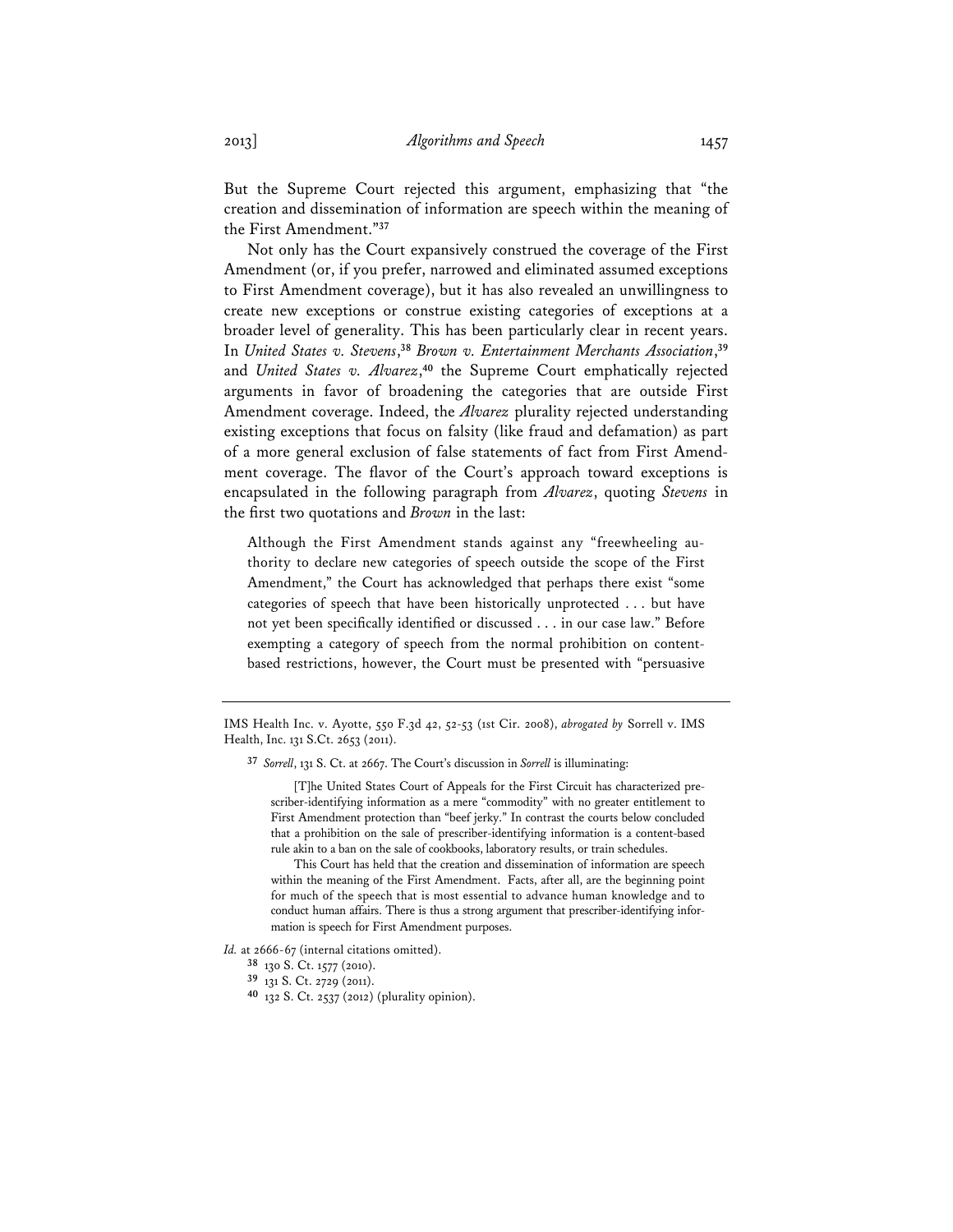evidence that a novel restriction on content is part of a long (if heretofore unrecognized) tradition of proscription." The Government has not demonstrated that false statements generally should constitute a new category of unprotected speech on this basis.**<sup>41</sup>**

I emphasize this backdrop because it highlights the Justices' apparent belief that their jurisprudence has laid out the relevant benchmarks for First Amendment coverage, subject only to "persuasive evidence that a novel restriction on content is part of a long (if heretofore unrecognized) tradition of proscription."**<sup>42</sup>**

### III. SUPREME COURT JURISPRUDENCE AND ALGORITHM-BASED DECISIONS

I turn now to the Supreme Court cases most directly relevant to the coverage of algorithm-based outputs. That jurisprudence provides meaningful guidance. *Brown* is a good starting point. The *Brown* Court began its analysis of the legal issues in the case by stating flatly, "California correctly acknowledges that video games qualify for First Amendment protection."**<sup>43</sup>** After noting that "it is difficult to distinguish politics from entertainment, and dangerous to try" and quoting from *Winters v. New York*, **<sup>44</sup>** the Court concluded its discussion by stating categorically that "[v]ideo games communicate ideas—and even social messages—through many familiar literary devices (such as characters, dialogue, plot, and music) and through features distinctive to the medium (such as the player's interaction with the virtual

*Id.* at 2544 (citations and internal quotation marks omitted).

**<sup>41</sup>** *Id.* at 2547 (citations omitted) (quoting, respectively, *Stevens*, 130 S. Ct. at 1586, and *Brown*, 131 S. Ct. at 2734). The *Alvarez* plurality had earlier noted:

<sup>[</sup>C]ontent-based restrictions on speech have been permitted, as a general matter, only when confined to the few historic and traditional categories [of expression] long familiar to the bar . . . . Among these categories are advocacy intended, and likely, to incite imminent lawless action; obscenity; defamation; speech integral to criminal conduct; so-called "fighting words"; child pornography; fraud; true threats; and speech presenting some grave and imminent threat the government has the power to prevent, although a restriction under the last category is most difficult to sustain. These categories have a historical foundation in the Court's free speech tradition. The vast realm of free speech and thought always protected in our tradition can still thrive, and even be furthered, by adherence to those categories and rules.

**<sup>42</sup>** *Brown*, 131 S. Ct. at 2734.

**<sup>43</sup>** *Id.* at 2733.

**<sup>44</sup>** 333 U.S. 507, 510 (1948).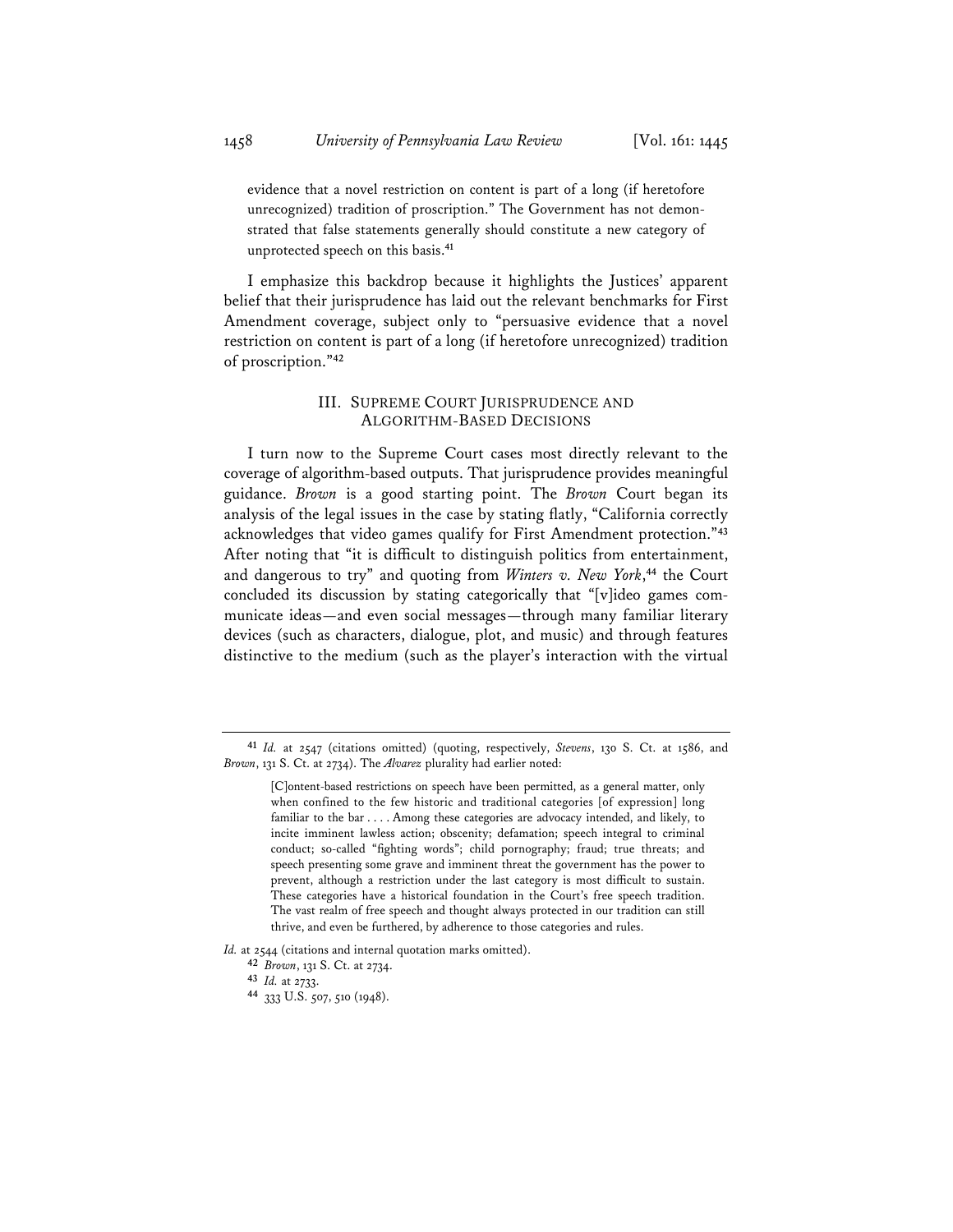world). That suffices to confer First Amendment protection."**<sup>45</sup>** In one short paragraph the Court concluded that video games are speech, period.

And there is a significant dog that didn't bark: the Court stated broadly that "video games" are covered by the First Amendment—not particular types of video games that entail certain kinds of interactions, but all video games.**<sup>46</sup>** The only possible limit implied by the Court's reasoning is that video games communicate ideas, but the Court's discussion makes it clear that it has a very low threshold for what constitutes such communication. Indeed, Justice Alito's concurrence argued at some length that video games were quite different from recognized forms of speech like books,**<sup>47</sup>** prompting the majority to respond that "[e]ven if we can see in them 'nothing of any possible value to society . . . , they are as much entitled to the protection of free speech as the best of literature.'"**<sup>48</sup>** It is certainly possible that a future Supreme Court could draw distinctions among video games, but nothing in *Brown* provides any support for such distinctions.

In *Turner Broadcasting System, Inc. v. FCC* (*Turner I*),**<sup>49</sup>** confronting a First Amendment challenge to a statute that required cable operators to air local broadcast television stations,**<sup>50</sup>** the Court flatly rejected the suggestion that this was ordinary economic regulation, and more specifically that cable operators were not engaged in speech for First Amendment purposes:

There can be no disagreement on an initial premise: Cable programmers and cable operators engage in and transmit speech, and they are entitled to

**50** Cable Television Consumer Protection and Competition Act of 1992, Pub. L. 102-385, 106 Stat. 1460 (codified as amended in scattered sections of 47 U.S.C.).

**<sup>45</sup>** *Brown*, 131 S. Ct. at 2733. The entirety of the Court's discussion is as follows:

California correctly acknowledges that video games qualify for First Amendment protection. The Free Speech Clause exists principally to protect discourse on public matters, but we have long recognized that it is difficult to distinguish politics from entertainment, and dangerous to try. "Everyone is familiar with instances of propaganda through fiction. What is one man's amusement, teaches another's doctrine." *Winters v. New York*, 333 U.S. 507, 510 (1948). Like the protected books, plays, and movies that preceded them, video games communicate ideas—and even social messages—through many familiar literary devices (such as characters, dialogue, plot, and music) and through features distinctive to the medium (such as the player's interaction with the virtual world). That suffices to confer First Amendment protection.

*Id.* 

**<sup>46</sup>** *Id.*

**<sup>47</sup>** *See id.* at 2742 (Alito, J., concurring in the judgment) ("There are reasons to suspect that the experience of playing violent video games just might be very different from reading a book, listening to the radio, or watching a movie or a television show.").

**<sup>48</sup>** *Id.* at 2737 n.4 (quoting *Winters*, 333 U.S. at 510).

**<sup>49</sup>** 512 U.S. 622 (1994).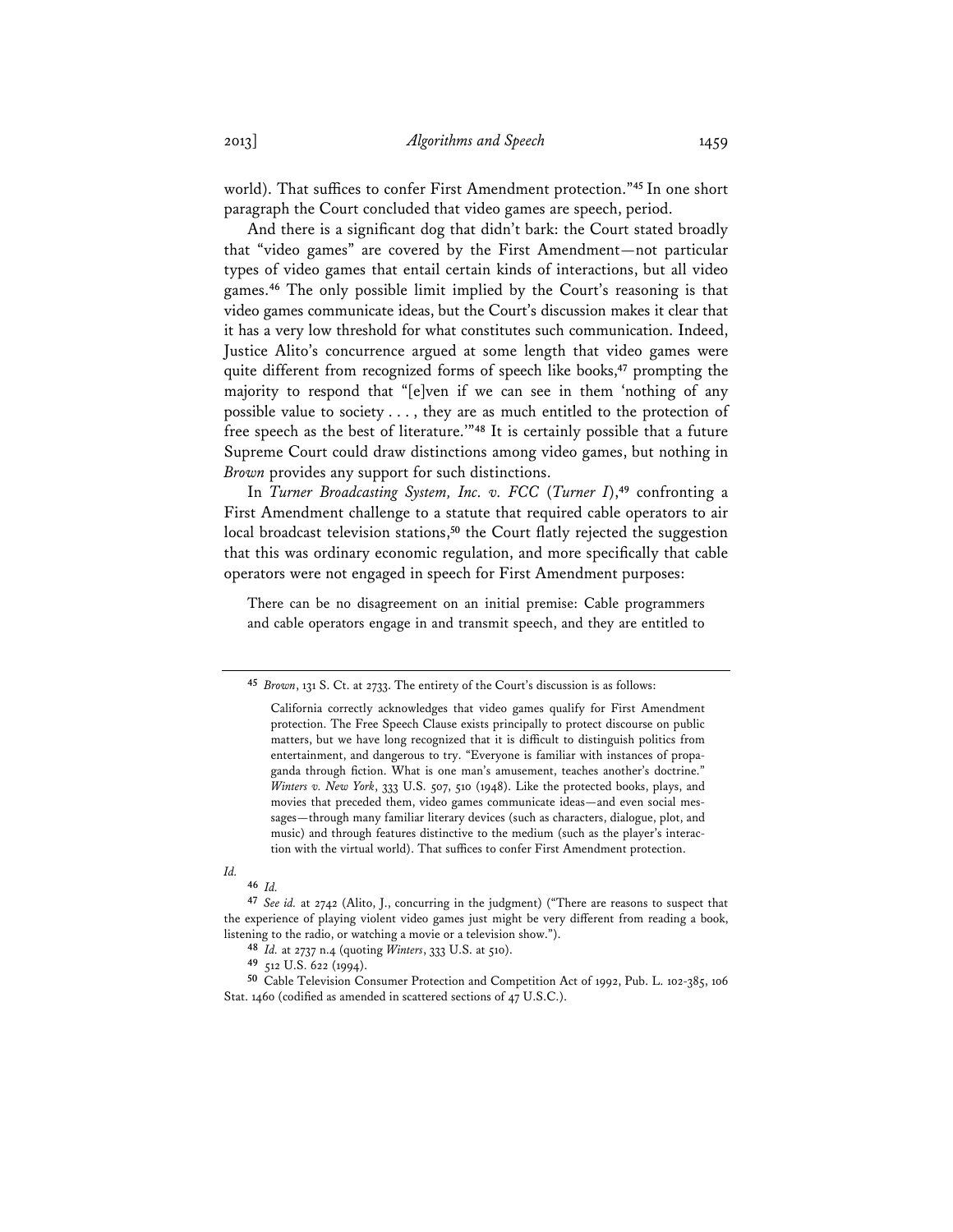the protection of the speech and press provisions of the First Amendment. Through "original programming or by exercising editorial discretion over which stations or programs to include in its repertoire," cable programmers and operators "see[k] to communicate messages on a wide variety of topics and in a wide variety of formats."**<sup>51</sup>**

This language suggests two—and only two—elements for First Amendment coverage: first, that cable programmers and operators either create programming or choose what to air; and, second, that in doing so they seek to communicate messages on a variety of topics.

*Turner I*'s focus on seeking to communicate messages is consistent with Supreme Court jurisprudence that has always treated substantive communication or self-expression as a necessary condition for the application of the First Amendment.**<sup>52</sup>** In every case in which the Court has applied the First

One might reasonably ask what work "self-expression" is doing in the formulation in the text, on the assumption that self-expression is a substantive communication. Adding "self-expression" clarifies the inclusion of forms of expression that have been recognized as implicating the freedom of speech even though they arguably do not entail a clear substantive communication—in particular, recognized forms of art and symbolism. As the Supreme Court stated in *Hurley v. Irish-American Gay, Lesbian & Bisexual Group of Boston, Inc.*:

**<sup>51</sup>** 512 U.S. at 636 (alteration in original) (citation omitted) (quoting City of Los Angeles v. Preferred Commc'ns, Inc., 476 U.S. 488, 494 (1986)). As the internal quotation indicates, the Court put forward the same test in *Preferred Communications*.

**<sup>52</sup>** *See, e.g.*, Roth v. United States, 354 U.S. 476, 484 (1957) (stating that the First Amendment "was fashioned to assure unfettered interchange of ideas for the bringing about of political and social changes desired by the people"); FREDERICK SCHAUER, FREE SPEECH: A PHILOSOPHICAL ENQUIRY 94 (1982) ("Communication dominates all the arguments that would with any plausibility generate a Free Speech Principle."); Steven G. Gey, *Why Should the First Amendment Protect Government Speech When the Government Has Nothing to Say?*, 95 IOWA L. REV. 1259, 1274 (2010) ("The Supreme Court has been very clear about the First Amendment requirement that speakers must engage in definitive communication before receiving constitutional protection for speech."); Frederick Schauer, *Speech and "Speech"—Obscenity and "Obscenity": An Exercise in the Interpretation of Constitutional Language*, 67 GEO. L.J. 899, 920-21 (1979) ("The Court is saying that the communication of ideas is at once the essential first amendment purpose and the essential first amendment property. Without this purpose or property, activity is not protected by the first amendment.").

The protected expression that inheres in a parade is not limited to its banners and songs . . . for the Constitution looks beyond written or spoken words as mediums of expression. Noting that "[s]ymbolism is a primitive but effective way of communicating ideas," our cases have recognized that the First Amendment shields such acts as saluting a flag (and refusing to do so), wearing an armband to protest a war, displaying a red flag, and even "[m]arching, walking or parading" in uniforms displaying the swastika. As some of these examples show, a narrow, succinctly articulable message is not a condition of constitutional protection, which if confined to expressions conveying a "particularized message," would never reach the unquestionably shielded painting of Jackson Pollock, music of Arnold Schoenberg, or Jabberwocky verse of Lewis Carroll.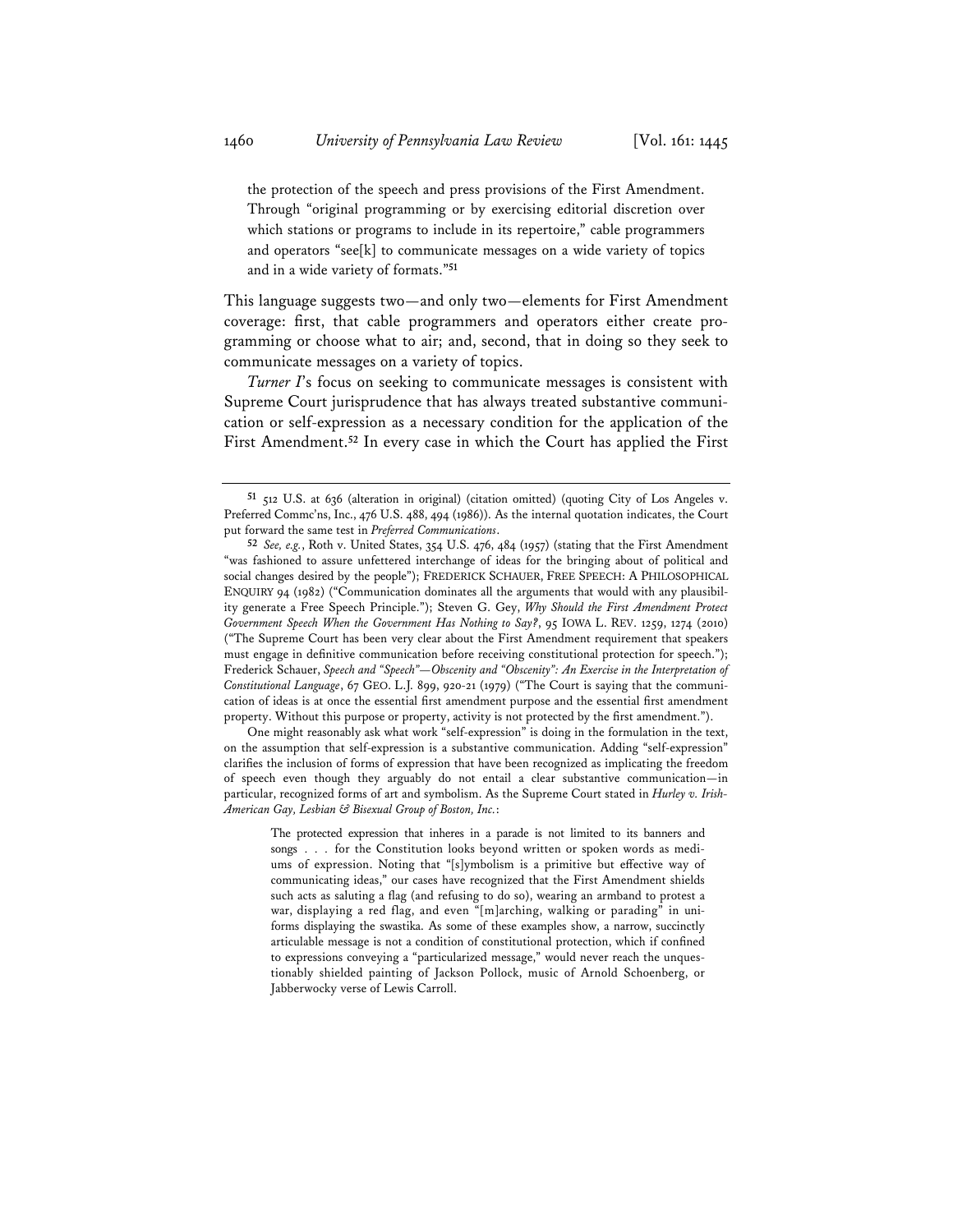Amendment, abridgement of substantive communication has been the issue.**<sup>53</sup>** Some of those abridgements are content-neutral, but the key is that they interfere with a person's or entity's ability to communicate content. The touchstone of the Court's First Amendment cases has always been that the underlying activity entails an expression of ideas, even if it is not "a narrow, succinctly articulable message."**<sup>54</sup>** Communication thus seems to require, at a minimum, a speaker who seeks to transmit some substantive message or messages**<sup>55</sup>** to a listener who can recognize that message.**<sup>56</sup>** Thus, in order to communicate, one must have a message that is sendable and receivable and that one actually chooses to send.**<sup>57</sup>**

Choosing to send a sendable and receivable substantive message may be necessary for First Amendment coverage, but that does not mean they are sufficient for such coverage. Aren't those criteria incomplete?

**54** *Hurley*, 515 U.S. at 569.

**57** Tim Wu says that while this standard "accurately describes what the Court *says*, it doesn't come close to describing what courts *do*." Wu, *supra* note 6, at 1529. Some lower courts have issued opinions that may be in tension with this standard, but the Supreme Court has not done so, and my focus is on the Court's jurisprudence. *See infra* notes 58-62 and accompanying text. Wu's alternative formulation, by contrast, is not consistent with the prevailing Supreme Court jurisprudence. *See infra* note 84.

This should not obscure one of the important points on which Wu and I agree: the First Amendment standard I glean from the Court's jurisprudence includes a great deal within its purview. Indeed, this Article underscores that breadth, which raises the question whether the Court has gone too far. That question will become more salient insofar as algorithms increase the number of activities encompassed by the First Amendment standard. In this Article I argue that there is no nonarbitrary way to excise algorithm-based outputs from First Amendment coverage without significantly altering First Amendment jurisprudence more generally.

<sup>515</sup> U.S. 557, 569 (1995) (citations omitted) (quoting, respectively, W. Va. State Bd. of Educ. v. Barnette, 319 U.S. 624, 632 (1943); Nat'l Socialist Party of Am. v. Village of Skokie, 432 U.S. 43, 43 (1977) (per curiam); Spence v. Washington, 418 U.S. 405, 411 (1974) (per curiam).

**<sup>53</sup>** *See, e.g.*, Rumsfeld v. Forum for Academic & Institutional Rights, Inc., 547 U.S. 47, 66 (2006) (noting that the Supreme Court has "extended First Amendment protection only to conduct that is inherently expressive"); *Spence*, 418 U.S. at 409-10 (finding that the display of an American flag with peace symbols was an activity "sufficiently imbued with elements of communication to fall within the scope of the First and Fourteenth Amendments").

**<sup>55</sup>** In the remainder of this Article, I will use the term "message" to refer to one or more messages for the sake of convenience and brevity.

**<sup>56</sup>** *See, e.g.*, KENT GREENAWALT, SPEECH, CRIME, AND THE USES OF LANGUAGE 54 (1989) ("When the message is an aspect of what the actor is trying to do and is understood by the audience as such, we can say comfortably that the act communicates the message and that the free speech principle is relevant."); Melville B. Nimmer, *The Meaning of Symbolic Speech Under the First Amendment*, 21 UCLA L. REV. 29, 36 (1973) ("Whatever else may or may not be true of speech, as an irreducible minimum it must constitute a communication. That, in turn, implies both a communicator and a communicatee—a speaker and an audience."); Thomas Scanlon, *A Theory of Freedom of Expression*, 1 PHIL. & PUB. AFF. 204, 206 (1972) ("[By] 'acts of expression' . . . I mean to include any act that is intended by its agent to communicate to one or more persons some proposition or attitude.").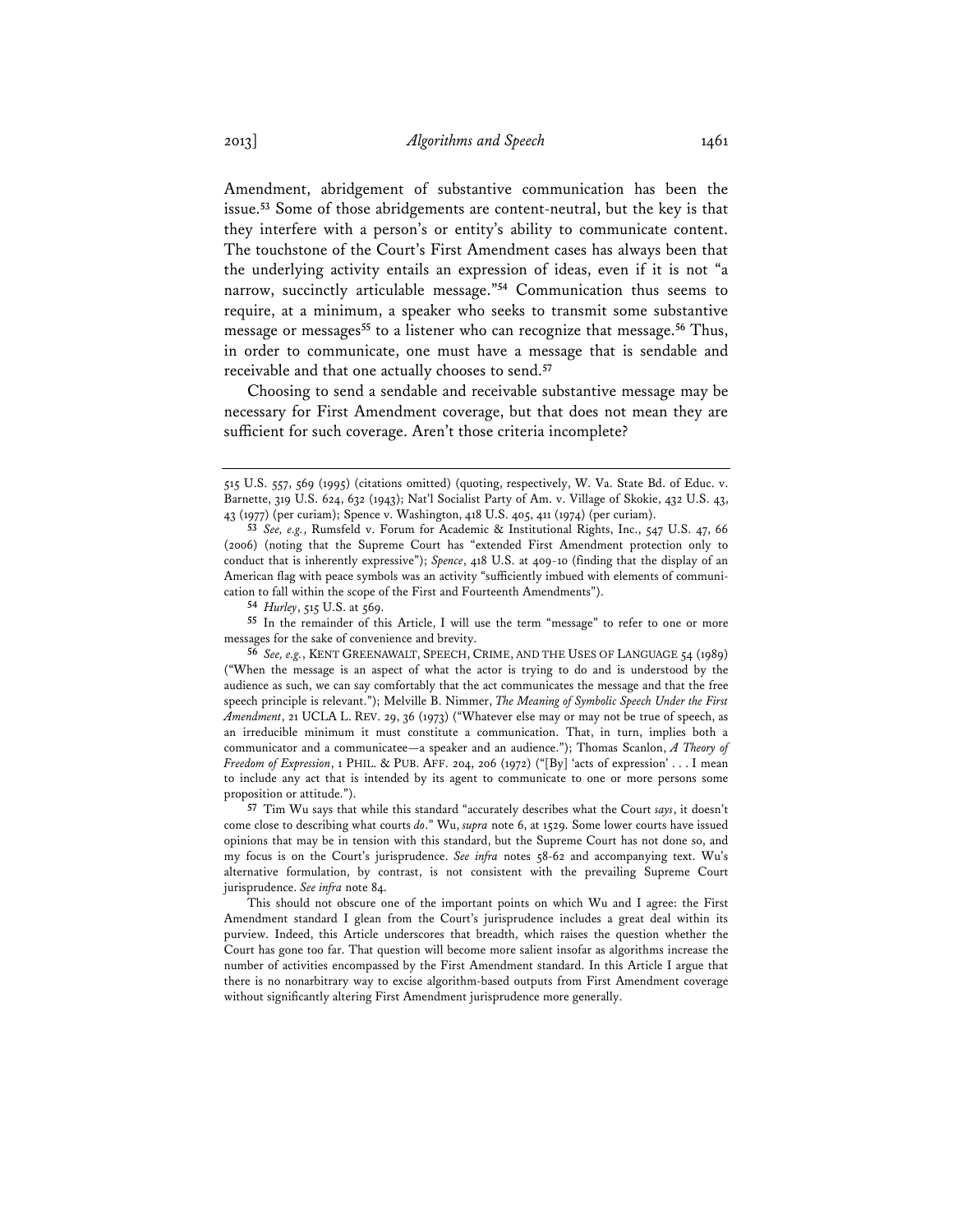The answer may well be yes if we are considering the best definition of "speech" as a matter of first principles, but that is not my goal here. Such a foundational inquiry has felled many trees and is beyond the scope (and word limit) of this Article.

Instead, in keeping with my focus on Supreme Court jurisprudence as the source of widely accepted guideposts, I will ask two questions that focus on possible incompleteness through the lens of the Supreme Court's jurisprudence: First, is relying solely on the minima identified above (choosing to send a sendable and receivable message) and the exceptions the Court has articulated inconsistent with the Court's First Amendment jurisprudence? Second, can we adopt one of the competing theories of the First Amendment in a way that keeps algorithm-based decisions out of First Amendment coverage but isn't significantly inconsistent with the Court's First Amendment jurisprudence? I will address the second question in the next Part, but let me consider the first question here.

In posing this question, I am not asking whether the criteria I identify are complete for purposes of explicating the Supreme Court's approach to First Amendment coverage. They are not. The Court has articulated exceptions and qualifications applicable to, for example, expressive conduct,**<sup>58</sup>** specific kinds of communications (such as speech integral to criminal conduct),**<sup>59</sup>** and specific contexts (such as public fora).**<sup>60</sup>** Rather, I am asking whether applying the criteria identified above plus the exceptions the Court has articulated would be inconsistent with some elements of the Court's jurisprudence. Are the criteria plus exceptions so incomplete that they do not adhere to some of the Court's rulings? This question may seem nonsensical insofar as it can be boiled down to "Is the Supreme Court's jurisprudence inconsistent with itself?" But the question makes sense in the context of a multimember Court often reaching incompletely theorized agreements resolving specific disputes arising out of others' actions.**<sup>61</sup>**

The narrow answer is that the criteria and existing exceptions would not upend any existing Supreme Court jurisprudence. No Supreme Court

**<sup>58</sup>** *See, e.g.*, *Rumsfeld*, 547 U.S. at 65-66 (discussing what sorts of conduct are expressive and covered by the First Amendment).

**<sup>59</sup>** *See, e.g.*, Giboney v. Empire Storage & Ice Co., 336 U.S. 490, 498 (1949). For a recent list of First Amendment exceptions, see United States v. Alvarez, 132 S. C.t. 2537, 2544 (2012) (including speech integral to criminal conduct, obscenity, and incitement, to name a few) (plurality opinion).

**<sup>60</sup>** *See, e.g.*, Int'l Soc'y for Krishna Consciousness, Inc. v. Lee, 505 U.S. 672, 678-85 (1992) (discussing the public forum doctrine).

**<sup>61</sup>** *See* Sunstein, *supra* note 29, at 48 (identifying incompletely theorized agreements as those "in which the most fundamental questions are left undecided").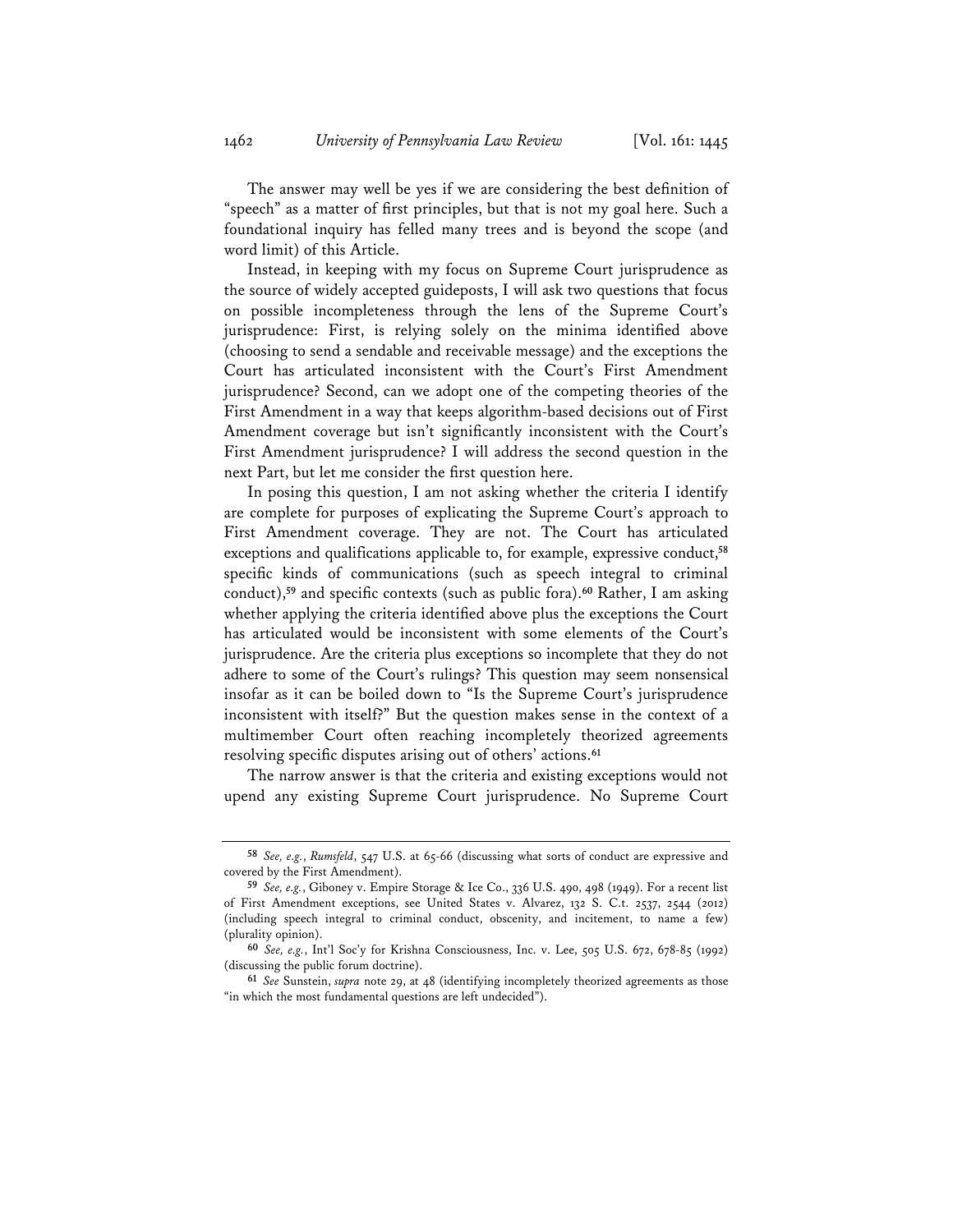holdings would be disturbed, no Supreme Court doctrines would have to be recast.**<sup>62</sup>** The Court has never found a substantive communication that was sendable, receivable, and actually sent to be outside First Amendment coverage unless it fell into one of the Court's articulated exceptions. The broader answer is that the breadth of First Amendment coverage suggested by these criteria might motivate us to find ways to narrow the application of First Amendment scrutiny, a topic I discuss later in this Article.

To return to the criteria identified above: The Court's reasoning indicates that the First Amendment encompasses many algorithm-based manipulations. Consider a person who creates a billboard or webpage entitled "Our National Debt" that presents a running (and thus increasing) tally of the U.S. national debt.**<sup>63</sup>** The central feature of this billboard or webpage is simply a dollar figure generated by a computer running a program designed to measure the national debt. There need be no human involvement beyond creating the billboard or webpage and the program measuring the debt. Yet I don't think there is any real doubt that such a billboard or webpage would constitute speech in light of the Supreme Court's jurisprudence. It conveys a substantive message. Its running total of the national debt reflects a focus on and interest in the size of the national debt. It may not be clear to viewers exactly what the creator is trying to say about the national debt, but if nothing else the billboard or webpage communicates that the national debt is sufficiently important to merit this focus.**<sup>64</sup>**

**<sup>62</sup>** The same may not be true with respect to lower courts' jurisprudence. Most notably, lower courts have found that encyclopedias, how-to books, etc. are covered by the First Amendment, but have upheld liability for defective aeronautical charts without suggesting that such liability raised any First Amendment issues. *See, e.g.*, Aetna Cas. & Sur. Co. v. Jeppesen & Co., 642 F.2d 339, 341-44 (9th Cir. 1981) (addressing liability for a defective aeronoautical chart without discussing the First Amendment); *cf.* Brocklesby v. United States, 767 F.2d 1288, 1295 n.9 (9th Cir. 1985) (not reaching the First Amendment issue in a case involving an aeronautical chart because it was raised for the first time on appeal). It may be that aeronautical charts are best understood as falling into an exception that the Supreme Court has articulated. But it may well be that the Court's jurisprudence would treat these charts as speech for First Amendment purposes.

**<sup>63</sup>** This is not a product of my imagination, of course. There is a well-known, billboard-sized "National Debt Clock" in Manhattan. Its central features are tallies of the national debt and the debt per American family. (The only text reads "Our National Debt," "Your Family Share," and "The National Debt Clock.") The clock simply follows an algorithm to calculate the national debt and then displays the result. There are also websites that perform similar functions. *See, e.g.*, US DEBT CLOCK, http://www.usdebtclock.org (providing continuously updated information on the national debt and related numbers—gross domestic product, credit card debt, etc.).

**<sup>64</sup>** Note that the fact that the person or entity claiming to be engaged in speech does not create the underlying content is irrelevant for purposes of First Amendment coverage. *See* Hurley v. Irish-Am. Gay, Lesbian & Bisexual Grp. of Bos., Inc., 515 U.S. 557, 570 (1995) ("First Amendment protection [does not] require a speaker to generate, as an original matter, each item featured in the communication. . . . [T]he presentation of an edited compilation of speech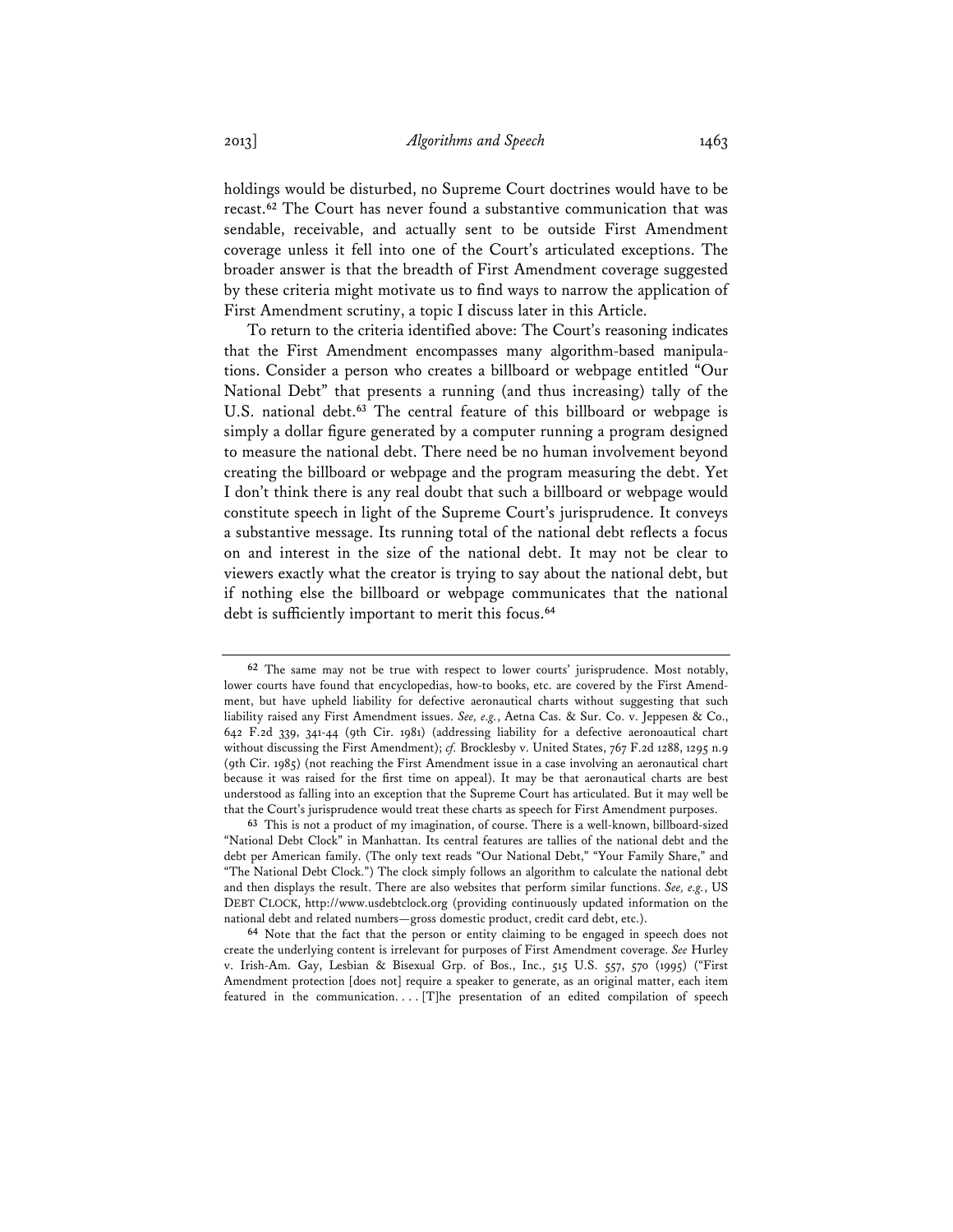Significantly, many communications that the Supreme Court treats as speech do not express a clear viewpoint, from a banner stating "BONG HiTS 4 JESUS"**<sup>65</sup>** to almost every form of art. Given the ambiguities inherent in almost every piece of art, the Supreme Court's application of First Amendment protections to art precludes a requirement of a clear viewpoint or message. As the Court stated in *Hurley v. Irish-American Gay, Lesbian & Bisexual Group of Boston, Inc.*, "a narrow, succinctly articulable message is not a condition of constitutional protection, which if confined to expressions conveying a 'particularized message,' would never reach the unquestionably shielded painting of Jackson Pollock, music of Arnold Schoenberg, or Jabberwocky verse of Lewis Carroll."**<sup>66</sup>** In *Hurley* the Supreme Judicial Court of Massachusetts held that the Boston St. Patrick's Day parade was not speech for First Amendment purposes because "it is impossible to discern any specific expressive purpose entitling the Parade to protection under the First Amendment."**<sup>67</sup>** But the U.S. Supreme Court, in reversing, unanimously rejected that argument, stating that "the parade does not consist of individual, unrelated segments that happen to be transmitted together for individual selection by members of the audience. Although each parade unit generally identifies itself, each is understood to contribute something to a common theme."**<sup>68</sup>** The Court explained that, "[r]ather like a composer, the Council [running the parade] selects the expressive units of the parade from potential participants, and though the score may not produce a particularized message, each contingent's expression in the Council's eyes comports with what merits celebration on that day."**<sup>69</sup>**

Imagine that a person sets up a bulletin board (an old-fashioned, physical bulletin board) on which she posts every article she finds that uses some

generated by other persons is a staple of most newspapers' opinion pages, which, of course, fall squarely within the core of First Amendment security, as does even the simple selection of a paid noncommercial advertisement for inclusion in a daily paper." (citations omitted)); *Turner I*, 512 U.S. 622, 636 (1994) (finding that cable operators "engage in and transmit speech" by choosing channels to air); *see also* Danny Sullivan, *The New York Times Algorithm & Why It Needs Government Regulation*, SEARCH ENGINE LAND (July 15, 2010) http://searchengineland.com/regulating-thenew-york-times-46521 (analogizing Google to a newspaper).

**<sup>65</sup>** *See* Morse v. Frederick, 551 U.S. 393, 397 (2007). The Court treated the banner as speech under the First Amendment even though "the message on Frederick's banner is cryptic. It is no doubt offensive to some, perhaps amusing to others. To still others, it probably means nothing at all." *Id.* at 401.

**<sup>66</sup>** *Hurley*, 515 U.S. at 569 (citations omitted).

**<sup>67</sup>** Irish-Am. Gay, Lesbian & Bisexual Grp. of Bos. v. City of Boston, 636 N.E.2d 1293, 1299 (Mass. 1994) (internal quotation marks omitted), *rev'd sub. nom Hurley*, 515 U.S. 557 (1995).

**<sup>68</sup>** 515 U.S. at 576.

**<sup>69</sup>** *Id.* at 574.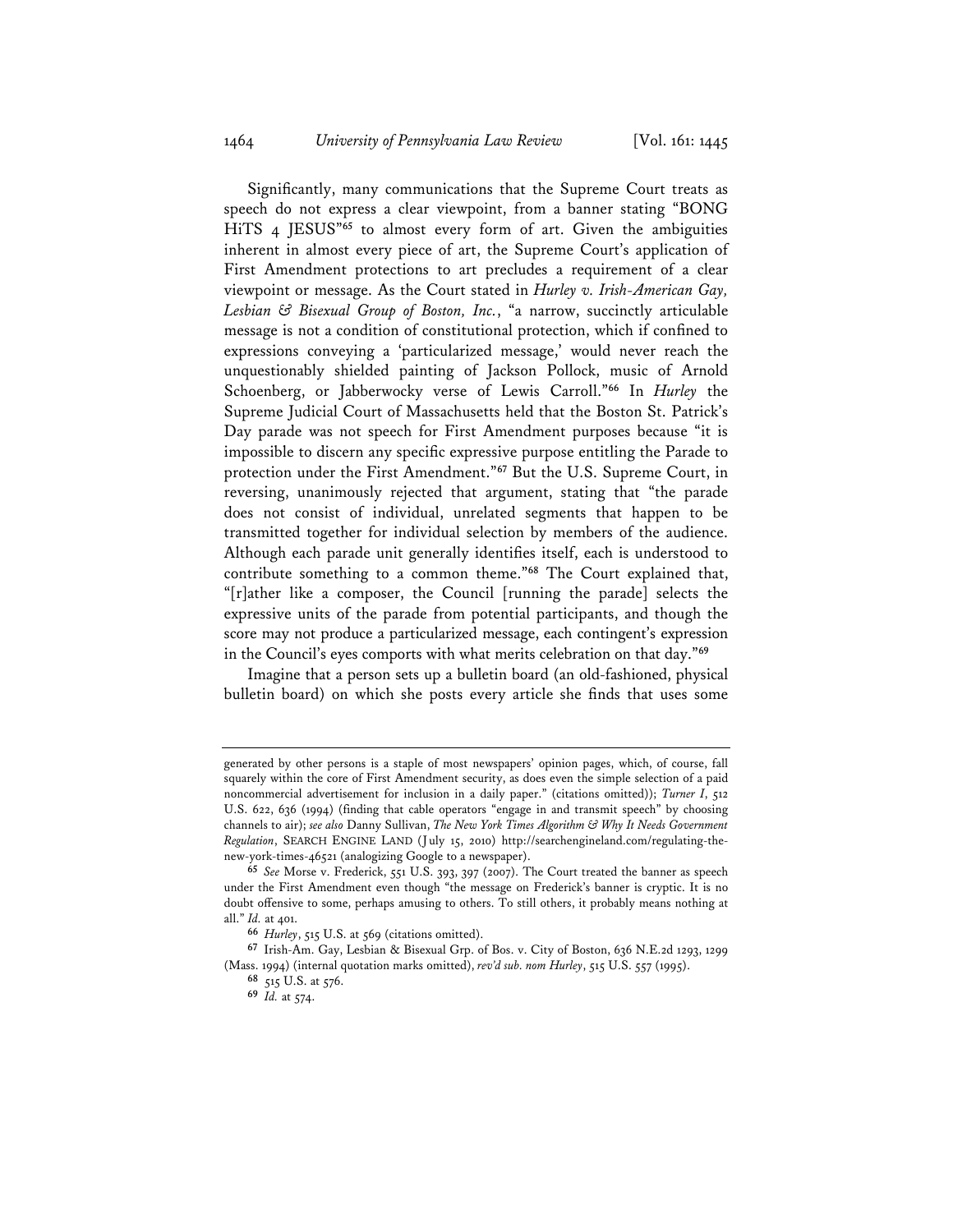specific words (say, "God is dead"**<sup>70</sup>**). She is not creating the articles; she is merely collecting articles written by others. And she is not editing beyond looking for the words; she is indiscriminately amassing all articles that use these words. But I think we would regard the bulletin board as speech for First Amendment purposes. The bulletin board would be communicating a substantive message to those who viewed it. Her viewpoint might not be clear (does she agree or disagree that God is dead?) but, if nothing else, the bulletin board tells her viewers that she thinks this topic is important enough to merit special attention, in the form of her bulletin board. Presenting all articles containing the words "God is dead" (or "Boston St. Patrick's Day Parade," for that matter) would not present a single clear message; rather, as in *Turner I*, it would constitute an exercise of editorial discretion through which the bulletin board editor sought to communicate a message about the importance of articles containing the words "God is dead."

Now imagine that the bulletin board editor discovers the Internet, and she transmogrifies her physical bulletin board into a virtual one. She performs computer searches for "God is dead" and posts links to all the articles that incorporate this phrase. Then she realizes that she can largely automate this process, so she creates a macro that lets her hit a single key to search the Web for the words "God is dead," and another macro that lets her hit a second key to upload onto her bulletin board any link that is not already posted. She begins to tire of performing these searches and realizes that a trained monkey could perform this task. Fortunately for her, she has a trained monkey, so she decides to let the monkey hit the two keys. The bulletin board editor then combines the operation into a single key for the monkey. Finally, after the monkey tires of all this typing, the bulletin board editor realizes that she can create a program that will automatically perform the search and post the relevant links without needing the monkey. Once the program starts, it continually searches the Web. In these steps from a physical bulletin board to an automated process, nothing relevant to free speech coverage under the Supreme Court's jurisprudence has changed. When it was physical, the editor's bulletin board communicated the importance to her of articles containing the words "God is dead." The same thing is communicated when the process is automated.

Similarly, consider the following progression: a time-pressed reporter realizes that she can write more articles if she uses some standard boilerplate to communicate information that arises repeatedly. She starts with cutting and pasting but finds that too laborious. So she creates macros for standard

**<sup>70</sup>** This example is not of my own making; I adapted it from elsewhere.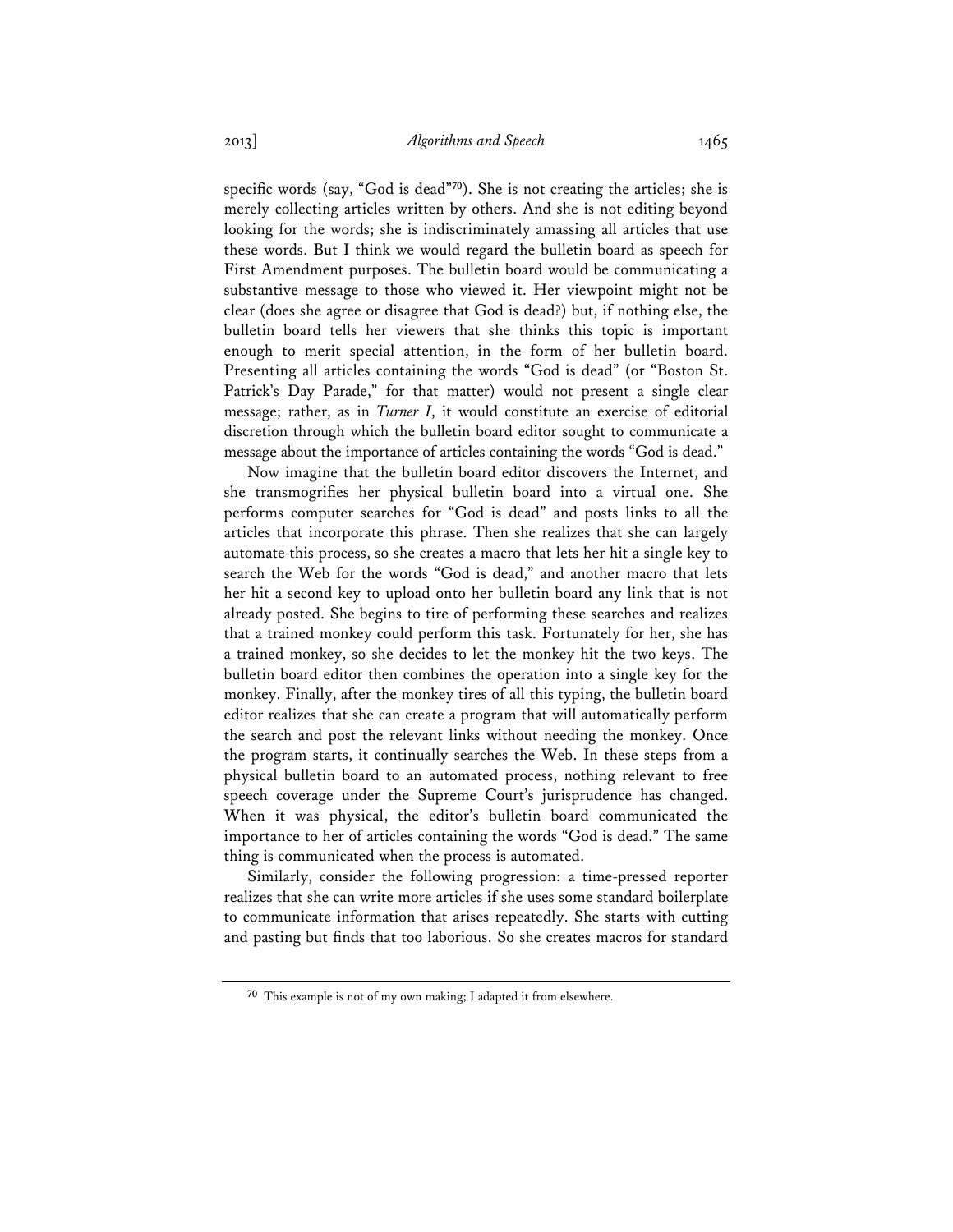descriptions (e.g., "Team *A* scored seven runs in the third inning, and team *B* then scored nine runs in the third inning"). The macros become more complex, and utilize fancier language (e.g., "in one inning the visitors notched an impressive 7 runs in the top half of the third inning, but the home team responded with a whopping nine runs in the bottom of the third"). The macros become so sophisticated that the reporter can create a template for virtually every outcome, and by adding some facts can stitch together blocks of text that produce a coherent article. Eventually, the reporter's computer skills become so advanced that she can input some basic data from a spreadsheet (e.g., the box score from a baseball game) and run a macro that creates an entire article based on those facts. Finally she creates a macro that gathers those facts and writes the article, leaving her creative input entirely in the creation of the programs.

This is not a fanciful example. A company called Narrative Science "produce[s] content by way of algorithm, no human reporting necessary," for publications such as *Forbes*. **<sup>71</sup>** Narrative Science employs "meta-writers" and engineers who work with its clients to determine what facts and angles are of interest to them, compile a relevant vocabulary, and create algorithms to construct the articles.**<sup>72</sup>** As with the example of the "God is dead" bulletin

This is not unique to articles, nor is it that new. In 2008 a Russian publishing company programmed software to create a novel that was a variation on Leo Tolstoy's Anna Karenina written

**<sup>71</sup>** *See The State of the News Media 2013: Annual Report on American Journalism*, PEW RES. CTR.'S PROJECT FOR EXCELLENCE JOURNALISM, *available at* http://stateofthemedia.org/2013/ overview-5 (last visited Apr. 10, 2013); *see also* NARRATIVE SCIENCE, http://narrativescience.com (last visited Apr. 10, 2013) ("Using complex Artificial Intelligence algorithms, [our program] extracts and organizes key facts and insights and transforms them into stories, at scale.").

In fact, the baseball example comes from an article quoting the following from a Narrative Science article:

Friona fell 10-8 to Boys Ranch in five innings on Monday at Friona despite racking up seven hits and eight runs. Friona was led by a flawless day at the dish by Hunter Sundre, who went 2-2 against Boys Ranch pitching. Sundre singled in the third inning and tripled in the fourth inning . . . Friona piled up the steals, swiping eight bags in all.

Steven Levy, *Can an Algorithm Write a Better News Story than a Human Reporter?*, WIRED (April 24, 2012), http://www.wired.com/gadgetlab/2012/04/can-an-algorithm-write-a-better-news-story-than-ahuman-reporter/all (quoting a Narrative Science article). Not bad for a computer, eh?

**<sup>72</sup>** *See* Amy Hadfield, *Narrative Science, Newsblaster Show that Algorithm-Writing Articles Have a Key Role to Play in Journalism's Future*, EDITORS WEBLOG (Aug. 8, 2012), http://www. editorsweblog.org/2012/08/22/narrative-science-newsblaster-show-that-algorithm-writing-articleshave-a-key-role-to-pla (noting that Narrative Science "employs a team of 'meta-writers' journalists who work alongside the company's engineers to produce a set of templates that give the story its 'angle,' the most interesting element of the event it is writing up. To construct sentences, the algorithms draw on topic-specific lists of vocabulary provided by the meta-writers, and then place these sentences within pre-set article frameworks").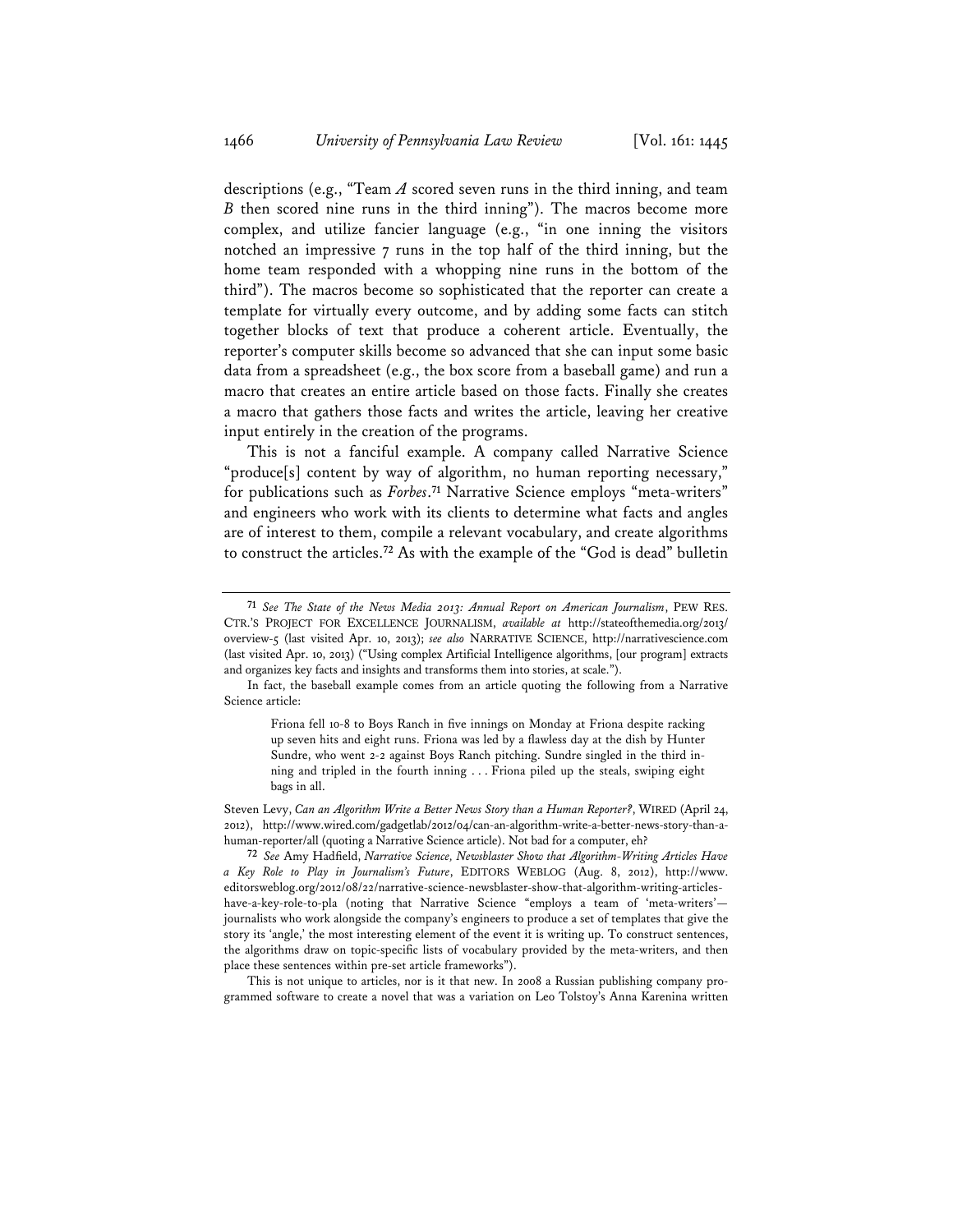board, it is hard to see how any step in this progression crosses a line between speech and nonspeech that arises from the Court's jurisprudence. The reporter/programmer is producing a substantive communication via editorial decisions. She designs the boilerplate and the mechanisms to put it together, and she does so in order to convey substantive information. Note that in all the steps of the progression, the reporter/programmer is relying to some degree on boilerplate that she did not create specially for the occasion. With each step she pushes more of her input to the front end (the creation of the boilerplate and the macros to input them), and leaves more implementation for the programs she has created.**<sup>73</sup>**

Most of the examples above involve webpages that focus on one particular area of interest. Does the analysis change without that focus? No. Suppose someone decides to create a website with the most important news of the moment, and the creator's substantive judgment is that importance is a function of popularity: the more popular an item is, the more important it is. So she creates an algorithm to identify news-oriented websites and to measure the popularity of items appearing on those websites, and the product of those algorithms yields an ever-changing set of links (in order of popularity) on her webpage. Above the links, her webpage says, "Here is the most important news, and by 'most important' I mean most popular." Her page would just be an automated collection of links, but under *Turner I* it would be speech. Similarly, a search engine that tells users "We prioritize websites that are family friendly" is communicating a substantive message in its deletion of adult-oriented links. Or, in a different vein, an aggregator or search engine that promises "We prioritize links that have the most outrageous porn on the Web" is sending a substantive message that its users will receive, and that the Supreme Court's jurisprudence would treat as speech.

That brings me to a search engine called blekko.**<sup>74</sup>** It presents itself on its main page as "the spam-free search engine,"**<sup>75</sup>** and beyond that states flatly: "blekko biases towards quality sites. We do not attempt to gather all of the world's information. We purposefully bias our index away from sites with

in the style of Haruki Murakami (whose books were uploaded into the program). *See* Irina Titova, *Book Written by Computer Hits Shelves*, ST. PETERSBURG TIMES (Russ.) (Jan. 22, 2008), *available at* http://www.sptimes.ru/story/24786. The publisher's chief editor explained, "Today publishing houses use different methods of the fastest possible book creation in this or that style meant for this or that readers' audience. Our program can help with that work." *Id.* He added, "However, the program can never become an author, like PhotoShop can never be Raphael." *Id.*

**<sup>73</sup>** We have not yet, to my knowledge, reached that point with law review articles. Beep.

**<sup>74</sup>** *See* BLEKKO, http://blekko.com (last visited Apr. 10, 2013).

**<sup>75</sup>** *Id.*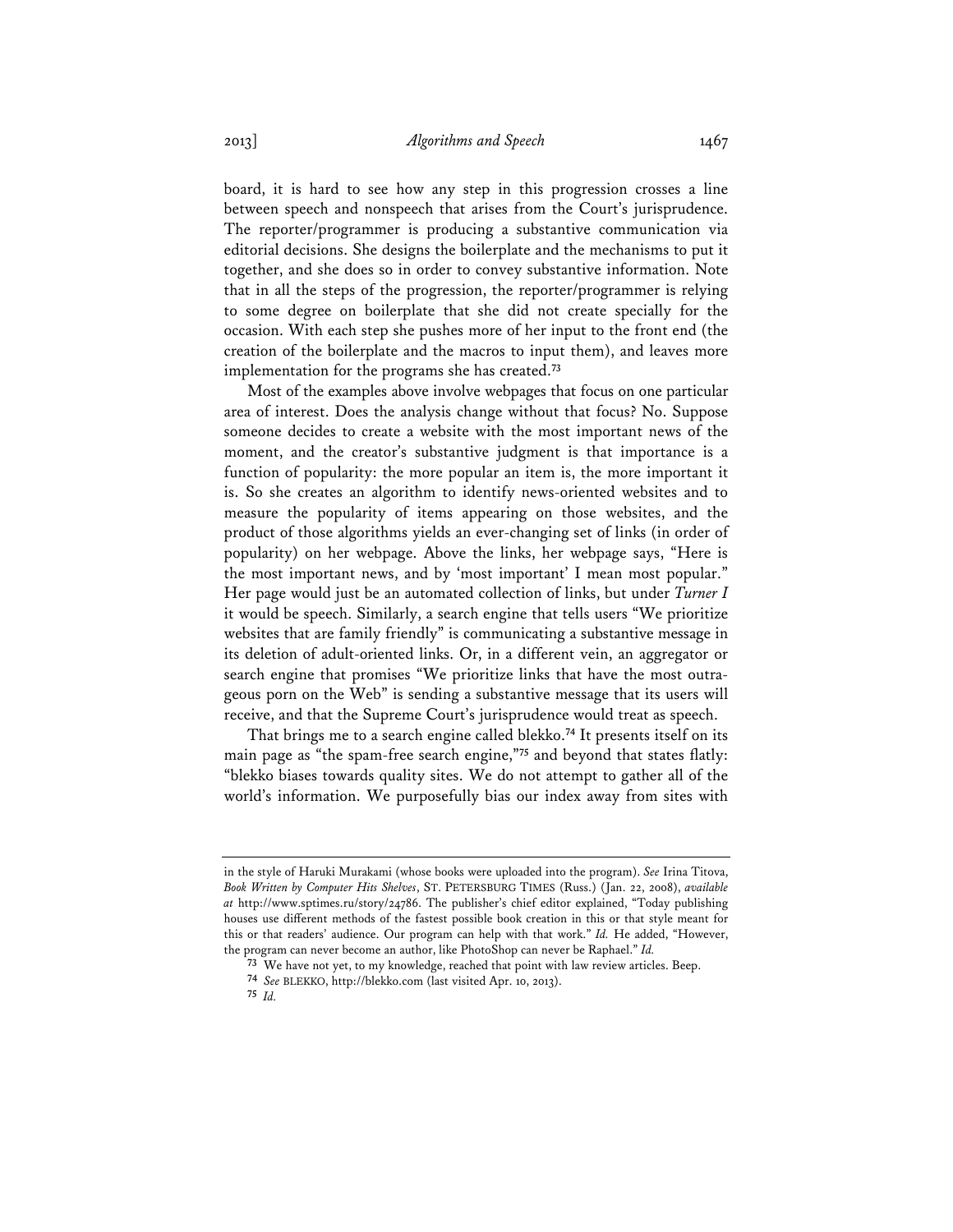low quality content."**<sup>76</sup>** Not much translation is needed here: blekko is making editorial decisions based on quality. Blekko is not generating the linked-to content on its own, but the same is true of most of the examples above (and of the Drudge Report and other link aggregators).**<sup>77</sup>**

That said, there are two distinctions between blekko and most of the examples above that might seem relevant for First Amendment purposes. First, whereas one might surmise that the creators of the National Debt webpage and the "God is dead" link page are motivated by a particular viewpoint (even if one might guess incorrectly what that viewpoint was), one cannot plausibly ascribe any viewpoint to blekko, as it is a general interest tool. Second, rather than collect items of interest in advance, it searches for them based on the user's preferences. These two points are closely related. Search engines respond to users' queries and present information in light of those queries, and they do not screen for or focus on particular viewpoints.

As to the first point, under the prevailing jurisprudence, First Amendment coverage is not limited to speakers with a specific viewpoint, or even to speech of particular value.**<sup>78</sup>** Magazines that publish articles on politics from every political perspective engage in what everyone would agree is speech, even if the editors themselves have no identifiable political views of their own. Regarding the second point, this seems to be a distinction without a difference for First Amendment purposes. Consider two platforms. The first compiles in advance a list of all the information sources

There's been a lot of the data that shows that initially when people click on content farm results, they actually like them because they often match their query exactly. But we believe that in the long run you won't like them, because they're often low quality content. So, that's a hard problem for search engines because a lot of the metrics they use for relevance show those results are very relevant, even though I think that they're not.

#### *Id.*

**<sup>76</sup>** *About*, BLEKKO, http://blekko.com/about (last visited Apr. 10, 2013).

**<sup>77</sup>** A search engine called DuckDuckGo adopts a strategy that is in some ways between blekko and Google, in that it focuses on blocking spam as a proxy for relevance. *See* DUCKDUCKGO, https://duckduckgo.com (last visited Apr. 10, 2013). DuckDuckGo's founder Gabriel Weinberg explained in an interview that "[t]he main benefit you see right away is we try to get way better instant answers. . . . We're also way more aggressive with spam." Jose Vilches, *Interview with DuckDuckGo Founder Gabriel Weinberg*, TECHSPOT (Aug. 21, 2012), http://www.techspot.com/ article/559-gabriel-weinberg-interview/page2.html. Weinberg added,

**<sup>78</sup>** *See* United States v. Stevens, 130 S. Ct. 1577, 1591 (2010) ("*Most* of what we say to one another lacks 'religious, political, scientific, educational, journalistic, historical, or artistic value' (let alone serious value), but it is still sheltered from government regulation. Even '[w]holly neutral futilities . . . come under the protection of free speech as fully as do Keats' poems or Donne's sermons.'" (quoting Cohen v. California, 403 U.S. 15, 25 (1971))).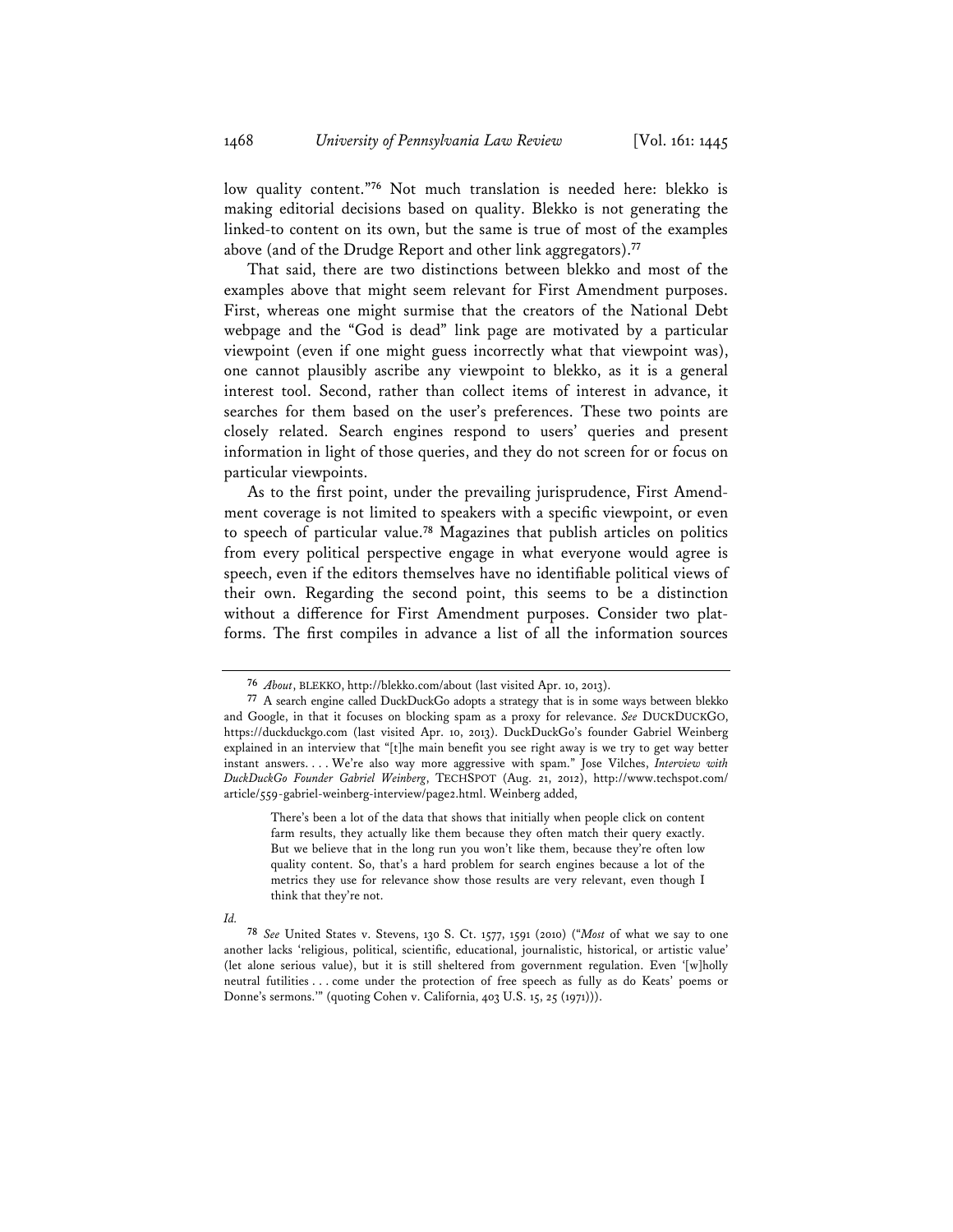that it judges to be of high quality, and it lets users search among and select those sources in a variety of ways. The second platform does not compile anything in advance, but instead selects the information sources it judges to be of high quality in response to users' queries. We can call the first platform "digital cable television that emphasizes quality" and the second platform "blekko." They are making the same judgments (well, assuming a digital cable television operator that in fact emphasizes quality). The only difference is the users' browsing experience, for users who choose to browse rather than simply search. It is difficult to see how anything of constitutional significance could turn on this distinction. Even if it did, it is not clear which way the distinction would cut. Having an installed library of choices allows users to passively graze (or channel surf, in the digital cable context), whereas giving only the choice of search requires more active participation on the part of the user. The result is that the product of that search may be less reflective of the decisions of the platform and more reflective of the decisions of the user, but it is not clear whether that makes this product more or less clearly "speech." In any event, nothing seems to turn on the level of user participation, because both platforms are best understood as engaging in speech under the Court's First Amendment jurisprudence.

Is Google different from blekko under the Supreme Court's jurisprudence? I think not. Google often articulates its goals in terms of quality. For instance, it presented its 2011 changes to its algorithms (known as Panda) as a means of returning more high-quality websites.**<sup>79</sup>** Google also articulates its goals in terms of relevance and usefulness for its users.**<sup>80</sup>**

**<sup>79</sup>** *See* Matt Cutts, *Another Step to Reward High-Quality Sites*, GOOGLE WEBMASTER CENTRAL BLOG (Apr. 24, 2012, 2:45 PM), http://googlewebmastercentral.blogspot.com/2012/04/anotherstep-to-reward-high-quality.html ("The goal of many of our ranking changes is to help searchers find sites that provide a great user experience and fulfill their information needs. We also want the 'good guys' making great sites for users, not just algorithms, to see their effort rewarded. To that end we've launched Panda changes that successfully returned higher-quality sites in search results.").

**<sup>80</sup>** This relates to an interesting and revealing episode involving Google searches. In 2004, the top result in Google searches for "jew" was Jew Watch, which markets itself as "An Oasis of News for Americans Who Presently Endure the Hateful Censorship of Zionist Occupation" and features stridently anti-Jewish content. *See* JEW WATCH, http://www.jewwatch.com (last visited Apr. 10, 2013); *see also* James Grimmelmann, *The Google Dilemma*, 53 N.Y.L. SCH. L. REV. 939, 943-45 (2008–2009); Somini Sengupta, Opinion, *Free Speech in the Age of YouTube*, N.Y. TIMES, Sept. 23, 2012, at SR 4. This led a Jewish activist to link the word "jew" to a Wikipedia article instead of Jew Watch, followed by neo-Nazi efforts to point "jew" back to jewwatch.com. *See* Grimmelmann, *supra*, at 943. Activists also requested that Google change its search results so that they would exclude Jew Watch entirely, or, at a minimum, exclude it from search results for "jew." *Id.* As Grimelmann has noted, "Google could easily have changed their software so no trace of Jew Watch remained in its results pages, no indication that anything other than the usual process of looking for relevant results had ever taken place." *Id.* Google chose not to demote or remove Jew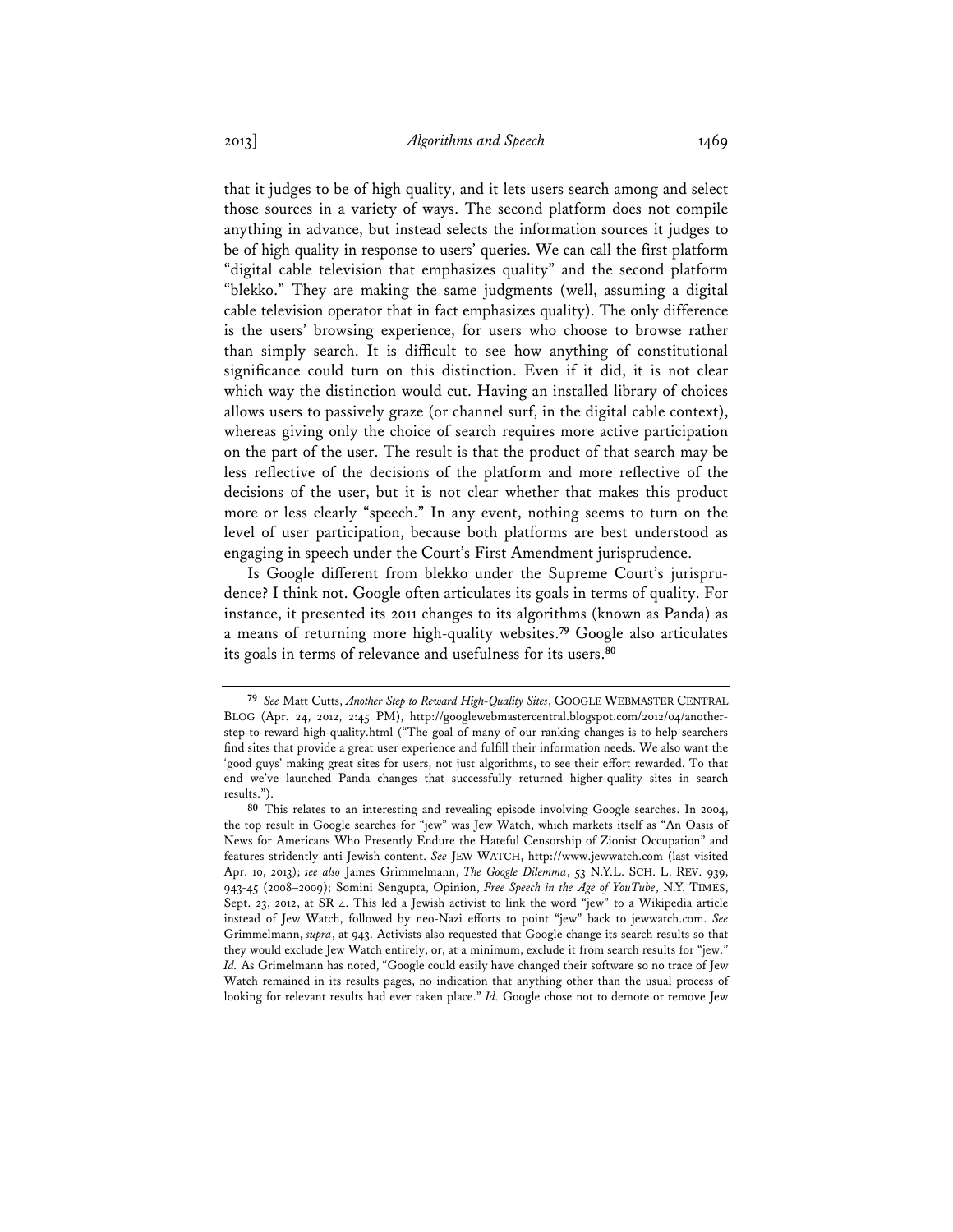What if we assume that Google (or another algorithm-based provider) does not care about "quality," but instead only about relevance and usefulness for the user? Are Google's algorithm-based outputs based on its understanding of relevance and usefulness speech under the Supreme Court's jurisprudence? Yes. Google disclaims any adoption of the expression in the sites it finds,**<sup>81</sup>** but it is making all sorts of judgments in determining what its customers want.**<sup>82</sup>** There is a reasonable argument against this conclusion, flowing from the position that editing and transmitting information based

A site's ranking in Google's search results relies heavily on computer algorithms using thousands of factors to calculate a page's relevance to a given query . . . .

The beliefs and preferences of those who work at Google, as well as the opinions of the general public, do not determine or impact our search results. . . . We will, however, remove pages from our results if we believe the page (or its site) violates our Webmaster Guidelines, if we believe we are required to do so by law, or at the request of the webmaster who is responsible for the page.

*Id.* Thus Google, in both the content and placement of this webpage, engaged in speech, and a key element of that speech was its denial of the relevance of its workers' beliefs and preferences (though it noted the relevance of its guidelines in making its decisions about what to remove). As Grimmelmann noted in response:

Is it really the case that search engine results are purely automated, impersonal things that don't reflect anyone's opinion at all? In one sense, passing the buck and saying "don't blame us, the computers did it" is an uncomfortable position for any computer programmer to take. Who, after all, gave the computer its instructions? The programmer did. Everything that Google's automated ranking system does, it does because Google programmers told it to. A computer is just a glorified abacus; it does what you tell it to. . . .

And, of course, the "beliefs and preferences" of Google's employees and users do enter into its search results in another sense. The employees *prefer* that Google return results that the users *believe* to be useful. They optimize their algorithms all the time to make the results more relevant to their users' questions. They don't want you to get Jew Watch if you search for "mongolian gerbils."

#### Grimmelmann, *supra*, at 944.

**81** *See An Explanation of Our Search Results*, *supra* note 80 ("We assure you that the views expressed by the sites in your results are not in any way endorsed by Google.").

**82** *See* Eric Goldman, *Search Engine Bias and the Demise of Search Engine Utopianism*, 8 YALE J.L. & TECH. 188, 189, 192 (2006) (titling his first section "Search Engines Make Editorial Choices" and stating that "search engines make editorial judgments just like any other media company"). For an example of Google debating how to improve searches for its customers, see Google, *Search Quality Meeting: Spelling for Long Queries (Annotated)*, YOUTUBE (Mar. 12, 2012), http://www.youtube.com/watch?v=JtRJXnXgE-A (showing Google's search quality team deliberating on algorithmic decisions during a meeting held on December 1, 2011).

Watch, but it added a link to a Google site as one of the top results for "jew," with Google's own message. *Id.* at 943-44. The website, entitled *An Explanation of Our Search Results*, begins by stating, "If you recently used Google to search for the word 'Jew,' you may have seen results that were very disturbing. We assure you that the views expressed by the sites in your results are not in any way endorsed by Google." *An Explanation of Our Search Results*, GOOGLE, http://www.google. com/explanation.html (last visited Apr. 10, 2013). The website goes on to explain: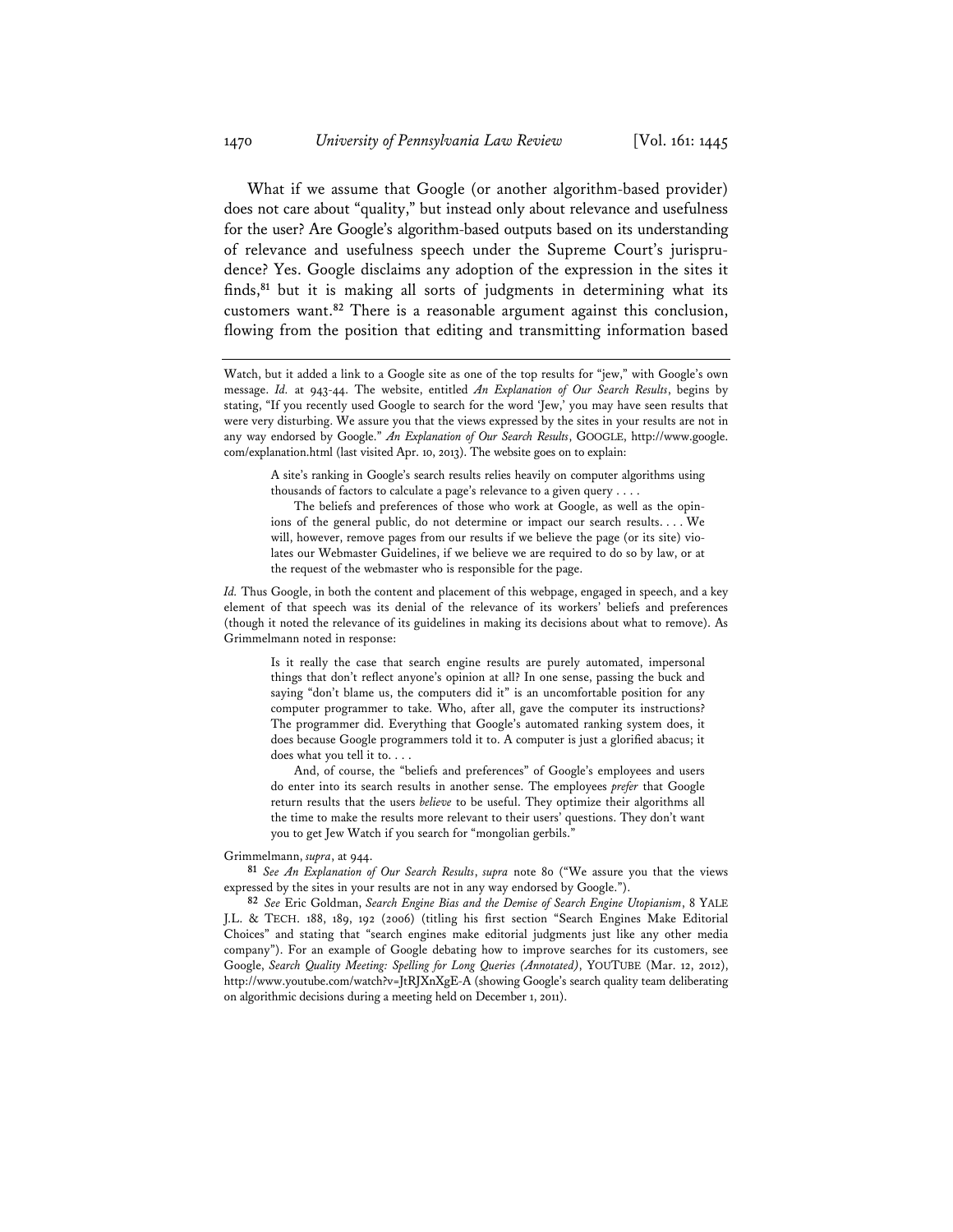on what users want is not an expression of the speaker's own desires and thus is not real speech. As I discuss in the next Part, however, the Supreme Court has not adopted that position and its jurisprudence is not consistent with it.

Many algorithm-based outputs will not constitute speech under this jurisprudence because they are not sending a substantive message. Transmission Control Protocol and Internet Protocol (often referred to as TCP/IP) route information through the Internet, but its creators are not communicating a substantive message in doing so.**<sup>83</sup>** But when people create algorithms in order to selectively present information based on its perceived importance or value or relevance, *Turner I* indicates that they are speakers for purposes of the First Amendment (or the Supreme Court's jurisprudence, at any rate). Nothing in the Court's jurisprudence supports the proposition that reliance on algorithms transforms speech into nonspeech. The touchstone is sending a substantive message, and such a message can be sent with or without relying on algorithms.**<sup>84</sup>**

One final note: many trees were felled before *Brown* was decided, as courts and commentators debated whether video games constituted speech for First Amendment purposes.**<sup>85</sup>** And yet the Court treated this as a

**85** *See, e.g.*, Interactive Digital Software Ass'n v. St. Louis County, 200 F. Supp. 2d 1126, 1133-34 (E.D. Mo. 2002) (finding that video games are not speech for First Amendment purposes),

**<sup>83</sup>** For an explanation of the TCP/IP protocols, see Jonathan Strickland, *How Does the Internet Work?*, HOWSTUFFWORKS (May 7, 2010), http://computer.howstuffworks.com/internet/basics/ internet1.htm.

**<sup>84</sup>** In his contribution to this Symposium, Tim Wu argues that under the prevailing jurisprudence, the key inquiry is whether the alleged speaker adopts the information it provides as its own. *See* Wu, *supra* note 6, 1530 ("Neither the newspaper nor cable operator cases support the idea that the First Amendment protects something like an index, as opposed to content adopted or selected by the speaker as its own. It is that step—the adoption of information, as a publisher, as opposed to merely pointing the user to it—that marks the difference."). I agree with Wu that the Supreme Court's jurisprudence does not support treating an unedited index as speech, but I do not think the line he articulates arises from, or is consistent with, that jurisprudence. The Court in *Turner I* held that cable operators engage in speech because of their editing, without any suggestion that cable operators do, or need to, adopt as their own the communications of the channels they carry. *See* 512 U.S. 622, 636 (1994) ("Through . . . 'exercising editorial discretion over which stations . . . to include in its repertoire,' cable . . . operators 'see[k] to communicate messages . . . ."); *see also* Hurley v. Irish-Am. Gay, Lesbian & Bisexual Grp. of Bos., Inc., 515 U.S. 557, 570 (1995) (noting that "even the simple selection of a paid noncommercial advertisement for inclusion in a daily paper" "fall[s] squarely within the core of First Amendment security"). Under *Turner I*, engaging in substantive editing sends a message and thus triggers application of the First Amendment—no adoption or endorsement of the carried programming is needed. To use Wu's example, no one who watches Fox News, MSNBC, or any other cable channel addressing topic *X* says, "Look what my cable operator said about *X* yesterday," or, "It was interesting what my cable operator had to say about *X*." Nonetheless, the First Amendment encompasses the cable operator's selection of channels. *See* Wu, *supra* note 6, at 1528 (using the quoted language to illustrate the line he sees between speech and nonspeech in the jurisprudence relevant to search engines); *see also infra* note 98 (discussing the implications of Wu's line).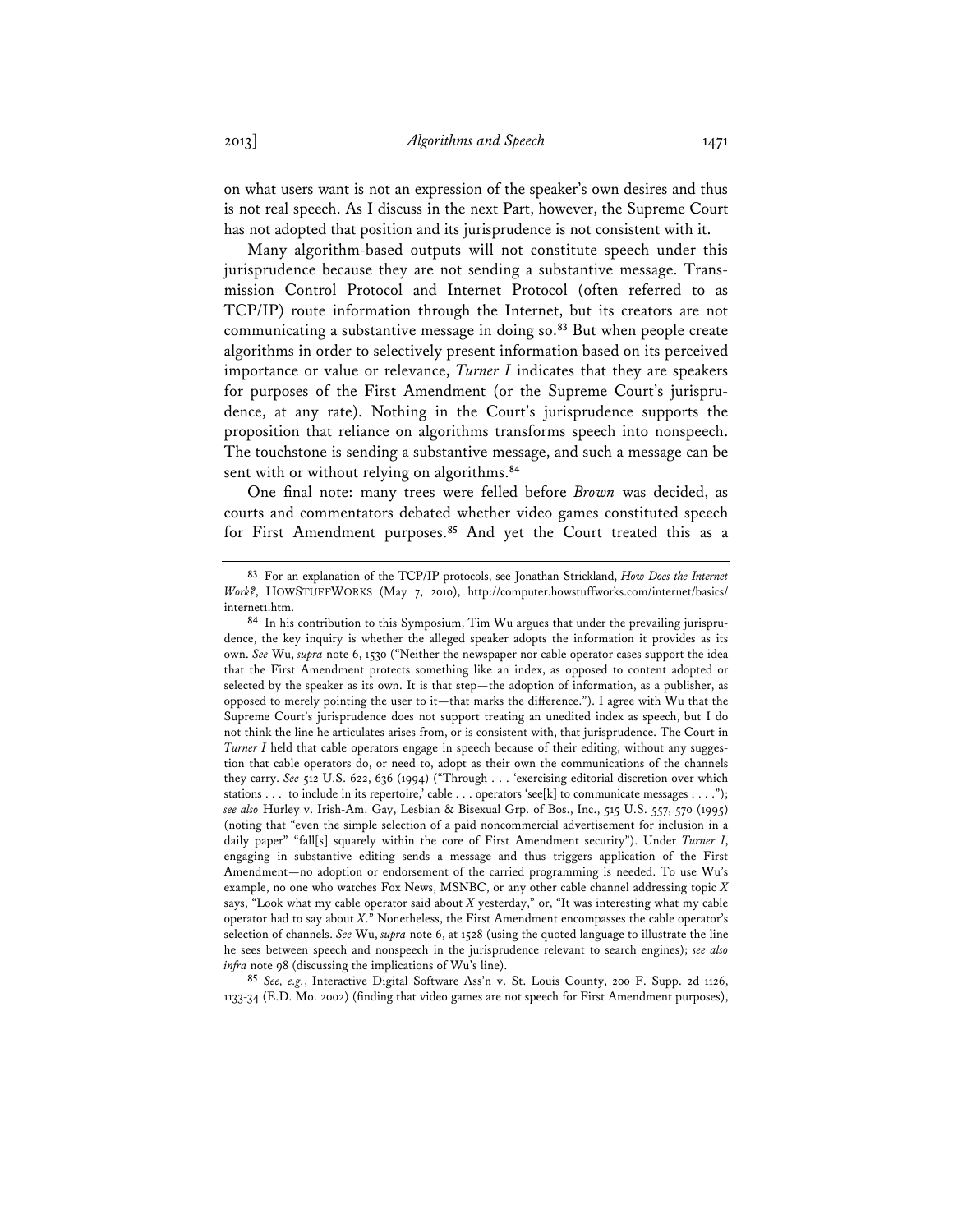question with an obvious answer. Indeed, part of what is so striking about the opinion is how easy the Court found the answer to be.**<sup>86</sup>**

### IV. PRODUCING A DIFFERENT RESULT

As I noted above, there are a host of competing conceptions of free speech, none of which has been widely accepted as explaining or driving First Amendment doctrine.**<sup>87</sup>** But let me now ask whether adopting one of the competing theories of the First Amendment would produce a different result without upending existing case law. More broadly, how easy or hard would it be to craft a coherent exception to the prevailing First Amendment jurisprudence such that algorithm-based decisions, or search results more specifically, would not be encompassed by the First Amendment but most of the remaining First Amendment jurisprudence would remain? This is different from asking whether, in the first instance, any theory of the First Amendment would exclude algorithm-based decisions from coverage. The answer to that question is yes. That is, we could rely on a particular conception of the First Amendment that would radically rethink the Supreme Court's existing approach in ways that would exclude search engine results and much else. We could, for example, limit "the freedom of speech" in the First Amendment to core political speech, or speech that directly promotes a meaningfully constrained notion of democratic deliberation or self-

*rev'd*, 329 F.3d 954 (8th Cir. 2003); America's Best Family Showplace Corp. v. City of New York, 536 F. Supp. 170, 174 (E.D.N.Y. 1982) (same); Marc Jonathan Blitz, *A First Amendment for Second Life: What Virtual Worlds Mean for the Law of Video Games*, 11 VAND. J. ENT. & TECH. L. 779, 785 (2009) (arguing that even nonnarrative video games and other "communication-free forms of electronic imagery" should be "staunchly protected"); Terri R. Day & Ryan C. W. Hall, *Déjà Vu: From Comic Books to Video Games: Legislative Reliance on "Soft Science" to Protect Against Uncertain Societal Harm Linked to Violence v. the First Amendment*, 89 OR. L. REV. 415, 450 (2010) (arguing that video games are "no less deserving of First Amendment protection than movies, works of art, and literature"); Patrick M. Garry, *Defining Speech in an Entertainment Age: The Case of First Amendment Protection for Video Games*, 57 SMU L. REV. 101, 122 (2004) (arguing against full First Amendment protection for video games); Paul E. Salamanca, *Video Games as a Protected Form of Expression*, 40 GA. L. REV. 153, 194-205 (2005) (arguing against viewing video games as unprotected speech); Kevin W. Saunders, *Regulating Youth Access to Violent Video Games: Three Responses to First Amendment Concerns*, 2003 MICH. ST. L. REV. 51, 101-05 (arguing that video games are noncommunicative and not speech for First Amendment purposes); Anthony Ventry III, Note, *Application of the First Amendment to Violent and Nonviolent Video Games*, 20 GA. ST. U. L. REV. 1129, 1131 (2004) (arguing that "courts should apply a case-by-case approach in determining whether video games are constitutionally protected speech instead of deciding conclusively that all video games are (or are not) protected speech").

**<sup>86</sup>** *See supra* notes 43-48 and accompanying text; *see also* Sorrell v. IMS Health, Inc., 131 S. Ct. 2653, 2659 (2011) ("Speech in aid of pharmaceutical marketing . . . is a form of expression protected by the Free Speech Clause of the First Amendment.")

**<sup>87</sup>** *See supra* notes 28-32 and accompanying text.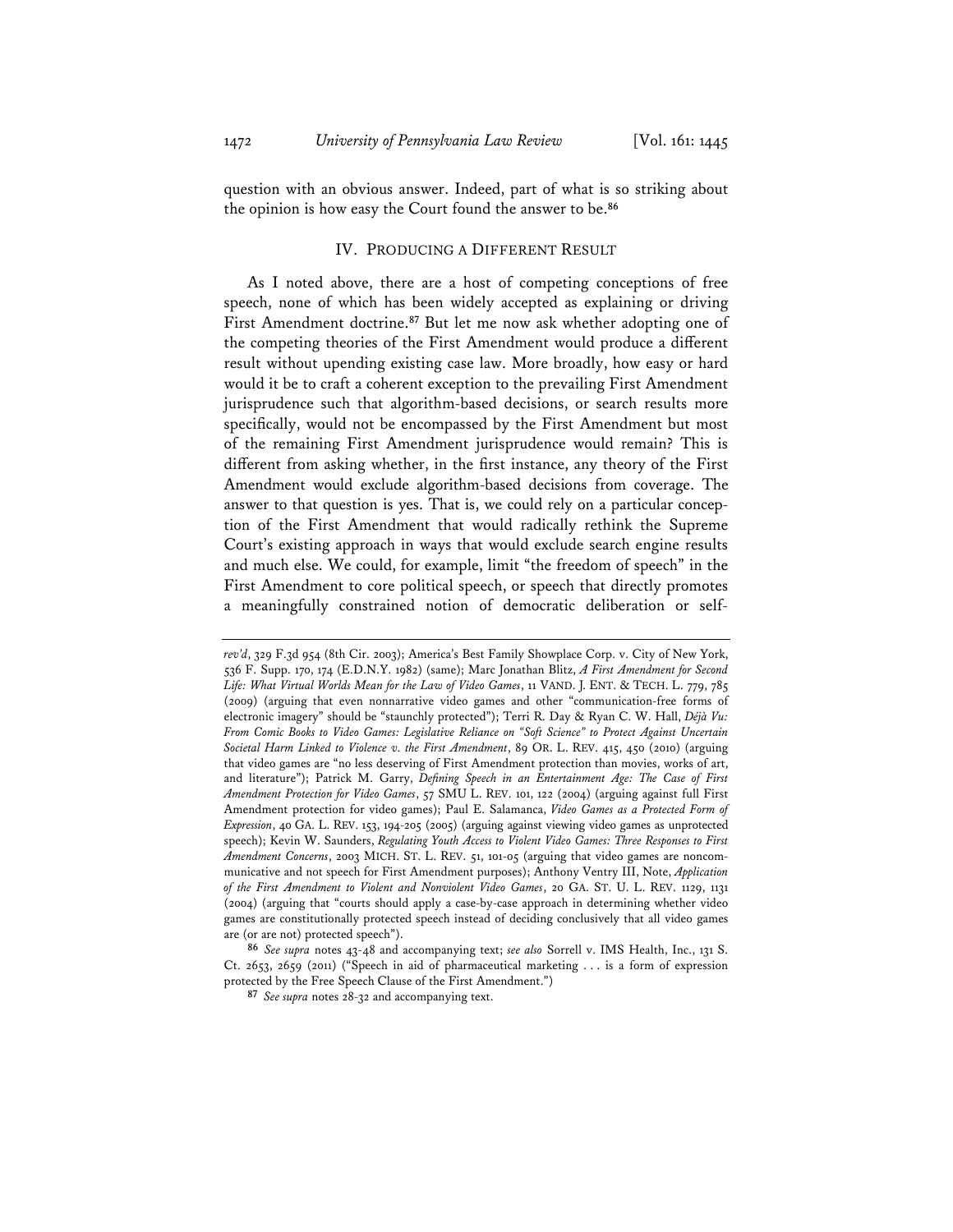government, and thereby exclude search engine results, as a category, from the ambit of the First Amendment.**<sup>88</sup>** We would also exclude most forms of art, however.**<sup>89</sup>** My question in this Part is, without radically changing our First Amendment jurisprudence, how easy would it be to exclude algorithmbased decisions, or search engine results more specifically?

### A. *Relying on Particular Theories of the First Amendment*

The most obvious possibility would be to focus the First Amendment analysis on individuals. This could lead to a suggestion that communications by corporations do not constitute speech. But newspapers and magazines are owned by corporations, and a revamping of the First Amendment to exclude those publications as speech would be a radical departure from our existing jurisprudence.

One might instead try to exclude from First Amendment coverage speech that a corporation makes purely for its own benefit. The problem is that it is difficult to come up with any articulation of speech in a corporation's interest that would exclude algorithm-based decisions, or more specifically search engine results, without also excluding newspapers and magazines. A distinction based on speech that is in a corporation's interest fails to distinguish newspapers and magazines. Same for excluding speech that is aimed solely at increasing a corporation's value. Indeed, for a newspaper or magazine owner who is a faithful agent, with shareholders who want the highest possible return on their investment, presumably all the owner's actions would be undertaken in order to maximize shareholder value. Simply stated, search results are in the search engine's interests in the same way that compelling content is in the interest of any conveyor of content, whether newspaper, political website, or porn website.**<sup>90</sup>**

### Schauer, *Boundaries*, *supra* note 5, at 1785.

**90** This is obviously different from the question involved in *Citizens United v. FEC*, which involved limits on the use funds from the general treasuries of corporations. 130 S. Ct. 876 (2010).

**<sup>88</sup>** *See, e.g.*, Bork, *supra* note 27, at 20 ("Constitutional protection should be accorded only to speech that is explicitly political.").

**<sup>89</sup>** We could avoid such a result if we adopted a very broad definition of "core political speech," "democratic deliberation," or "self-government," but then we would end up back where we started. As Frederick Schauer has noted,

Theories based on self-government or democratic deliberation have a hard time explaining why (except as mistakes, of course) the doctrine now covers pornography, commercial advertising, and art, inter alia—none of which has much to do with political deliberation or self-governance, except under such an attenuated definition of "political" that the justification's core loses much of its power.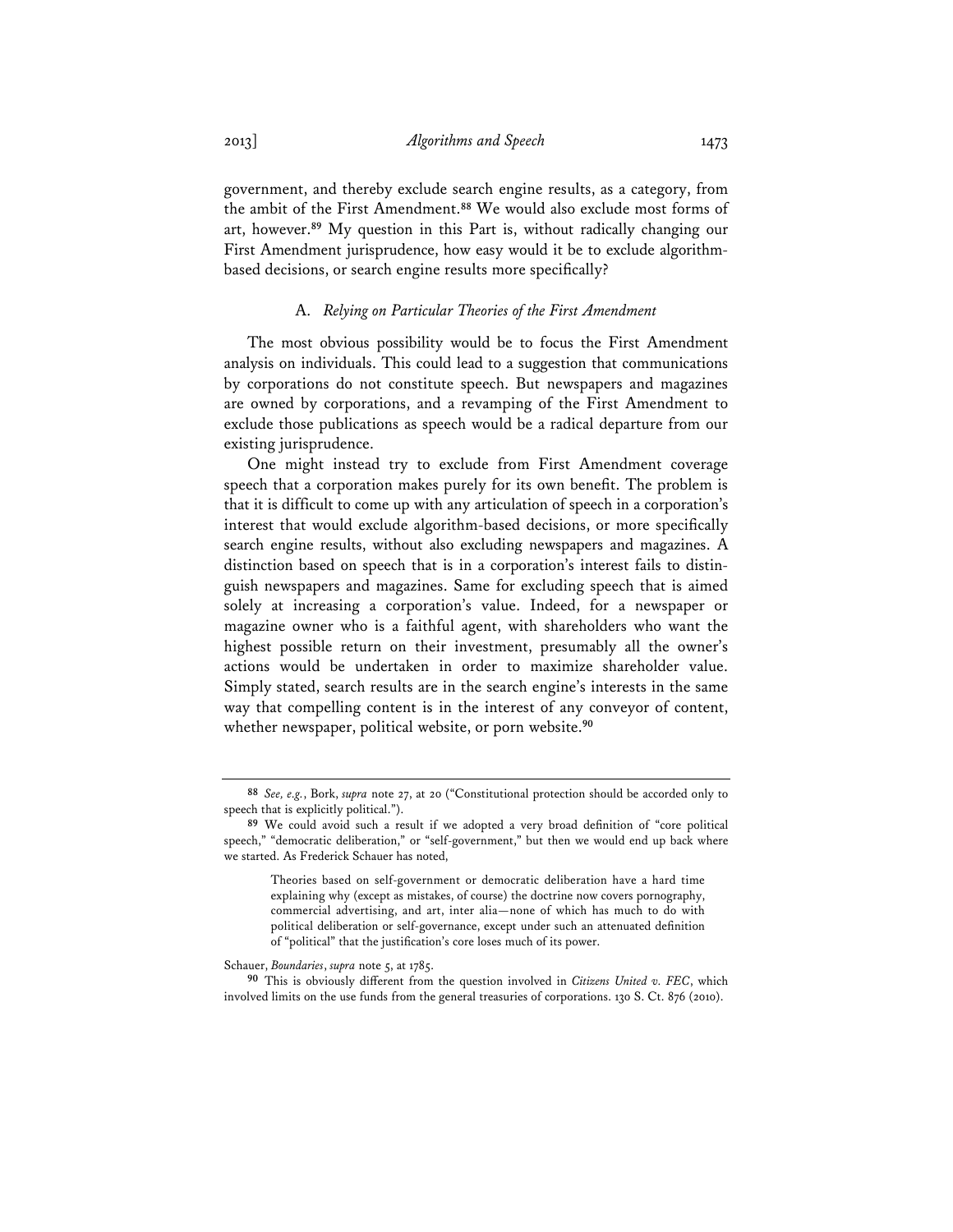A more conventional line would distinguish commercial speech. A number of theorists have argued for the exclusion of commercial speech from First Amendment coverage.**<sup>91</sup>** This would be a fairly significant reworking of First Amendment jurisprudence.**<sup>92</sup>** Excluding commercial speech also would not affect most algorithm-based decisions. It would apply to search engines' (and newspapers') advertisements, but most search engine results are not paid advertisements.**<sup>93</sup>**

A different way of emphasizing individuals would focus on their expression. Theories focused on self-expression, for example, emphasize that it is an individual's self-expression that matters, and autonomy-based theories similarly emphasize individual autonomy. The problem is that many algorithm-based decisions similarly involve the creator's self-expression and autonomy. Depending on the algorithm, algorithm-based decisions may well constitute self-expression, enhance autonomy, and contain meaningful thought. The algorithm is simply a means to gather relevant information, but the creator chooses what to gather. The person who creates the National Debt webpage, or the "God is dead" linkpage, is expressing a view about the importance of those topics. Or consider a webpage that uses an algorithm to amass links to articles with the words "Obama sucks" or "Romney sucks." These webpages require less curating than does the Drudge Report, but all of them reflect autonomous expression.

Search engines are a closer question, but a definition of self-expression that excludes them would be a fairly crabbed one. Start with a search engine that focuses on family-friendly material (or, if you prefer, porn). This seems to encode autonomous expression—"We value family-friendly material/porn, and we want to make it easier for you to find it." Of course, the creators'

**<sup>91</sup>** *See, e.g.*, C. Edwin Baker, *Commercial Speech: A Problem in the Theory of Freedom*, 62 IOWA. L. REV. 1, 3 (1976) ("[G]iven the existing form of social and economic relationships in the United States, a complete denial of first amendment protection for commercial speech is not only consistent with, but is required by, first amendment theory."); CASS R. SUNSTEIN, DEMOCRACY AND THE PROBLEM OF FREE SPEECH 123, 127 (1993) (arguing for little protection of advertising because it does not contribute to democratic deliberation).

**<sup>92</sup>** *See, e.g.*, Cent. Hudson Gas & Elec. Corp. v. Pub. Serv. Comm'n, 447 U.S. 557, 561 (1980) ("The First Amendment . . . protects commercial speech from unwarranted governmental regulation."); 44 Liquormart, Inc. v. Rhode Island, 517 U.S. 484 (1996) (applying First Amendment scrutiny to the regulation of commercial advertisements).

**<sup>93</sup>** Some early search engines relied heavily on payments in determining what to present and where to present it. One of Google's selling points was that it used page-rank algorithms and that what little paid content it had was clearly demarcated as such. Newer search engines have followed Google's lead. Google and its newer competitors realized that they could attract users by prioritizing relevant quality websites, and make more money from advertisers relegated to the side because of the large number of people who would be attracted by the promise of search results containing relevant websites.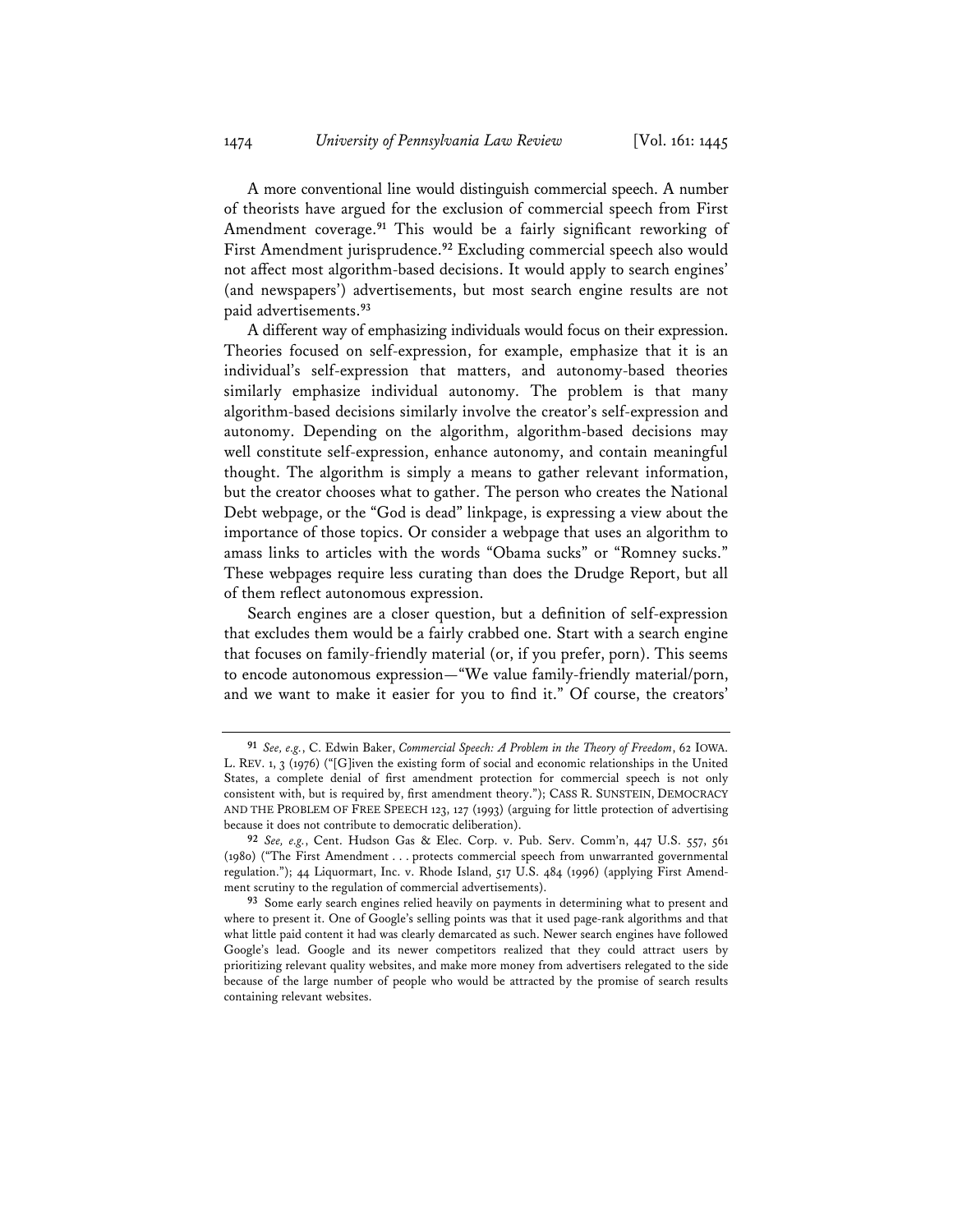actual motivation might be more base—most obviously, "We just want to make money." But that may well be the true motivation for many newspapers and magazines, and many artists, for that matter (I'm looking at you, Jeff Koons). And because theories of self-expression and individual autonomy treat art as squarely within their understanding of speech, those who emphasize self-expression or autonomy usually do not focus on the speaker's subjective motivation, but instead on the apparent expression reflected in the message. In this case there is an apparent expression, as I noted above.

It is a very small step from that expression to blekko's expression. Instead of "We value family-friendly material/porn, and we want to make it easier for you to find it," the expression would be "We value quality websites, and we want to make it easier for you to find them." And it is then another small step to Google's expression. As I noted above, Google, too, articulates quality as its goal. But even if we credit only its focus on relevance, substituting "relevant" for "quality" in the expression does not make it any less of an expression. In all cases, the algorithm creators are expressing their views about what they value.

Perhaps Google in particular (and maybe blekko, too) is different, insofar as its message is not so much "We value relevant websites" but more like "We select for you what you want." In the latter formulation, Google arguably is not expressing its own preferences so much as it is indicating that it wants to satisfy ours.

Differentiating Google for purposes of First Amendment coverage based on its catering to users' interests would be a significant shift in First Amendment jurisprudence, as publications and editors that frankly focus on their viewers' or readers' interests would be unprotected. It has not mattered in the past whether a magazine owner (or cable operator) was merely responding to a market opportunity or was expressing its own subjective preferences, but now that difference would be dispositive. If we define unprotected speech to include speech that responds to public demand, only the few publications that push their ideas regardless of public interest**<sup>94</sup>** would be speakers, and that would upend most First Amendment law.

Beyond that, this would be a mighty thin reed on which to rest a distinction. We can recharacterize Google's position as "Our preference is to select for you what we believe you find valuable." If we substitute "is" for "you find," or change the locution to "we believe you *should* find valuable," there is clearly expression. So we would be putting an enormous amount of weight on the creators' articulation as focused on what others want.

**<sup>94</sup>** We usually call these "vanity publications."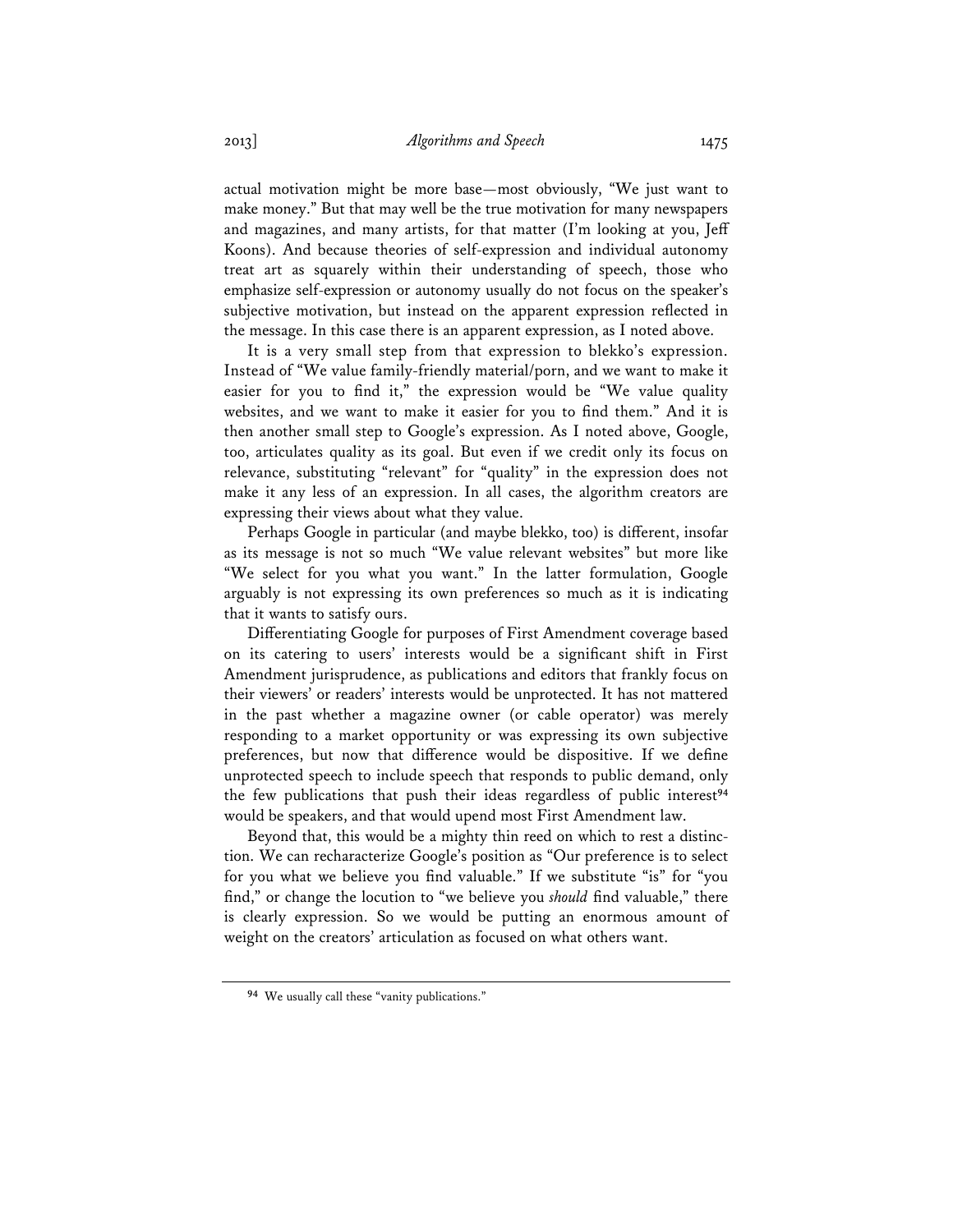Articulating one's goal in terms of serving others is still an exercise of autonomy and a form of self-expression. "What makes you happy makes me happy" is an expression of self—one that looks to another for one's happiness, but an expression of personal motivation nonetheless. In the same way, the artist who proclaims that she is guided by what her viewers want has still made a self-defining and art-defining statement.**<sup>95</sup>**

It also bears noting that decisions about what users want are analogous to the decisions of cable operators that the Court found to be speech in *Turner I*. In their briefs, the cable operators stressed that a key consideration in choosing what channels to include was what they thought their customers wanted.**<sup>96</sup>** Indeed, a major element of the cable operators' argument that there was no sufficient justification for the statute was their assertion that cable operators would be guided by viewer interest and thus would air the most popular channels whether or not they had an ownership interest in them.**<sup>97</sup>** The cable operators, in choosing what channels to air, were engaged in editing, on whatever substantive basis they chose, and those editorial decisions constituted speech. The cable operators claimed they were editing in light of their sense of their customers' wishes, and Google is doing the exact same thing.**<sup>98</sup>**

**<sup>95</sup>** *Cf.* THE KINKS, GIVE THE PEOPLE WHAT THEY WANT (Arista Records 1981).

**<sup>96</sup>** *See, e.g.*, Reply Brief for Appellants Turner Broad. Sys., Inc. at 19-20, *Turner I*, 512 U.S. 622 (1994) (No. 93-44), 1993 WL 664649 ("A cable operator's very raison d'etre is to choose from among the enormous variety of sources of video programming available in order to put together a package of programming that will be appealing to television viewers."); Reply Brief for Appellants Discovery Commc'ns, Inc. and the Learning Channel, Inc. at 6, *Turner I*, 512 U.S. 622 (No. 93- 44), 1993 WL 664652 (emphasizing the role of market forces in cable operators' choices of which channels to carry).

**<sup>97</sup>** Nothing in the Court's opinion suggests that any aspect of First Amendment coverage turned on the degree to which a cable operator chose channels purely on mechanistic measures of popularity.

**<sup>98</sup>** Tim Wu's contribution to this Symposium contends that under the Supreme Court's jurisprudence the crucial question is whether the alleged speaker adopts the information provided as its own. *See* Wu, *supra* note 6, at 1530. As I noted above, this distinction is inconsistent with the prevailing Supreme Court jurisprudence. Beyond that, it would not exclude all algorithm-based outputs from First Amendment coverage. The National Debt billboard, the "God is Dead" webpage, and the articles written by the journalist using boilerplate and by Narrative Science all entail adoption by their creators. Wu's focus on functionality would exclude certain categories of substantive editing, whether they were produced by humans or algorithms. His emphasis on search engines "merely pointing the user to [information]" applies with equal strength to human and nonhuman pointers. So a human who manually performs the functions of a search engine or an automated concierge would not be engaged in speech. By hypothesis, such a human would not adopt the information provided but instead would search for and retrieve it exactly as an algorithm would. Algorithms make such nonadoptive retrieval more common, but in Wu's formulation the line between algorithms and non-algorithms is not central to First Amendment coverage. This is an important area of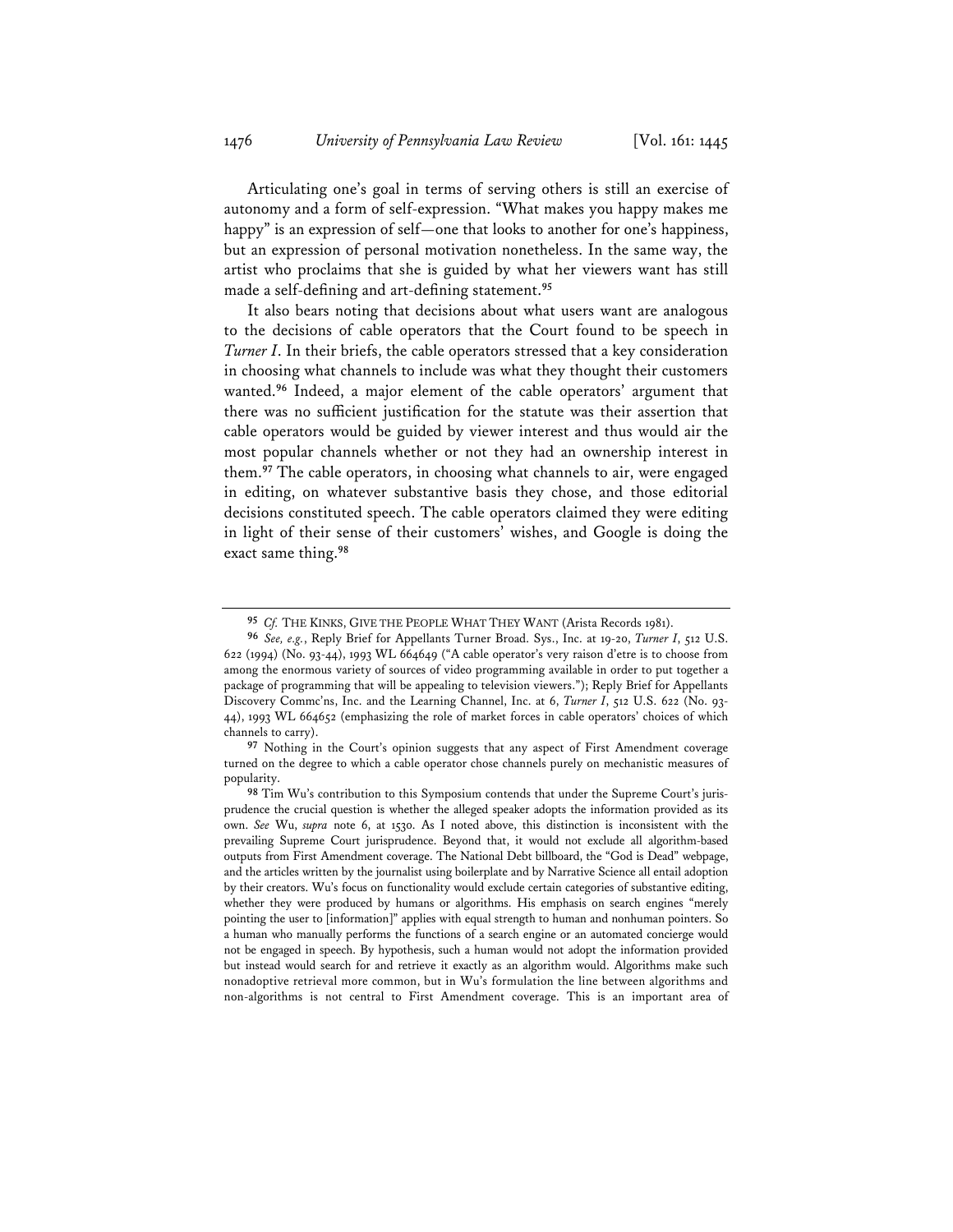A different tack would entail a focus on the audience. Some Supreme Court opinions and some commentators have emphasized the importance of listeners and viewers having access to a wide range of views.**<sup>99</sup>** But a "right to receive information" is articulated as an addition to the rights of speakers, as opposed to a substitute for them, and so would not limit the treatment of algorithm-based decisions as speech.**<sup>100</sup>** It does bear noting, though, that a focus on the rights of the audience might buttress the position of some algorithm-based outputs—in particular, search engines. One way of conceptualizing the rights of listeners and viewers is as a right to unencumbered access to information.**<sup>101</sup>** Such a conceptualization would lend support to the

**99** *See, e.g.*, First Nat'l Bank of Bos. v. Bellotti, 435 U.S. 765, 783 (1978) (noting that the First Amendment affords the public "access to discussion, debate, and the dissemination of information and ideas"); Va. State Bd. of Pharmacy v. Va. Citizens Consumer Council, Inc., 425 U.S. 748, 757 (1976) (stating that the "freedom of speech 'necessarily protects the right to receive'"); Kleindienst v. Mandel, 408 U.S. 753, 762 (1972) ("In a variety of contexts this Court has referred to a First Amendment right to receive information and ideas." (internal quotation marks omitted)); Stanley v. Georgia, 394 U.S. 557, 564 (1969) ("It is now well established that the Constitution protects the right to receive information and ideas."); Griswold v. Connecticut, 381 U.S. 479, 482 (1965) (stating that the freedom of speech includes "the right to receive"); *see also* Thomas I. Emerson, *Legal Foundations of the Right to Know*, 1976 WASH. U. L.Q. 1, 2 ("It is clear at the outset that the right to know fits readily into the first amendment . . . ."); Thomas Scanlon, *A Theory of Freedom of Expression*, 1 PHIL. & PUB. AFF. 204 (1972) (arguing that the First Amendment protects listeners' access to information and viewpoints and thereby protects autonomy).

**100** *See Va. State Bd. of Pharmacy*, 425 U.S. at 756 ("Freedom of speech presupposes a willing speaker. But where a speaker exists, . . . the protection afforded is to the communication, to its source and to its recipients both.").

**101** *See, e.g.*, *id.*; Sorrell v. IMS Health, Inc., 131 S. Ct. 2653, 2670-71 (2011) ("[T]he fear that people would make bad decisions if given truthful information cannot justify content-based burdens on speech. The First Amendment directs us to be especially skeptical of regulations that seek to keep people in the dark for what the government perceives to be their own good.")

agreement between Wu and me: algorithm-based outputs underscore the breadth of the test that the Supreme Court has developed, but do not provide a useful line at which to limit that breadth.

In light of my focus on algorithms, in this Article I do not address the normative attractiveness, on their own terms, of proffered lines between speech and nonspeech that do not focus on algorithms (e.g., limiting First Amendment coverage to political speech, *see supra* note 88). Wu's line may well be a desirable one. I would note, though, that the line between adoption and pointing is no clearer than other lines in First Amendment coverage, and arguably much less clear. Many Web aggregators that would constitute speakers under most every definition of "speech" consist of links to webpages without any clear adoption or endorsement. *See, e.g.,* ARTS & LETTERS DAILY, http://www.aldaily.com/ (last visited Apr. 10, 2013); REDDIT, http://www. reddit.com/ (last visited Apr. 10, 2013). On which side of the line do they fall? An individual at Arts & Letters Daily chooses the articles to which to link whereas Reddit uses an algorithm based on the popularity of a given link, but, as I noted above, nothing in Wu's focus on adoption turns on whether the entity choosing the links is a human or an algorithm created by humans. *See Arts & Letters Daily*, WIKIPEDIA, http://en.wikipedia.org/wiki/Arts\_%26\_Letters\_Daily (last updated Feb. 10, 2013); *Reddit*, WIKIPEDIA, http://en.wikipedia.org/wiki/Reddit (last updated Apr. 4, 2013). And the line between Reddit (which displays the most popular links of the moment at its top) and a search on Google for "the most popular links right now" is not obvious.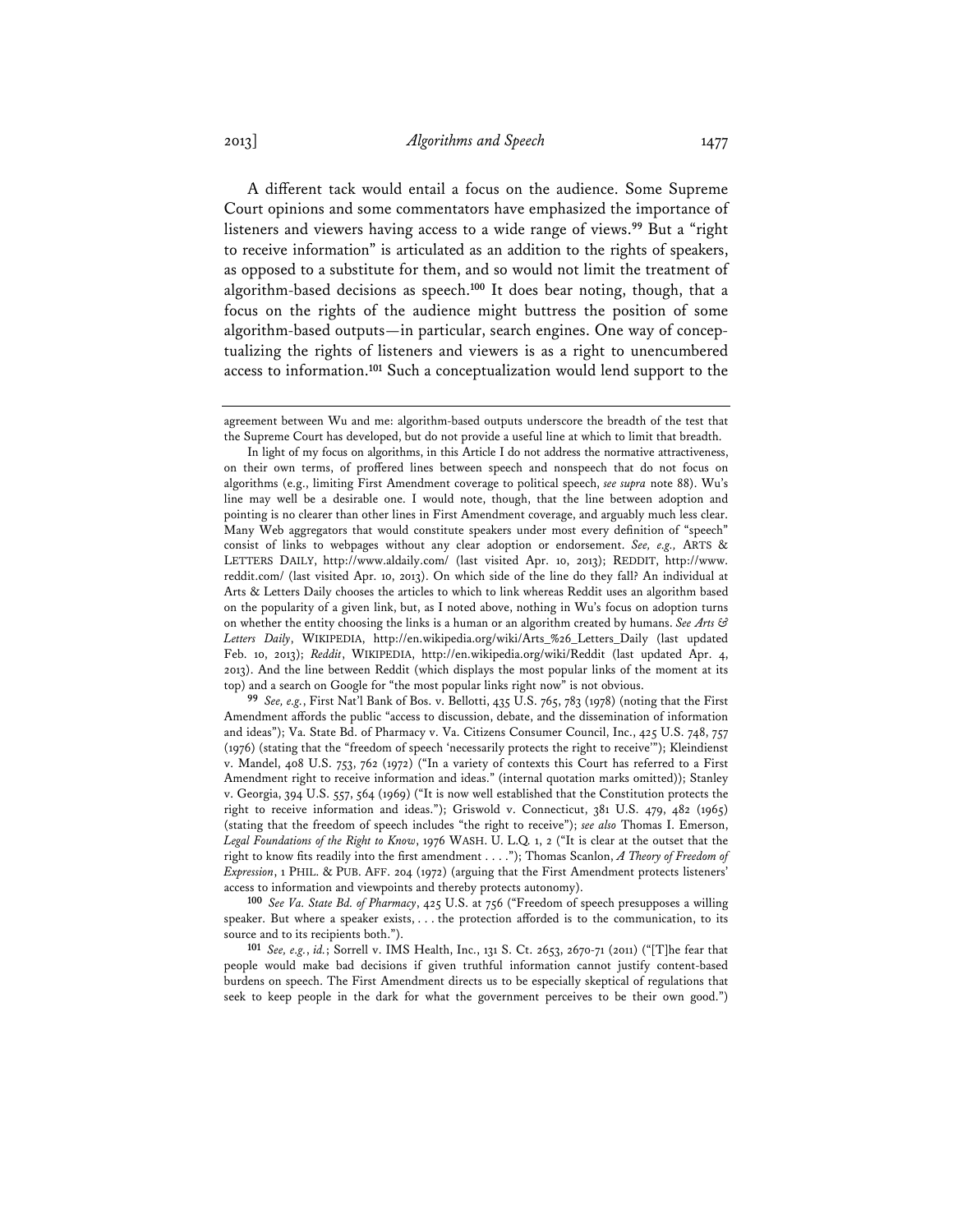treatment of an individual's search results as part of the information that is encompassed by the Free Speech Clause. A different conceptualization would interpret the rights of listeners and viewers as justifying government regulation of information providers, but application of such arguments to exclude information providers from coverage by the Free Speech Clause would be a radical change in First Amendment jurisprudence.**<sup>102</sup>** For better or worse, the Supreme Court's jurisprudence has decisively rejected this vision.**<sup>103</sup>**

Yet another direction would focus on the government's purpose or motive in enacting a particular regulation. Some commentators (including thenprofessor Elena Kagan) have suggested that First Amendment coverage should turn on the government's purpose or motive, such that an economic motive should not trigger First Amendment coverage but a censorious motive should.**<sup>104</sup>** Whatever the merits of this approach, and whatever its application to algorithm-based outputs, it is inconsistent with a significant number of Supreme Court cases that applied the First Amendment despite the fact that the underlying regulation had an economic motive.**<sup>105</sup>**

**105** *See Sorrell*, 131 S. Ct. at 2665 (applying First Amendment scrutiny to a regulation motivated by economic considerations and stating that, "[w]hile the burdened speech results from an economic motive, so too does a great deal of vital expression"); United States v. United Foods,

<sup>(</sup>citations and internal quotation marks omitted); Edenfield v. Fane, 507 U.S. 761, 767 (1993) ("The commercial marketplace, like other spheres of our social and cultural life, provides a forum where ideas and information flourish. . . . [T]he general rule is that the speaker and the audience, not the government, assess the value of the information presented.").

**<sup>102</sup>** *See* Red Lion Broad. Co. v. FCC, 395 U.S. 367, 390 (1969) (suggesting that the freedom of speech includes "the right of the public to receive suitable access to social, political, esthetic, moral, and other ideas and experiences"); Jerome A. Barron, *Access to the Press—A New First Amendment Right*, 80 HARV. L. REV. 1641, 1666 (1967) ("It is to be hoped that an awareness of the listener's interest in broadcasting will lead to an equivalent concern for the reader's stake in the press, and that first amendment recognition will be given to a right of access for the protection of the reader, the listener, and the viewer.").

**<sup>103</sup>** *See, e.g.*, Pac. Gas & Elec. Co. v. Pub. Utils. Comm'n, 475 U.S. 1, 4, 20-21 (1986) (plurality opinion) (holding that a state utility commission could not constitutionally compel a private utility company to include in its billing envelopes materials produced by an adverse group); Miami Herald Publ'g Co. v. Tornillo, 418 U.S. 241, 258 (1974) (holding unconstitutional a state statute guaranteeing political candidates media access to respond to criticism). Indeed, the Supreme Court has largely abandoned its intimation in *Red Lion* that the First Amendment empowers the government to give access rights to listeners and viewers. As it turns out, broadcasting is the only area that the Court has treated as justifying a right of access—and even there, the Court has held that broadcasters have First Amendment rights (just diminished ones).

**<sup>104</sup>** *See, e.g.*, Elena Kagan, *Private Speech, Public Purpose: The Role of Governmental Motive in First Amendment Doctrine*, 63 U. CHI. L. REV. 413, 414 (1996) (arguing "that First Amendment law, as developed by the Supreme Court over the past several decades, has as its primary, though unstated, object the discovery of improper governmental motives."); Jed Rubenfeld, *The First Amendment's Purpose*, 53 STAN. L. REV. 767, 775-79 (2001) (asserting the centrality of a law's purpose in determining the appropriate application of the First Amendment).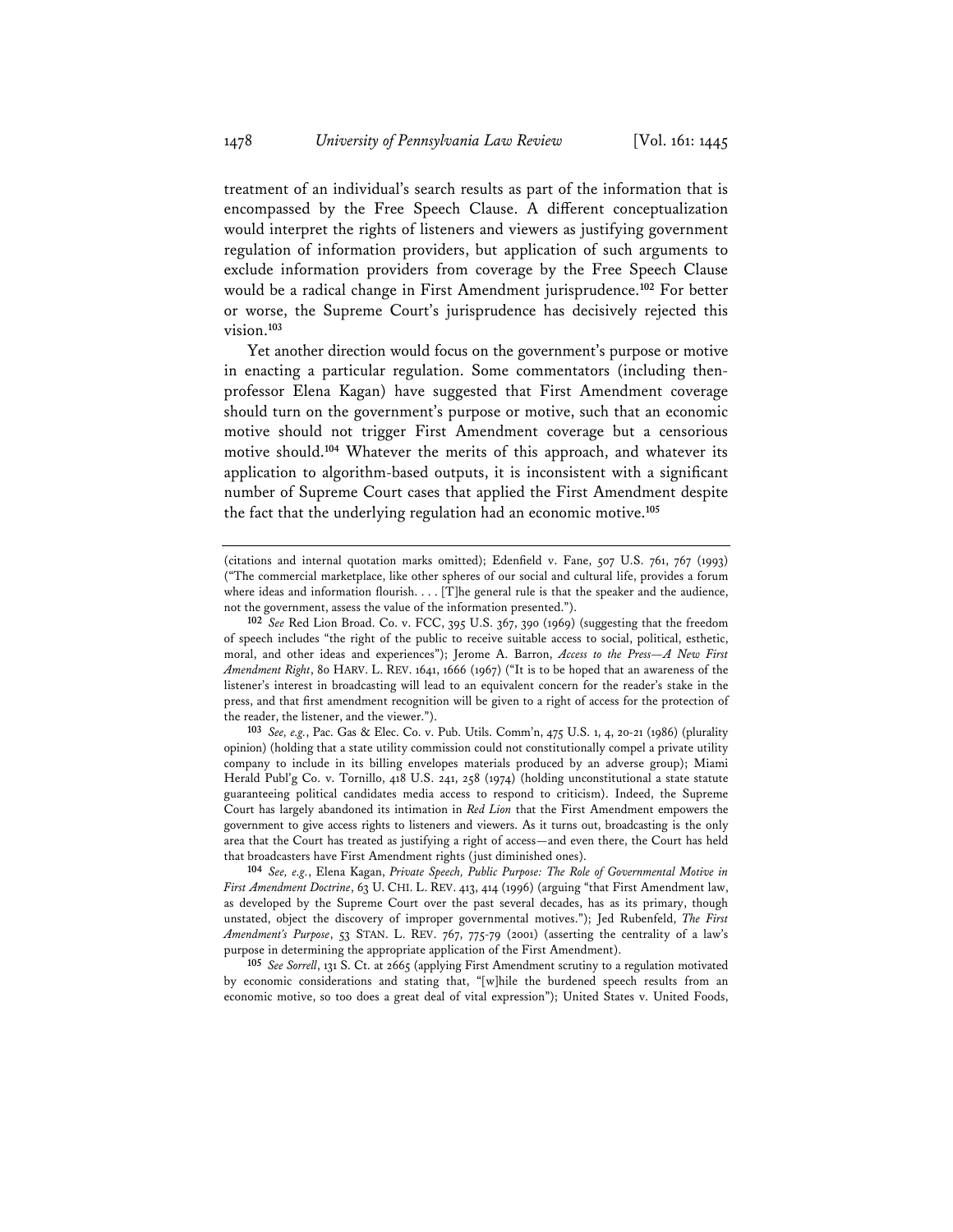There are of course other theories of the First Amendment, but all would either draw arbitrary lines or exclude much that we currently consider to be speech.

### B. *An Algorithm-Based Line that Works*

As the discussion above indicates, crafting a First Amendment exclusion only for algorithm-based decisions would be arbitrary, and crafting a nonarbitrary category that excludes algorithm-based decisions would exclude much of what we regard as speech and thus significantly change our jurisprudence. Because of the similarity of algorithm-based decisions to communications that are clearly speech under the prevailing Supreme Court jurisprudence, there do not appear to be any principled distinctions that would leave algorithm-based decisions uncovered without upending significant aspects of that jurisprudence. But a different line is tenable and might do significant work in the future even if it would not do any at present: excluding outputs that do not reflect human decisionmaking.

A key element of the discussion so far is that there is a human mind behind all the algorithms. The fact that an algorithm is involved does not mean that a machine is doing the talking. Individuals are sending a substantive message in such a way that others can receive it. What happens to the analysis, however, if humans are no longer meaningfully creating the message? That is, how should we analyze a situation in which artificial intelligence has developed to the point that a set of algorithms have freed themselves from human direction such that the product of the algorithms does not reflect human decisionmaking about what to communicate?

Computer scientists have developed programs that engage in massive data analysis that would take humans eons to complete, but those programs do not develop the models and analyses on their own. Compilers change programs from high-level to low-level languages (e.g., Java to assembly code), but those compilers are not exercising any independent judgment in doing so.

Some programs use random variation as a means of experimentation and possible adaptation. For instance, some programs use not only formulas but also some prescribed points of randomness to allow the computer program to produce a range of outcomes. A particularly enjoyable example is The

Inc., 533 U.S. 405, 408, 417 (2001) (applying First Amendment scrutiny to an agricultural assessment requirement on the grounds that it compelled mushroom handlers to fund speech with which they disagreed); *Turner I*, 512 U.S. 622, 638 (1994) (applying First Amendment scrutiny to legislation while also finding that "Congress' overriding objective in enacting [a law requiring cable carriage of local television broadcasters] was . . . to preserve access to free television programming for the 40 percent of Americans without cable").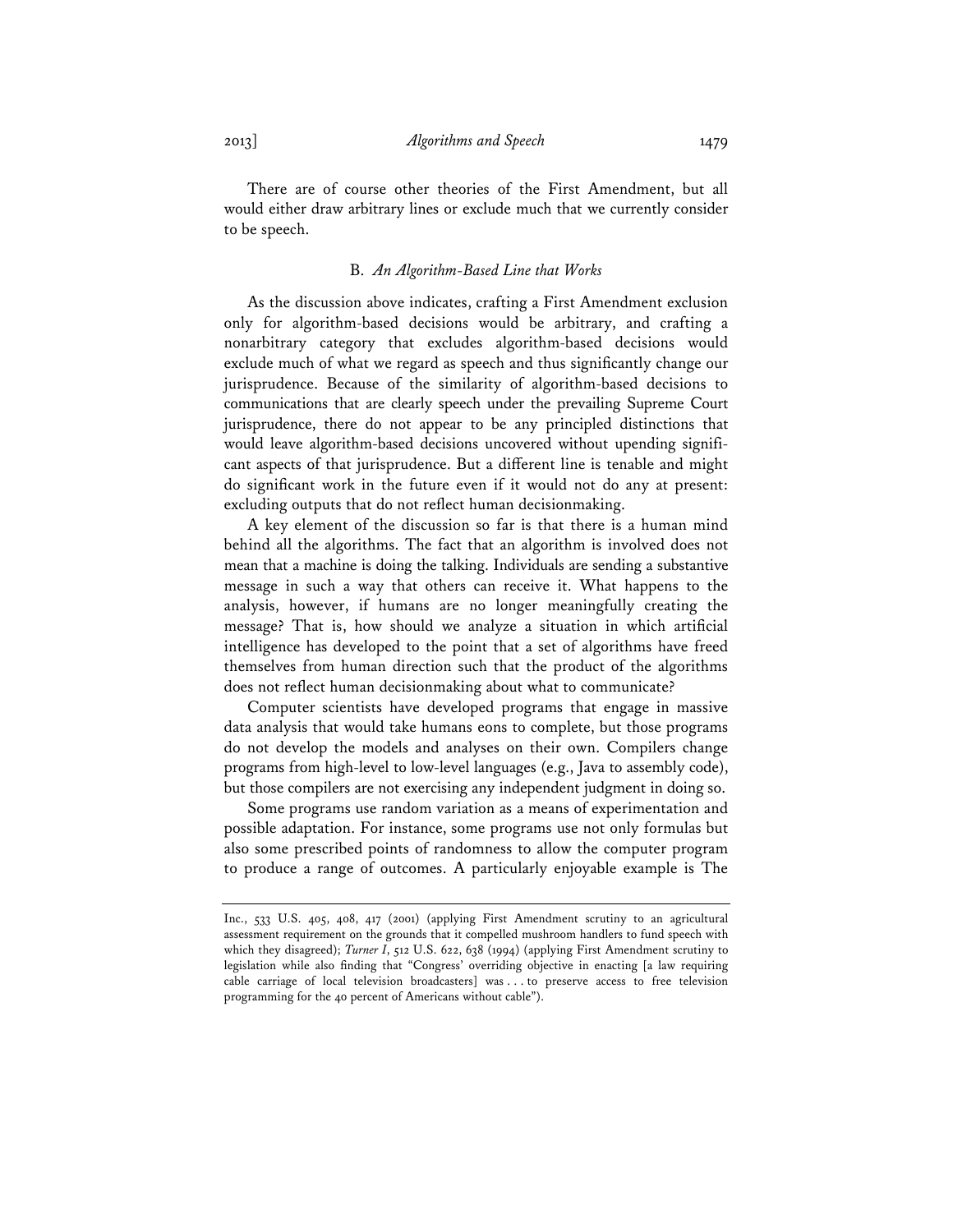Nietzsche Family Circus, a webpage which, with each hit of the "refresh" button, pairs a randomized Family Circus cartoon with a randomized Friedrich Nietzsche quote.**<sup>106</sup>** Whatever meaning we find in this randomized process and its results is due to the program's clever (human) designer and our reactions to that design. After all, the same effect could be achieved (à la John Cage) by throwing grains of rice emblazoned (in *very* tiny letters) with Nietzsche quotations into the air above a checkerboard of Family Circus cartoons. There would likely be all sorts of interesting pairings, but we wouldn't attribute any agency in generating a message to the grains of rice.

A bit closer to home, programmers have created programs that generate random papers, at least one of which was accepted at a recent conference.**<sup>107</sup>** But the random processes are not crafting substantive messages.**<sup>108</sup>** Humans are crafting messages about academic standards and are employing randomness to do so. As the webpage of the Postmodernism Generator (which "creates realistic-looking but meaningless academic papers about postmodernism, poststructuralism and similar subjects") notes, "The papers produced are perfectly grammatically correct and read as if written by a human being; any meaning found in them, however, is purely coincidental."**<sup>109</sup>** That is the substantive message, and it derives from decisions made by the human designers. The programs are fun precisely because we may ascribe meaning even to the result of random processes, whether random words or random

**108** The whole point is that humans are prone to find messages and meaning even in random collections of words and numbers.

**<sup>106</sup>** *See* NIETZSCHE FAMILY CIRCUS, http://www.losanjealous.com/nfc (last visited Apr. 10, 2013).

**<sup>107</sup>** *See, e.g.*, SCIGEN—AN AUTOMATIC CS PAPER GENERATOR, http://pdos.csail.mit.edu/ scigen/#relwork (last visited Apr. 10, 2013) ("SCIgen is a program that generates random Computer Science research papers, including graphs, figures, and citations. It uses a hand-written context-free grammar to form all elements of the papers. Our aim here is to maximize amusement, rather than coherence." (emphasis omitted)); timothy, *Randomly Generated Paper Accepted to Conference*, SLASHDOT (Apr. 13, 2005, 2:00 PM), http://entertainment.slashdot.org/story/05/04/13/1723206/ randomly-generated-paper-accepted-to-conference ("Some students at MIT wrote a program called SCIgen . . . [and] one of their randomly generated paper[s] was accepted to [the 2005 World Multiconference on Systemics, Cybernetics, and Informatics]. Now they are accepting donation[s] to fund their trip to the conference and give a randomly generated talk." (emphasis omitted)).

**<sup>109</sup>** POSTMODERNISM GENERATOR, http://page112.com/iphone/pomo/ (last visited Apr. 10, 2013). The creators of The Postmodern Generator added the elegantly understated caveat that "submitting generated texts to journals or academic courses is not recommended." *Id.*

This is different from the process used by Narrative Science, *see supra* notes 71-73 and accompanying text, because Narrative Science *does* try to communicate substantive messages with its choice of words, just as a human author does. Just as a writer (or law professor) who cuts and pastes boilerplate into her article does so in order to communicate a substantive message (just one that can be communicated via off-the-shelf language), so too Narrative Science utilizes its boilerplate in order to communicate information.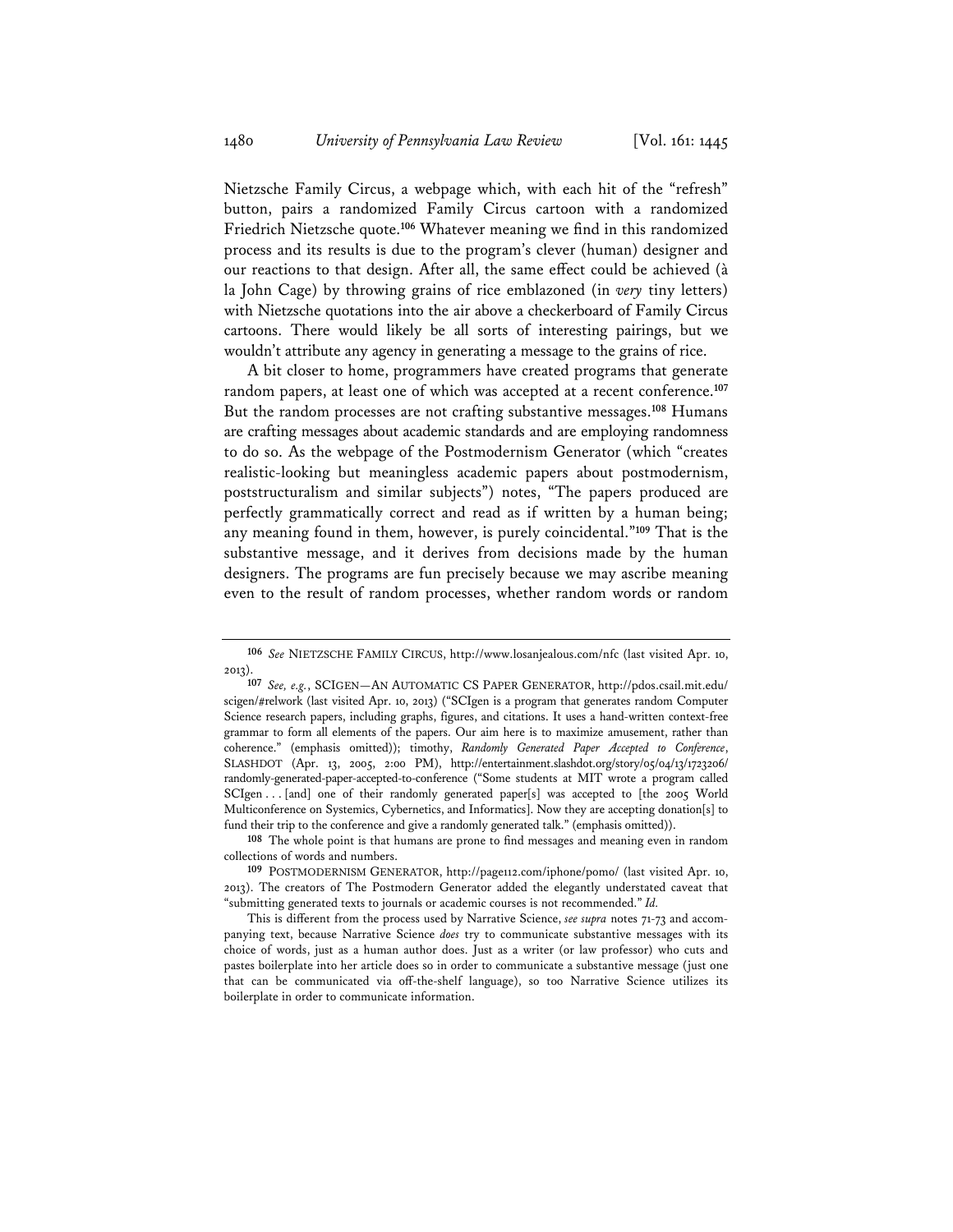raindrops on the pavement. Those raindrops have not in fact sent us a substantive message; we just choose to read something into the random picture they create.

Other programs use randomness for purposes of experimentation and adaptation toward a prescribed goal. Programmers have, for example, created programs that break into multiple offshoots, each of which has some decision points at which randomness comes into play and thus produces different outcomes. The program itself (or the programmer) then determines which of these permutations comes closest to achieving a prescribed goal (modeling past stock movements and predicting future stock movements are popular), and there can be multiple generations of such permutations, resulting in unguided adaptation toward a goal. This is also how some computer viruses work: they are programmed to use randomness at key points (often in response to the host program's defenses), in the hope that some versions of the virus will become more effective at propagating and achieving the programmer's goal. This is different from random raindrops on the pavement, because once we see what adaptation best achieves our goal (e.g., "add yesterday's closing price of Wal-Mart's stock to the previous day's rainfall in Seattle and divide by the previous night's number of viewers of the PBS NewsHour"), we can replicate its pattern. But the adaptation is not communicating a substantive message. We find the adaptation useful because it happens to move us toward a goal that *we* have chosen. We are supplying the volition and all the meaning.**<sup>110</sup>**

That said, artificial intelligence could cross, or at least blur, this line.**<sup>111</sup>** Imagine that artificial intelligence advances to such a level that machines are in some meaningful sense choosing their own goals and what substantive communications will achieve those goals. Just as a machine may at some point satisfy the Turing test,**<sup>112</sup>** it may at some point demonstrate a level of

**<sup>110</sup>** To put the matter a bit differently, telling the world that this formula, or the price of tea in China, predicts the stock market's movements is a form of substantive communication. But that fact does not mean that the formula, or the price of tea in China, is independently communicating anything.

**<sup>111</sup>** *See, e.g.*, SAMIR CHOPRA & LAURENCE F. WHITE, A LEGAL THEORY FOR AUTONO-MOUS ARTIFICIAL AGENTS (2011) (extending legal principles to the unique challenges posed by the evolution and increasing sophistication of artificial agents).

**<sup>112</sup>** On the Turing test, see David Dowe & Graham Oppy, *The Turing Test*, STANFORD ENCYCL. OF PHIL. (Jan. 26, 2011), http://plato.stanford.edu/entries/turing-test (noting that a machine passes the Turing Test when a person is unable to detect that she is conversing with a machine instead of a fellow person). On the legal implications of machines capable of meeting the Turing standard, see generally JAMES BOYLE, BROOKINGS INST., ENDOWED BY THEIR CREATOR? THE FUTURE OF CONSTITUTIONAL PERSONHOOD 6 (2011), *available at* http:// www.brookings.edu/~/media/research/files/papers/2011/3/09%20personhood%20boyle/0309\_person hood\_boyle ("In the coming century, it is overwhelmingly likely that constitutional law will have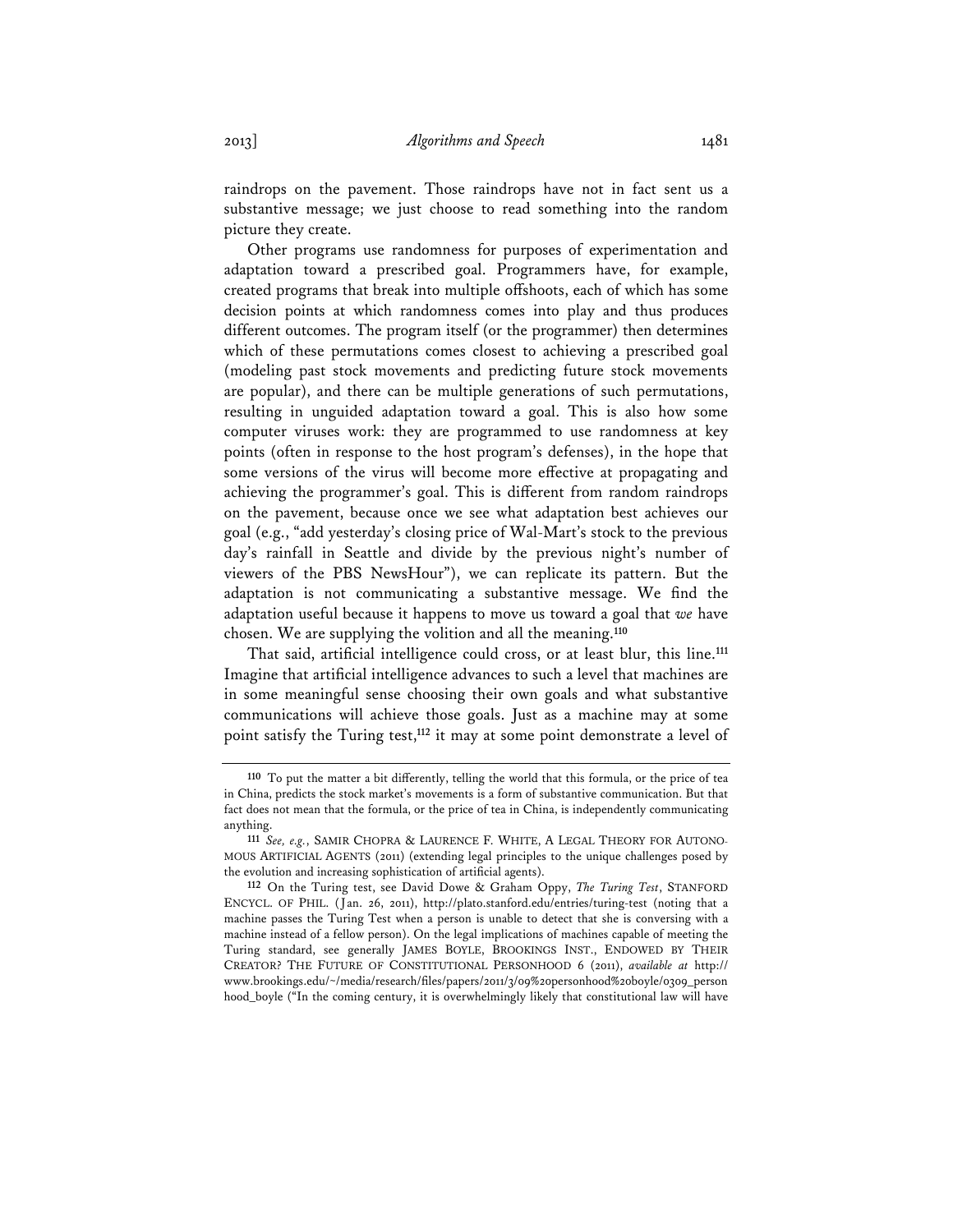choice or volition that is indistinguishable from that of humans. At that point, we might say that the connection to the human creators is sufficiently attenuated that the results no longer reflect humans' decisions about how to determine what to produce, such that there is no longer a human sending a substantive message. No human would be communicating anything. Extending the First Amendment to messages produced by this artificial intelligence would raise the specter that may underlie Tim Wu's concerns: we would be treating the products of machines like those of human minds.**<sup>113</sup>** We could then say that "speech" was truly created (and not just transmitted, or aided) by a machine.**<sup>114</sup>**

### V. SCOPE

Does this mean that heightened scrutiny will apply to almost every regulation of entities that produce words via algorithm? No. Two hurdles to First Amendment coverage are particularly significant. First, the algorithm must send a substantive message. Algorithms that are designed to speed transmission, or make a network operate more efficiently, are not sending any substantive message. Your landline telephone (remember those?) might work better if the telephone company installed algorithms that reduce background noise, but the telephone company has not substantively communicated anything by doing so.**<sup>115</sup>** Second, laws of general applicability like antitrust and tax laws are treated as laws that do not abridge the freedom of speech and thus do not implicate the First Amendment.**<sup>116</sup>**

to classify artificially created entities that have some but not all of the attributes we associate with human beings.").

**<sup>113</sup>** *See* Wu, *supra* note 18.

**<sup>114</sup>** Of course, this assumes we would regard such machines as materially different from humans in the first place. As James Boyle has noted, our grandchildren might view such machines as rightfully entitled to all the protections of personhood. *See* BOYLE, *supra* note 112. But I leave that scenario for another day.

**<sup>115</sup>** *See* Benjamin, *supra* note 8, at 1686.

**<sup>116</sup>** *See* Cohen v. Cowles Media Co., 501 U.S. 663, 669 (1991) ("[G]enerally applicable laws do not offend the First Amendment simply because their enforcement against the press has incidental effects on its ability to gather and report the news."). The Supreme Court has invoked this principle in a long line of antitrust cases. *See infra* note 123 and accompanying text. Some have argued that *Cowles Media*'s statement sweeps too broadly. *See Cowles Media*, 501 U.S. at 676-77 (Souter, J., dissenting) ("[T]his case does not fall within the line of authority holding the press to laws of general applicability where commercial activities and relationships, not the content of publication, are at issue."); Alan E. Garfield, *The Mischief of* Cohen v. Cowles Media Co., 35 GA. L. REV. 1087, 1095 (2001) ("[T]he fact that a law is generally applicable does not necessarily mean there is no need for further First Amendment analysis."); Eugene Volokh, *Speech as Conduct: Generally Applicable Laws, Illegal Courses of Conduct, "Situation-Altering Utterances," and the Uncharted Zones*, 90 CORNELL L. REV. 1277, 1294 (2005) (distinguishing "a facially speech-neutral law, which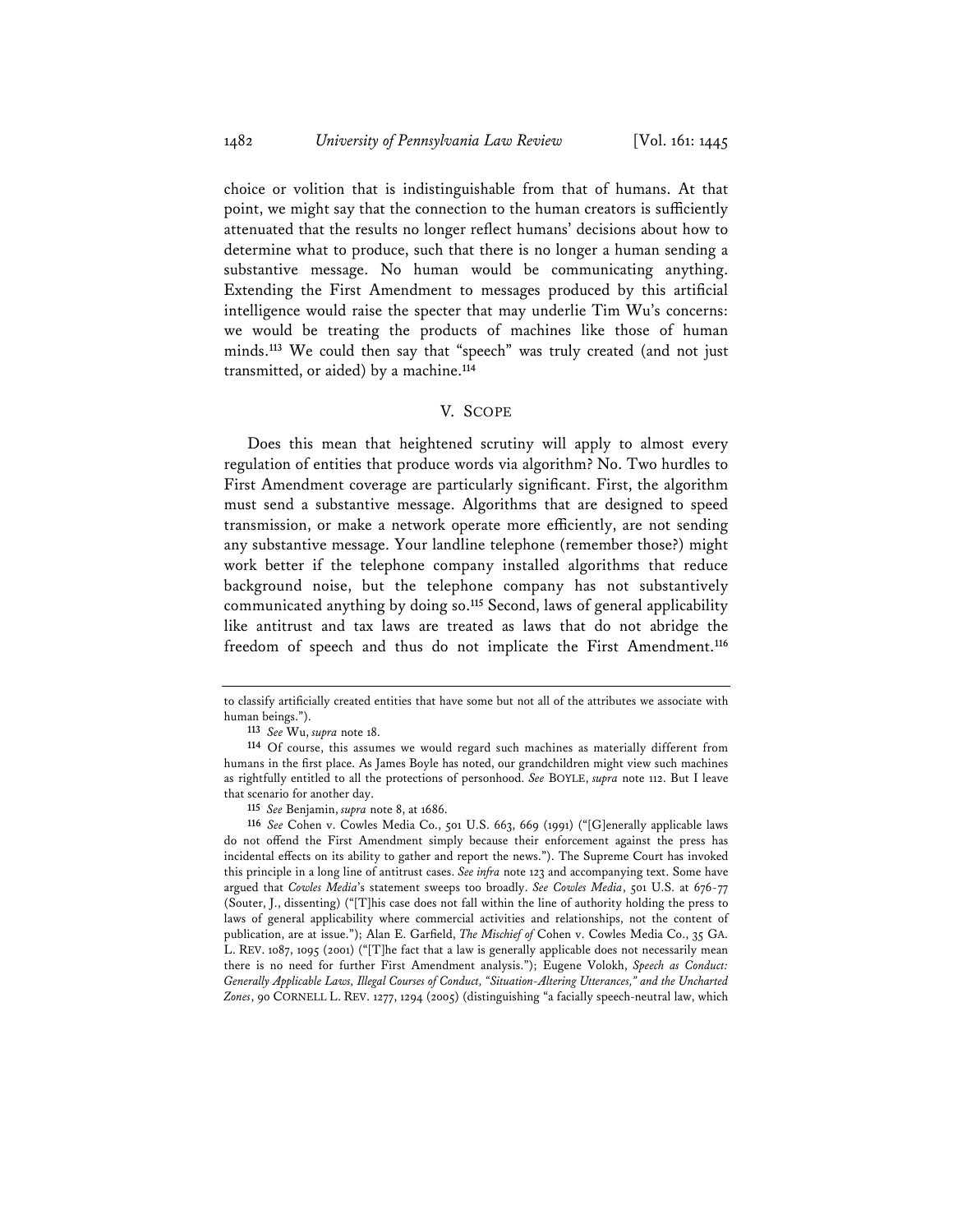Paying income taxes may well limit the ability of a speaker (algorithmbased or not) to communicate as she wishes, but such a limitation is not covered by the Free Speech Clause. One could reject either of these limitations, but such a rejection would constitute a significant remaking of First Amendment jurisprudence.

Each of these axes of limitation can and should extend further. As I noted above, my view is that the mere existence of substantive editing is not sufficient for status as speech under the Free Speech Clause. A substantive communication entails a message that can be sent and received, and that has been sent.**<sup>117</sup>** And not only should generally applicable laws be exempt from First Amendment scrutiny, but so too should laws aimed more specifically at speakers that do not regulate their speech.

Both of these interpretations of the scope of the First Amendment are consistent with the Supreme Court's jurisprudence but arguably not compelled by it. Their adoption would also have the effect of reducing the potential universe of situations in which heightened scrutiny under the Free Speech Clause would apply, and thus alleviating the concerns of those who think that the First Amendment has been applied too broadly. To be clear, I think these are the best readings of the materials and thus would adopt them whether or not they limited the scope of the Free Speech Clause. But insofar as that scope is a concern, these interpretations diminish those concerns to some degree.

I offer these two interpretations because I think they are sound in their own right and consistent with Supreme Court jurisprudence. Both limit the breadth of what "the freedom of speech" might encompass without changing First Amendment jurisprudence. If one's goal were to limit the impact of the Free Speech Clause on the government's ability to regulate, there are other proposals one could advocate—for example, lowering the level of scrutiny entailed in the tests that courts apply to regulations of speech. I do not suggest such changes both because limiting the government's ability to

**117** *See supra* notes 52-62 and accompanying text; *see also* Benjamin, *supra* note 8, at 1701.

is to say a law applicable to a wide variety of conduct, whether speech or not," from "a facially press-neutral law, which is to say a law applicable equally to the press and to others," and stating that the language from the *Cowles Media* majority opinion quoted above "only means that the press gets no special exemption from press-neutral laws. The Court didn't consider whether speakers were entitled to protection from speech-neutral laws, especially when those laws are content-based as applied"). None of these critics argues, however, that generally applicable laws not aimed at content, such as antitrust and tax laws, should in fact be subject to First Amendment scrutiny. *See* Garfield, *supra*, at 1094 ("[O]ne can hardly disagree . . . that the press is not exempt from laws of general applicability. Surely the First Amendment does not immunize the press from obeying fire safety laws in its buildings or from having its delivery trucks obey the speed limits."); Volokh, *supra*, at 1294.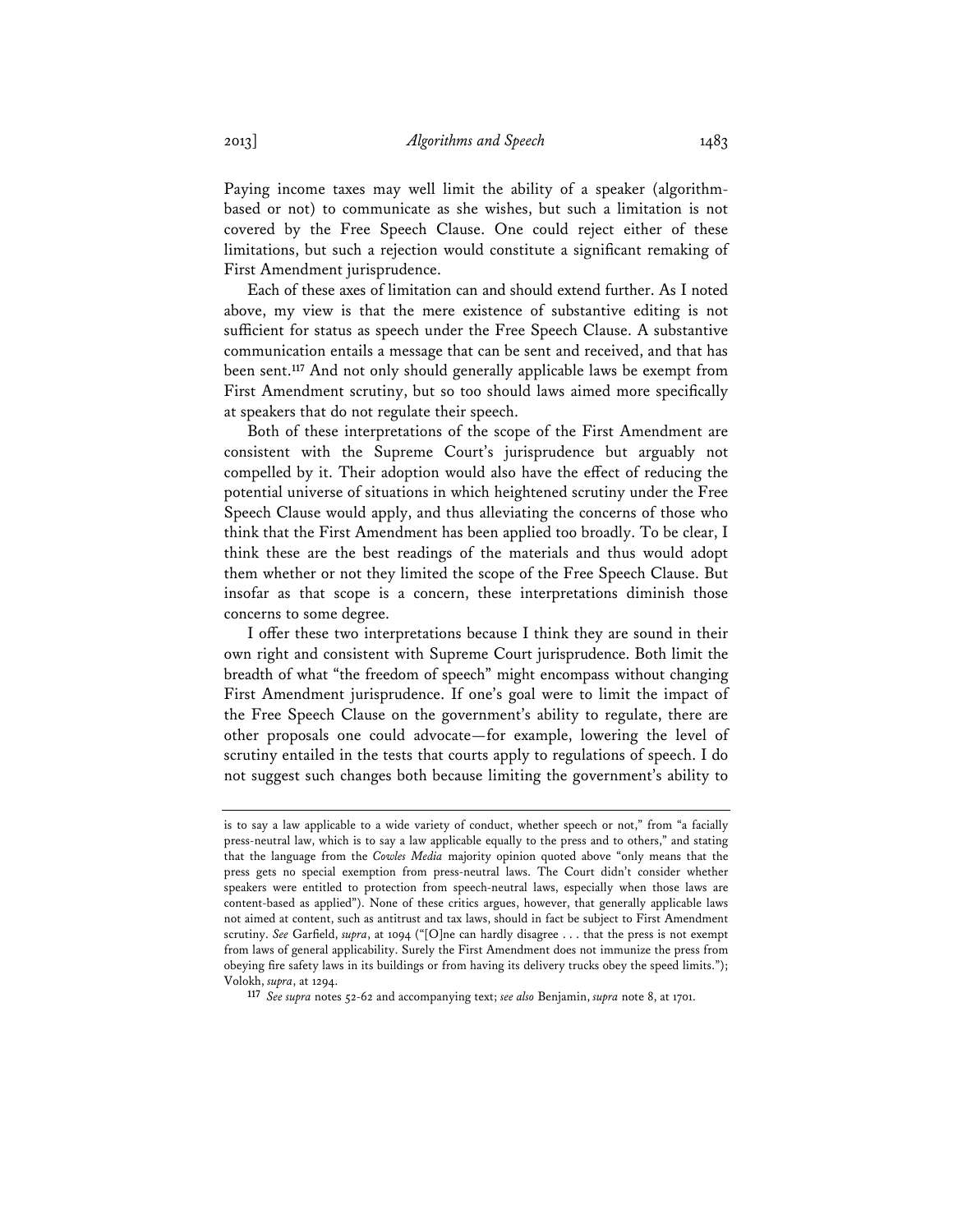regulate is not my goal and because I am focusing here on interpretations of the scope of the Free Speech Clause that are fully consistent with the existing Supreme Court jurisprudence. My point is that without having to change the prevailing approach, the Free Speech Clause can and should be interpreted in ways that limit its scope.

### A. *Requiring Communicating About Your Editing*

The criteria I laid out above include that a message is sendable and receivable, and is actually sent. If you attribute your own private meaning to some action and communicate that meaning to no one, I find it hard to say that you have engaged in speech. In some situations the underlying communication is so clear that the speaker does not need to do anything special to alert listeners or viewers. Newspapers generally do not proclaim "This newspaper is the product of our writing and editing," because that is simply understood by the reading public. In other situations, the relevant action is fairly clearly not speech, so alerting the audience will not transmogrify that action into speech. In *Rumsfeld v. Forum for Academic & Institutional Rights, Inc.*, the Supreme Court stated that the fact that conduct would be expressive only if accompanied by speech identifying its expression was itself an indicator that the conduct was not speech.**<sup>118</sup>**

The question is whether there are situations in which communicating about the underlying activity is necessary for it to be speech. I think the answer is yes. In most situations it will be obvious, but not always; and when it is not obvious, failing to communicate means that the recipient does not know that a message has been sent.

Consider some forms of art, for example. A pile of mud is art, and thus speech, only when it is so presented (e.g., in an art gallery). A pile of candy on the floor becomes artistic communication only when it is identified as the communication of an artist.**<sup>119</sup>** Maybe, however, all this shows is that art is contextual.

Perhaps a more apt real-world comparison is to a secretly edited bulletin board (virtual or otherwise). Consider a webpage open to comments that

**<sup>118</sup>** *See* 547 U.S. 47, 66 (2006) ("The expressive component of a law school's actions is not created by the conduct itself but by the speech that accompanies it. The fact that such explanatory speech is necessary is strong evidence that the conduct at issue here is not so inherently expressive that it warrants protection under [*United States v.*] *O'Brien* [391 U.S. 369 (1968)].").

**<sup>119</sup>** One of Felix Gonzalez-Torres's "signature works" was "Untitled (Placebo—Landscape for Roni)," which consisted of hard candy wrapped in cellophane on a concrete floor. *See* Cate McQuaid, *Sweet but Not Sugarcoated*, BOSTON.COM (Dec. 13, 2007) http://www.boston.com/ae/ theater\_arts/articles/2007/12/13/sweet\_but\_not\_sugarcoated.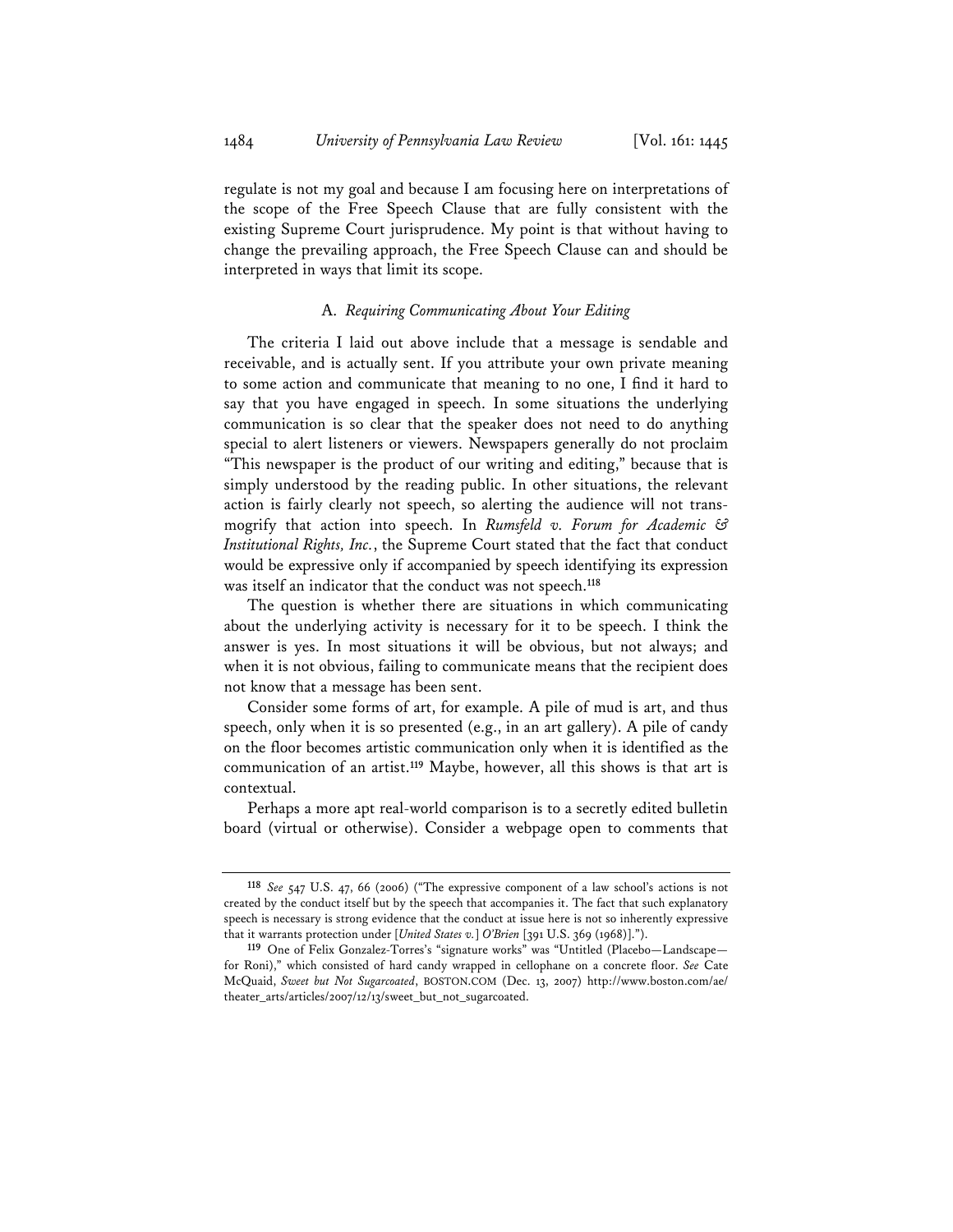are, to all appearances, unedited. There is no suggestion on the part of the website that it moderates or edits these comments in any way, and the number and range of tasteless, offensive comments would support the impression that there is no ongoing moderating or editing. Unbeknownst to all but the few commenters who are censored (and whose complaints are then censored), the webpage owners secretly engage in substantive editing of the comments—maybe they remove posts that are too tasteful, or that support the Socialist Workers Party. The commenters are certainly engaged in speech for First Amendment purposes, but does the webpage owners' editing constitute speech? I think the answer is no, because the owners have not indicated to their users that they are engaged in substantive editing. The users' reading experience has been altered by the webpage owners, but the users have not received a recognizable message. The webpage owners are speaking in a language that sounds like meaningless noise to the users, and the owners are not revealing that it is, in fact, a language but are instead keeping it a secret. By keeping their editing secret, they are not sending any messages. Simply stated, the webpage owners would not have communicated to their users.

That said, I acknowledge that the Supreme Court's jurisprudence does not compel this conclusion. The Court's cases do indicate that a substantive message is necessary, but no case similarly clarifies that it is necessary to alert the world to the existence of your substantive message in situations where that message is not obvious. Indeed, *Turner I* highlights that public affirmations of editing often will not be required. In that case, nothing in the Court's opinion indicates that public pronouncements by cable operators were necessary or even relevant. The Court apparently treated the operators' editing—the fact that they chose what channels to put in their lineups—as sufficiently obvious that public statements by the cable operators were not necessary. There is no Supreme Court case in which the activity giving rise to a message was sufficiently nonobvious that speech acknowledging that activity would have been necessary to put the audience on notice. In my view, this is the most coherent understanding of "communication." A concern about First Amendment overexpansion would further support this view.

This question will be purely academic for many algorithm-based decisions, both because the editors' work will be obvious and because they will acknowledge it. Web users understand, for example, that search engines are not simply presenting them with "the Internet" but are instead using algorithms in order to find the most relevant or highest quality sites in response to their queries. And, as I noted above, the search engines themselves so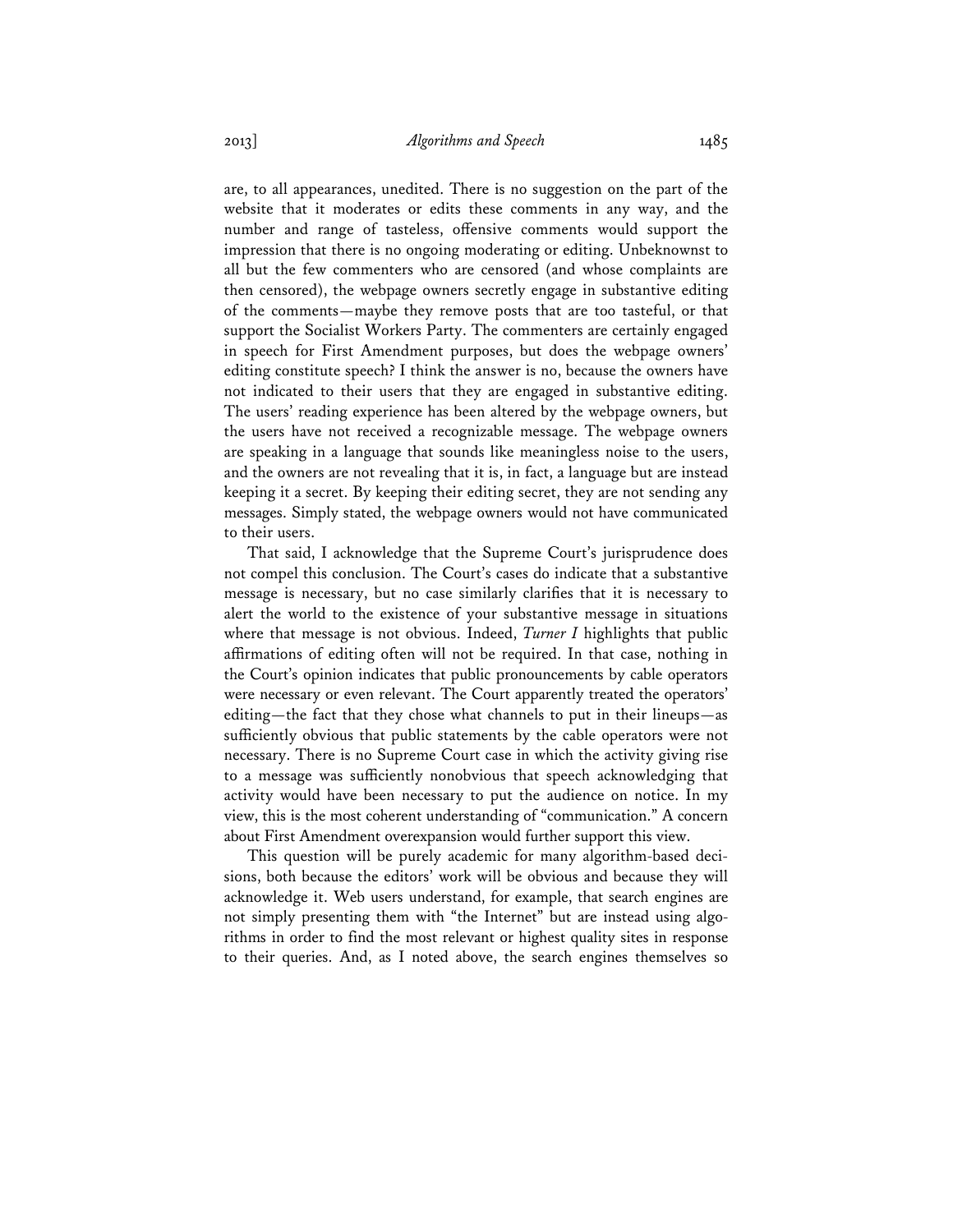state.**120** Similarly, most websites do engage in some screening (algorithmbased, proactive by humans, and/or in response to complaints by humans) of user-submitted material, and communicate that to the world.**<sup>121</sup>** Conversely, most algorithms that affect our experience of the Internet more broadly (like TCP/IP) are designed not to engage in any substantive editing in the first place and do not send any substantive messages.

But there may be situations in which algorithm-based substantive editing is not obvious and the editor keeps it a secret, or sends mixed messages that create doubt. Internet service providers advertise their services as offering the Internet, as opposed to a substantively edited portion of the Internet. But imagine that an Internet service provider engages in substantive editing that would not be obvious and does not communicate that editing to users (say, blocking some webpages that extol the virtues of Falun Gong). Users would find fewer positive sources about Falun Gong on the Web than actually existed, and this might influence their views about Falun Gong (which presumably would be the reason for editing in the first place), but they would not know that their ISP had engaged in such editing. Their ISP would not have sent them any readily understandable message.

What would be required of the hypothetical ISP? The message must be both sendable and sent, but I do not think it is necessary that the message be received. There is obviously no magic formula. And the articulation could depend on how concerned one was about the breadth of the First Amendment's application in the first place. My own view, based on what I think of as a bare-bones understanding of what communication entails, is that the touchstone would be that the speaker had meaningfully attempted to communicate its message to the world, and in particular to its audience.**<sup>122</sup>** There are many different forms of communication—formal advertising, news releases, statements by company officials, blog posts, tweets. A memo that was written and then deleted would not suffice, as there would have been no attempt at communication, but a clear public message would seem to suffice, even if the company did not trumpet it. In an earlier era, identifying a clear public message might have been difficult sometimes. Before the Internet, perhaps a single advertisement in a given city would have had no meaningful chance of being disseminated more broadly and thus would

**<sup>120</sup>** *See supra* notes 74-82 and accompanying text.

**<sup>121</sup>** Even seemingly anarchic Internet communities like 4chan have moderators (and junior moderators, known on 4chan as "janitors") whose role is made clear on the website. *FAQ: What Are "Janitors"?*, 4CHAN, http://www.4chan.org/faq#whojan (last visited Apr. 10, 2013).

**<sup>122</sup>** *See* Benjamin, *supra* note 8, at 1701 (explaining that communication requires a substantive message that can be sent and received and has actually been sent).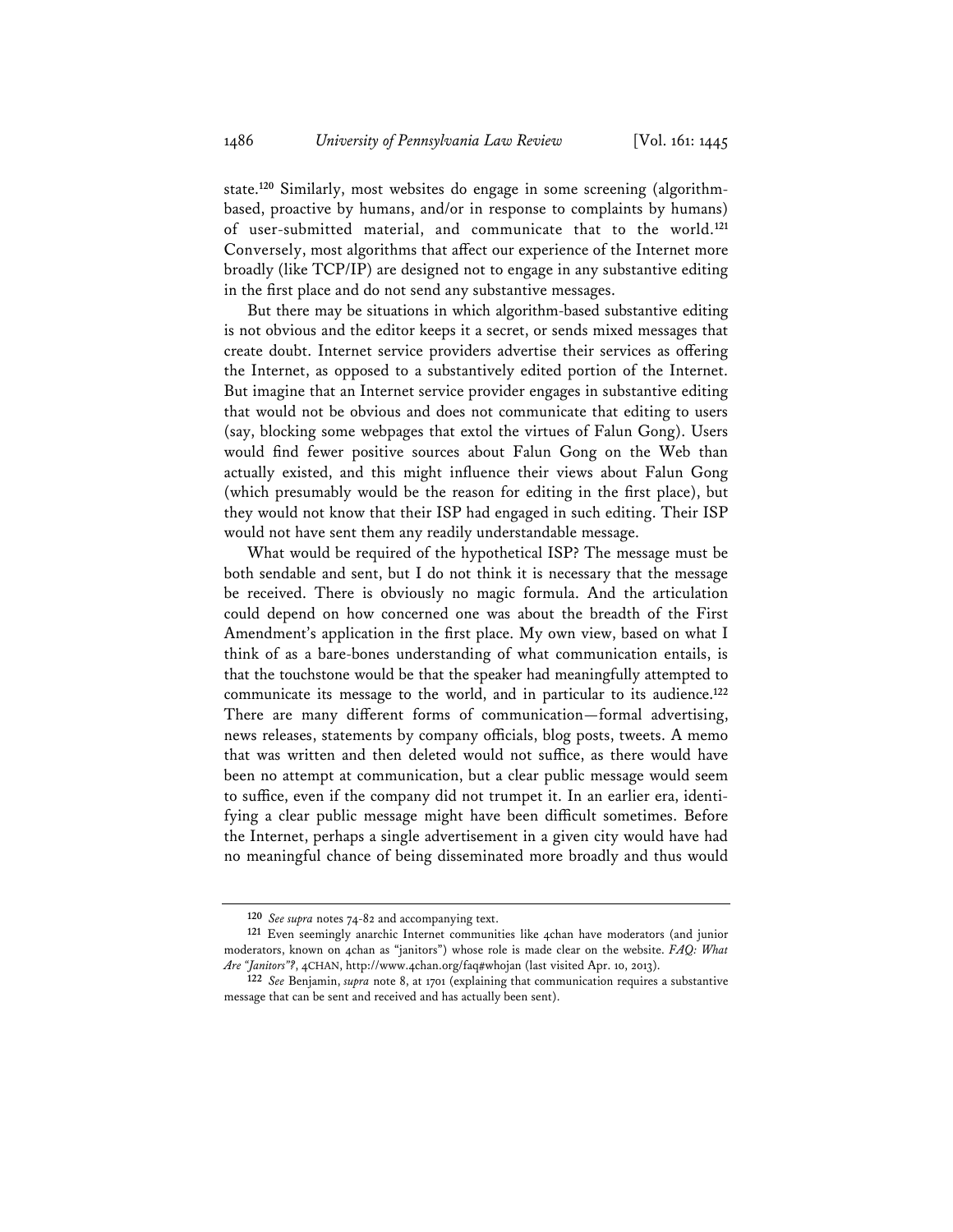not really have been a message sent to the world. But in the Internet era, for better or worse this difficulty largely evaporates: any tweet, blog post, or statement by a company official that presents a company's new position is subject to widespread dissemination via the Web. An entity's public declaration of its policy thus would, in ordinary circumstances, constitute a meaningful attempt to communicate.

The bigger pitfall would involve mixed messages. If one arm of a company proclaims "We edit your experience" and another arm equally loudly proclaims "We don't do any editing," then no meaningful message has been communicated. Such incoherence is more likely if a company changes its position, because articulations of the company's earlier position are likely to remain on the Web. A change in position may impose a greater burden on an entity, because the entity will have to do more in order to communicate its message. The principle is fairly straightforward: in order to engage in speech, one must actually send a substantive message, and the level of action required to send a message may depend on the surrounding circumstances—other statements the entity has made, a contrary reputation that it may have cultivated, etc.

The larger point, though, is that the argument for this requirement could be strengthened, and indeed the nature of the requirement could be toughened, if one wanted to limit the expansiveness of the First Amendment's coverage. Even absent a goal of reining in the application of the First Amendment, in my view the reading outlined above is the most persuasive and coherent understanding of what a communication entails. But such a goal would be furthered by adoption of this requirement.

### B. *Regulations of Speakers Not Aimed at Their Speech*

The Supreme Court has consistently held that laws of general applicability, like antitrust laws, can be applied to speakers without implicating the First Amendment.**<sup>123</sup>** That said, there are a couple of exceptions. Under

**<sup>123</sup>** *See* Associated Press v. United States, 326 U.S. 1, 19-20 (1945) (applying generally applicable antitrust laws to a company's core First Amendment activities); *id.* at 7 ("The fact that the publisher handles news while others handle food does not . . . afford the publisher a peculiar constitutional sanctuary in which he can with impunity violate laws regulating his business practices."); Lorain Journal Co. v. United States, 342 U.S. 143, 156 (1951) ("Injunctive relief under . . . the Sherman Act is as appropriate a means of enforcing the Act against newspapers as it is against others."); *see also* FCC v. Nat'l Citizens Comm. for Broad., 436 U.S. 775, 800 n.18 (1978) ("[A]pplication of the antitrust laws to newspapers is not only consistent with, but is actually supportive of the values underlying, the First Amendment."). This also extends to remedies. *See* Nat'l Soc'y of Prof'l Eng'rs v. United States, 435 U.S. 679, 697-98 (1978) ("In fashioning a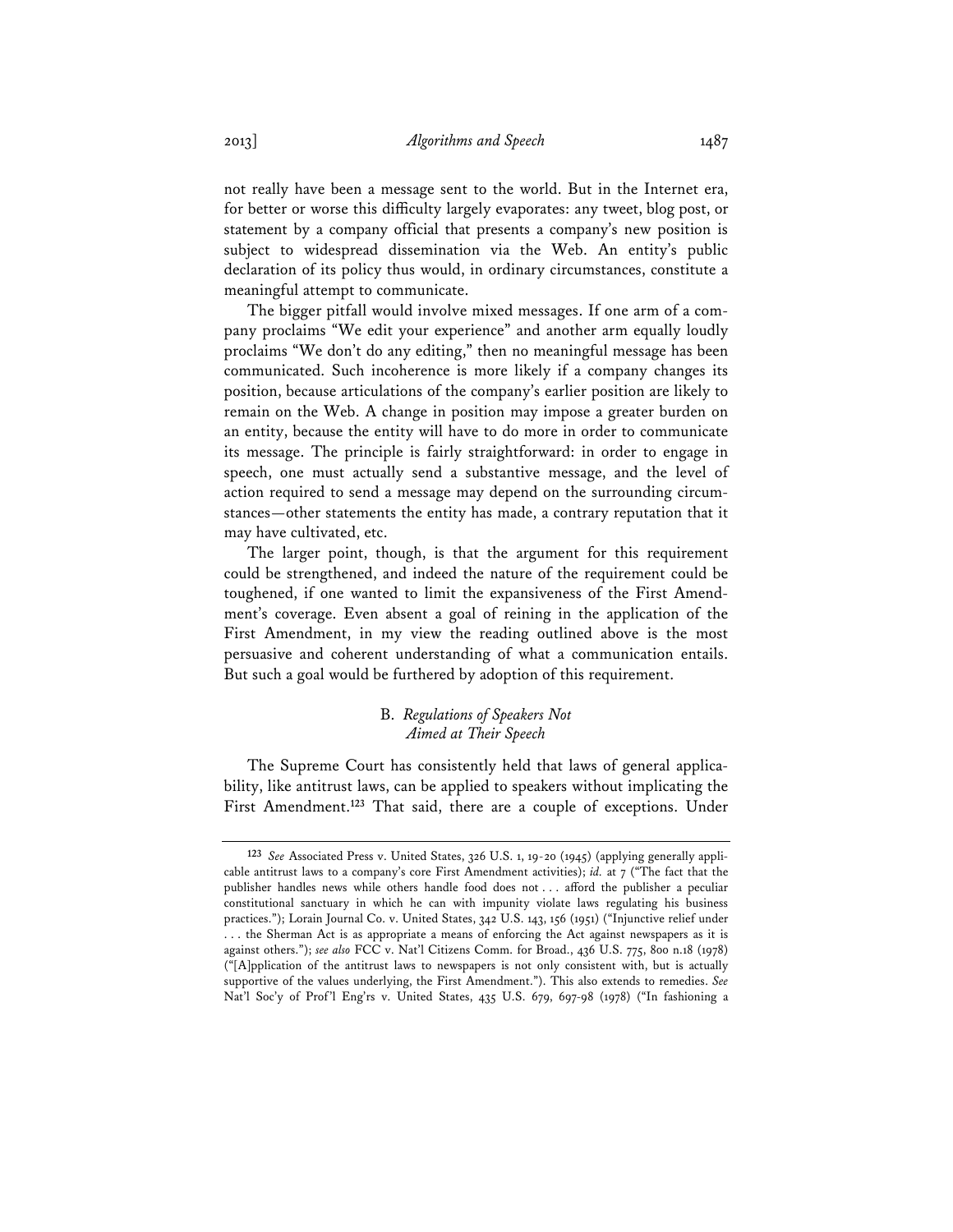*Eastern Railroad Presidents Conference v. Noerr Motor Freight, Inc.*, **<sup>124</sup>** antitrust enforcement against actions aimed at changing regulations would implicate the First Amendment. And politically motivated boycotts are covered by the First Amendment under *NAACP v. Claiborne Hardware Co.***<sup>125</sup>** *Noerr* construed the Sherman Act not to apply to conduct aimed at "influencing the passage or enforcement of laws" in light of the constitutional problems with a contrary construction—that regulation of such conduct would conflict with the First Amendment right to petition the government.**<sup>126</sup>** *Claiborne Hardware*, meanwhile, emphasized that the challenged action (a boycott of white merchants by the NAACP in Mississippi during the civil rights movement) "sought to bring about political, social, and economic change. Through speech, assembly, and petition—rather than through riot or revolution—petitioners sought to change a social order that had consistently treated them as second-class citizens."**<sup>127</sup>**

Both of these categories of First Amendment applicability have been construed fairly narrowly to apply only to coordinated actions aimed

**127** 458 U.S. at 911-12.

remedy, the District Court may, of course, consider the fact that its injunction may impinge upon rights that would otherwise be constitutionally protected, but those protections do not prevent it from remedying the antitrust violations.")

**<sup>124</sup>** 365 U.S. 127 (1961).

**<sup>125</sup>** 458 U.S. 886, 907 (1982) ("[B]oycott[s] [are] a form of speech or conduct . . . ordinarily entitled to protection under the First and Fourteenth Amendments.").

**<sup>126</sup>** *See Noerr*, 365 U.S. at 137-38 ("To hold that the government retains the power to act in this representative capacity and yet hold, at the same time, that the people cannot freely inform the government of their wishes . . . would raise important constitutional questions. The right of petition is one of the freedoms protected by the Bill of Rights, and we cannot, of course, lightly impute to Congress an intent to invade these freedoms."); *see also id.* at 139 ("A construction of the Sherman Act that would disqualify people from taking a public position on matters in which they are financially interested would thus deprive the government of a valuable source of information and, at the same time, deprive the people of their right to petition in the very instances in which that right may be of the most importance to them."). The Court reiterated this interpretation of the Sherman Act in light of the speech principles at stake in *United Mine Workers of America v. Pennington*. *See* 381 U.S. 657, 670 (1965) ("*Noerr* shields from the Sherman Act a concerted effort to influence public officials regardless of intent or purpose."); *see also* Cal. Motor Transp. Co. v. Trucking Unlimited, 404 U.S. 508, 510-11 (1972) ("We conclude that it would be destructive of rights of association and of petition to hold that groups with common interests may not, without violating the antitrust laws, use the channels and procedures of state and federal agencies and courts to advocate their causes and points of view respecting resolution of their business and economic interests *vis-à-vis* their competitors."). In *Allied Tube and Conduit Corp. v. Indian Head, Inc.*, the Court summarized the doctrine by stating flatly that "[c]oncerted efforts to restrain or monopolize trade by petitioning government officials are protected from antitrust liability under the doctrine established by *Noerr*; *Pennington*; and *California Motor Transport Co.*" 486 U.S. 492, 499 (1988).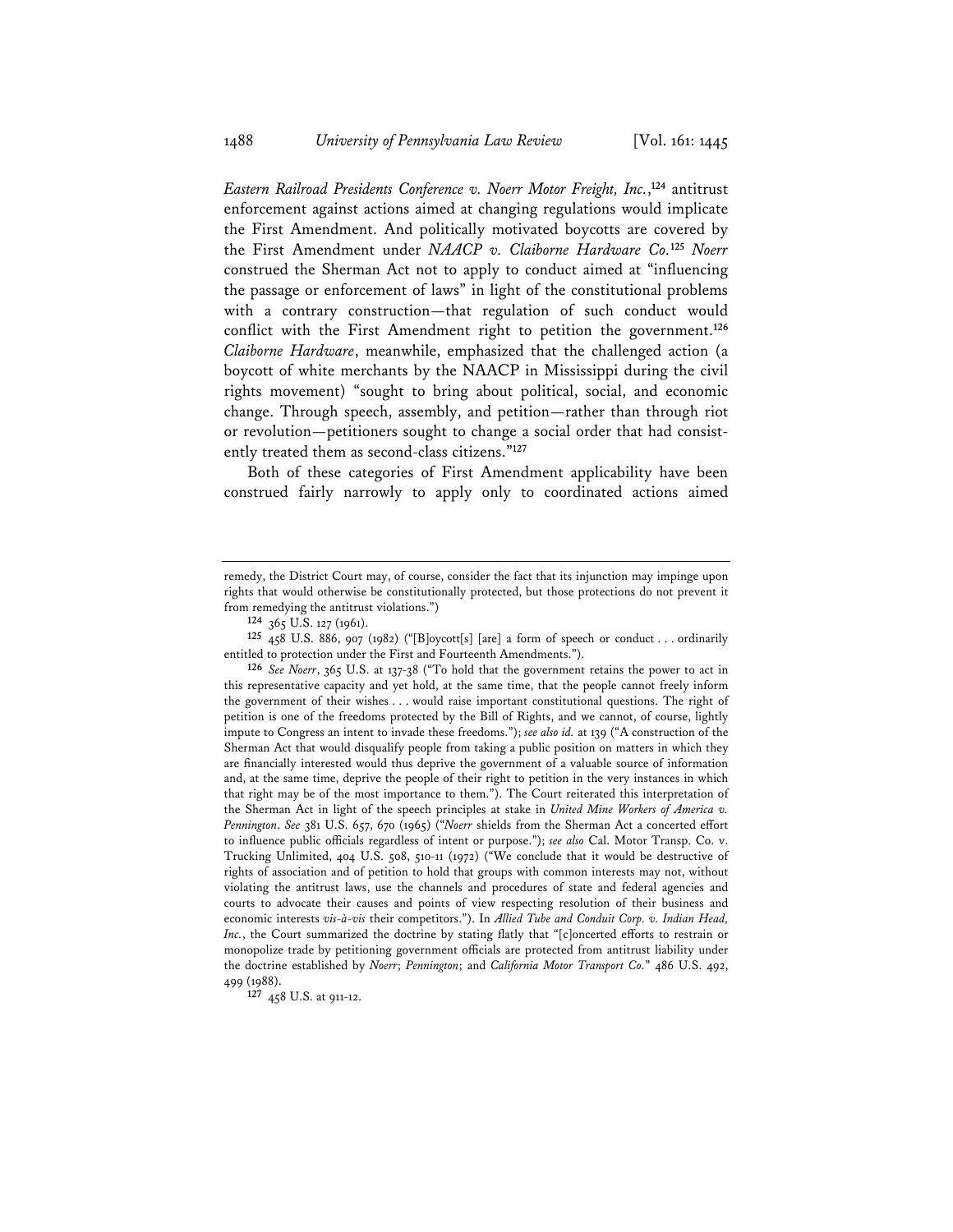directly at influencing government action.**<sup>128</sup>** *FTC v. Superior Court Trial Lawyers Ass'n* is instructive.**<sup>129</sup>** The case involved a group of court-appointed lawyers who objected to the low level of compensation in Washington, DC, criminal cases and organized a boycott aimed at increasing that compensation.**<sup>130</sup>** After the Federal Trade Commission initiated an antitrust action against the lawyers' group, the Court of Appeals for the D.C. Circuit concluded that the boycott "contain[ed] an element of expression warranting First Amendment protection" and applied heightened scrutiny.**<sup>131</sup>** The Supreme Court rejected this notion, and further emphasized that *Noerr* had found the First Amendment relevant in an antitrust action against a publicity campaign designed to produce government action, not an antitrust action against a restraint of trade.**<sup>132</sup>** The Court also stressed the narrowness of *Claiborne Hardware*, holding that First Amendment coverage for political boycotts was "not applicable to a boycott conducted by business competitors who 'stand to profit financially from a lessening of competition in the boycotted market.'"**<sup>133</sup>**

One unsettled question is whether the First Amendment encompasses laws that single out speakers (and thus are not generally applicable) but do not regulate their speech. In *Arkansas Writers' Project, Inc. v. Ragland*, the Supreme Court suggested that any law singling out a set of speakers for special treatment was subject to First Amendment scrutiny.**<sup>134</sup>** By contrast,

[I]n the *Noerr* case the alleged restraint of trade was the intended *consequence* of public action; in this case the boycott was the *means* by which respondents sought to obtain favorable legislation. The restraint of trade that was implemented while the boycott lasted would have had precisely the same anticompetitive consequences during that period even if no legislation had been enacted.

#### *Superior Court Trial Lawyers Ass'n*, 493 U.S. at 424-25.

**133** *Id.* at 426-27 (quoting Allied Tube & Conduit Corp. v. Indian Head, Inc., 486 U.S. 492, 508 (1988)). *Allied Tube* similarly distinguished politically motivated from profit-motivated boycotts, and held that only the former trigger First Amendment scrutiny. 486 U.S. at 506-10. The Court distinguished *Claiborne Hardware* by emphasizing that the civil rights boycott in *Claiborne Hardware* "was not motivated by any desire to lessen competition or to reap economic benefits . . . and the boycotters were consumers who did not stand to profit financially from a lessening of competition in the boycotted market." *Id.* at 508.

**134** *See* 481 U.S. 221, 228 (1987) ("[S]elective taxation of the press—either singling out the press as a whole or targeting individual members of the press—poses a particular danger of abuse

**<sup>128</sup>** *See, e.g.*, *Noerr*, 365 U.S. at 144 ("There may be situations in which a publicity campaign, ostensibly directed toward influencing governmental action, is a mere sham to cover what is actually nothing more than an attempt to interfere directly with the business relationships of a competitor and the application of the Sherman Act would be justified.").

**<sup>129</sup>** 493 U.S. 411 (1990).

**<sup>130</sup>** *Id.* at 414-18.

**<sup>131</sup>** 856 F.2d 226, 248 (D.C. Cir. 1988), *rev'd in part*, 493 U.S. 411 (1990).

**<sup>132</sup>** Specifically, the Court stated: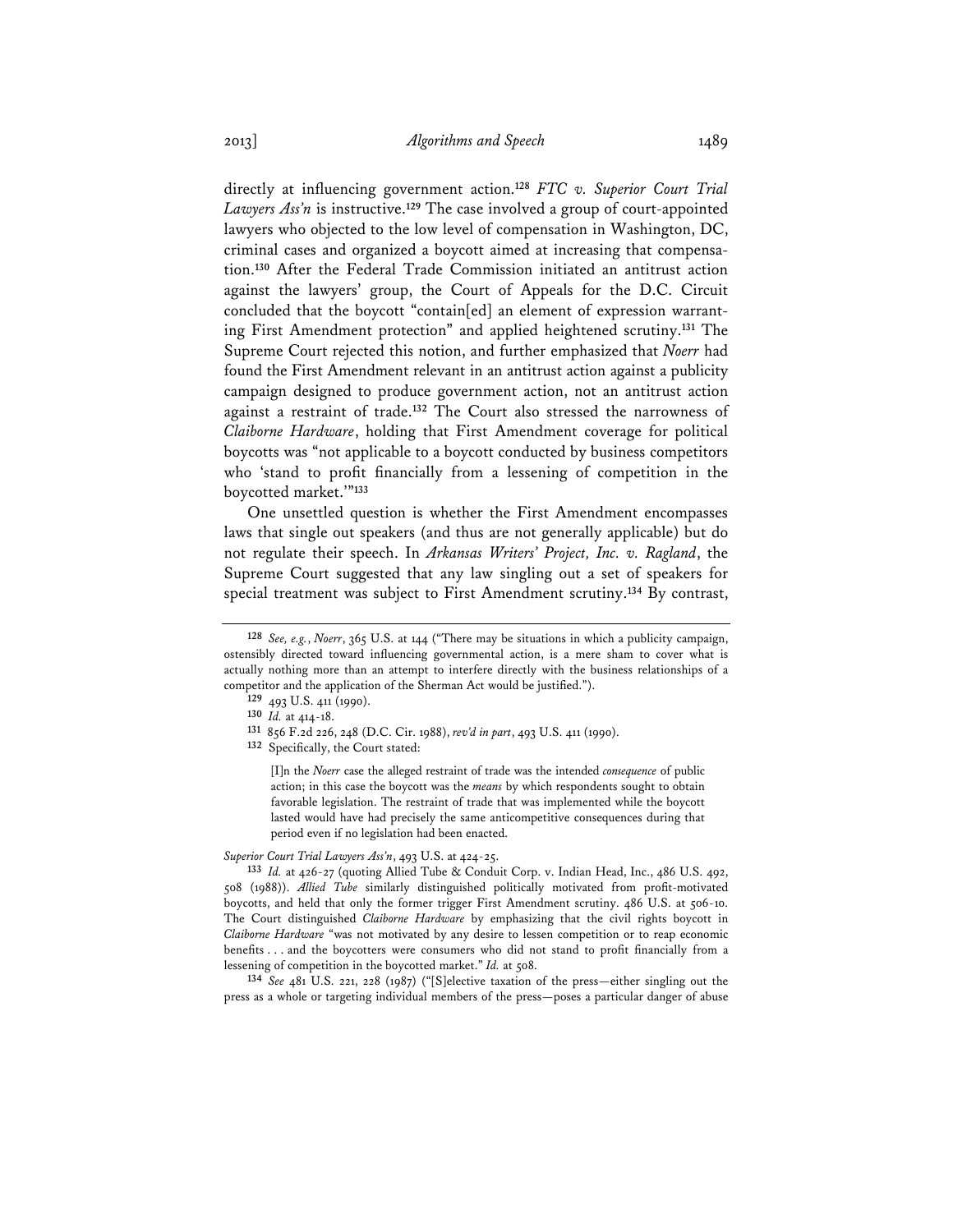in *Leathers v. Medlock* the Court held that First Amendment review applies only to differential taxation schemes that threaten to suppress the expression of particular ideas or viewpoints, target a small group of speakers, or discriminate based on the content of speech.**<sup>135</sup>** *Leathers* stated that "differential taxation of speakers, even members of the press, does not implicate the First Amendment unless the tax is directed at, or presents the danger of suppressing, particular ideas."**<sup>136</sup>**

What about the application of the First Amendment to a regulation whose only connection to speech was that it applied to an entity that engages in speech? The D.C. Circuit has treated all regulations of cable operators as raising First Amendment issues. Some of these regulations directly relate to cable operators' speech.**<sup>137</sup>** Requiring cable operators to set aside some of their capacity for public, educational, and governmental channels, and for stations subject to leased access, for instance, could reduce the number of channels over which cable operators can exercise editorial control and thus limit their ability to engage in speech under the First Amendment.**<sup>138</sup>** Other regulations that the D.C. Circuit has subjected to First Amendment scrutiny, however, have no direct connection to cable operators' editing. The best example is the regulation of the rates that cable companies can charge to their customers. The D.C. Circuit, with little discussion, held that such regulation is subject to First Amendment scrutiny.**<sup>139</sup>** The nexus between rate regulation and cable operators' exercise of editorial discretion is not obvious. One could argue that rate regulation reduces revenues, which limits the ability of a cable operator to produce the content

by the state."); *see also Turner I*, 512 U.S. 622, 640-41 (1994) ("[L]aws that single out the press, or certain elements thereof, for special treatment . . . are always subject to at least some degree of heightened First Amendment scrutiny.").

**<sup>135</sup>** 499 U.S. 439, 447 (1991).

**<sup>136</sup>** *Id.* at 453.

**<sup>137</sup>** One example is vertical concentration limits on cable operators, which limit the percentage of channels in which an operator has an ownership interest that it can include in its lineup, thus constraining the operator's choice of which channels to air. *See* 47 U.S.C. § 533(f)(1)(B) (2006) (mandating that the FCC "establish[] reasonable limits on the number of channels on a cable system that can be occupied by a video programmer in which a cable operator has an attributable interest"); Time Warner Entm't Co. v. FCC, 240 F.3d 1126, 1137-39 (D.C. Cir. 2001) (applying First Amendment scrutiny to rules promulgated under §  $533(f)(1)(B)$ .

**<sup>138</sup>** *See* Time Warner Entm't Co. v. FCC, 93 F.3d 957, 973 (D.C. Cir. 1996) (finding that such regulation could present First Amendment problems, but rejecting a facial challenge to the statute at issue).

**<sup>139</sup>** *See* Time Warner Entm't Co. v. FCC, 56 F.3d 151, 181-82 (D.C. Cir. 1995) (addressing the First Amendment's application in a single sentence).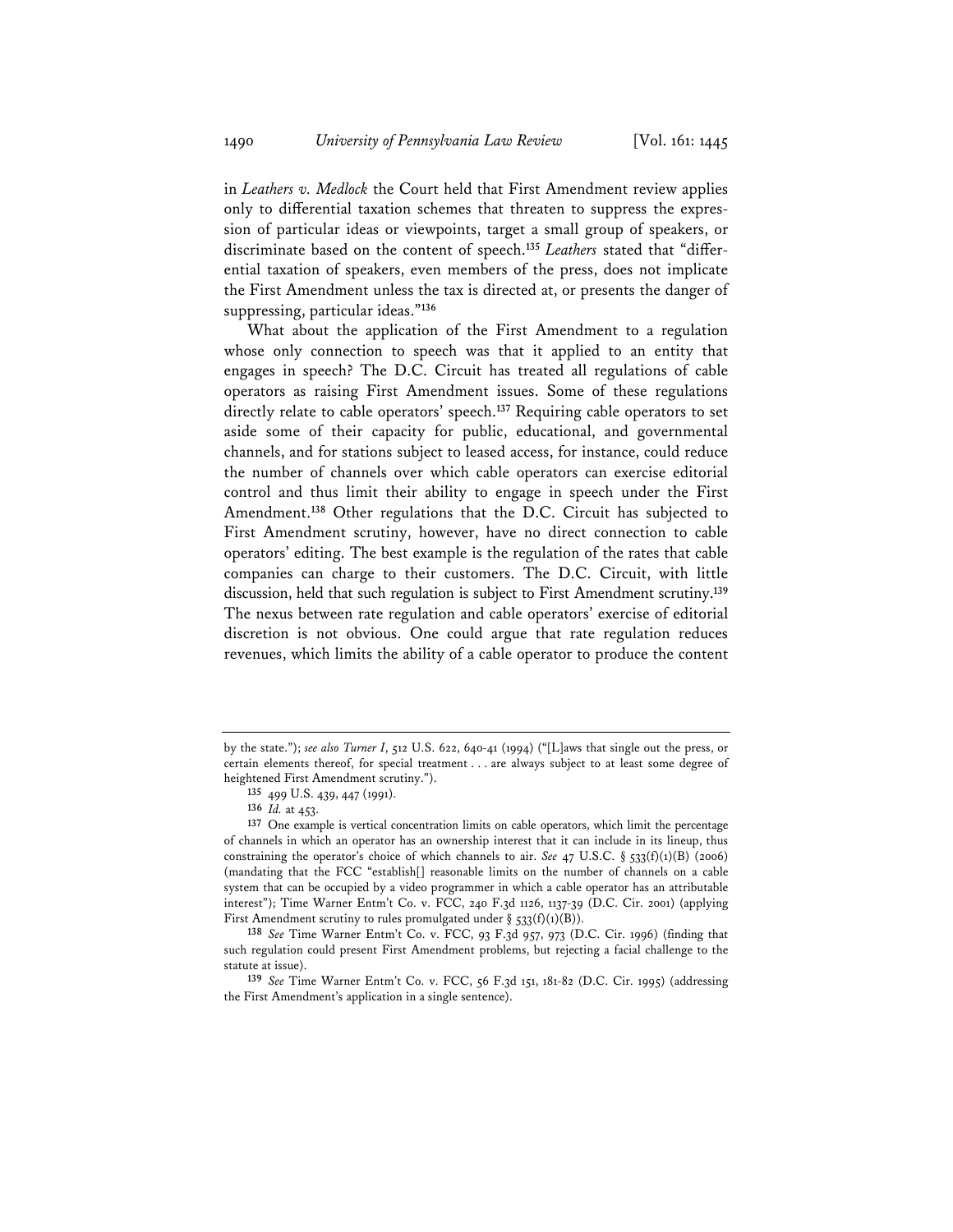it wants and to exercise editorial discretion as it sees fit.**140** But this argument would suggest that virtually every regulation that specifically applies to a company engaged in speech will be subject to First Amendment scrutiny, because almost any regulation can have the effect of reducing revenue.

The Supreme Court has not considered cases involving the rate regulation of cable television service or other regulations that have similarly tenuous connections to speech.**<sup>141</sup>** That is, every regulation to which the Court has applied First Amendment scrutiny has had some additional element connecting it to speech, and thus the Court has never considered the applicability of the First Amendment to a regulation whose only connection to speech was that it was not of general applicability and applied to an entity that engaged in speech.

Whereas excluding algorithm-based decisions (or even just search engines) from the ambit of the First Amendment would entail a significant revamping of First Amendment jurisprudence, rejecting the D.C. Circuit's position would have no such effect. It is about as discrete and separable a question as arises in the First Amendment context. The Supreme Court's jurisprudence permits either answer: the logic of the cases simply does not dictate, or even strongly hint at, an answer to this question. And, for the

486 U.S. at 759.

**<sup>140</sup>** *See* Christopher S. Yoo, *Architectural Censorship and the FCC*, 78 S. CAL. L. REV. 669, 687 (2005) (contending that "rate regulation had the unintended consequence of degrading the quality of existing cable offerings and foreclosing the emergence of higher quality channel packages despite viewers' willingness to pay for them").

**<sup>141</sup>** The Supreme Court has invalidated statutes giving local officials authority to permit or ban distribution of newspapers and other forms of speech, but those cases focused on the possibility of content and viewpoint discrimination created by unbridled discretion to permit or ban. *See* City of Lakewood v. Plain Dealer Publ'g Co., 486 U.S. 750, 767-68 (1988) ("[T]his Court has long been sensitive to the special dangers inherent in a law placing unbridled discretion directly to license speech, or conduct commonly associated with speech, in the hands of a government official."); *see also* Saia v. New York, 334 U.S. 558, 562 (1948) ("When a city allows an official to ban [loud-speakers] in his uncontrolled discretion, it sanctions a device for suppression of free communication of ideas."); Lovell v. City of Griffin, 303 U.S. 444, 450-51 (1938) (invalidating a regulation prohibiting the distribution of leaflets without the approval of the city manager). Indeed, in *Plain Dealer* the Court stated,

This is not to say that the press or a speaker may challenge as censorship any law involving discretion to which it is subject. The law must have a close enough nexus to expression, or to conduct commonly associated with expression, to pose a real and substantial threat of the identified censorship risks.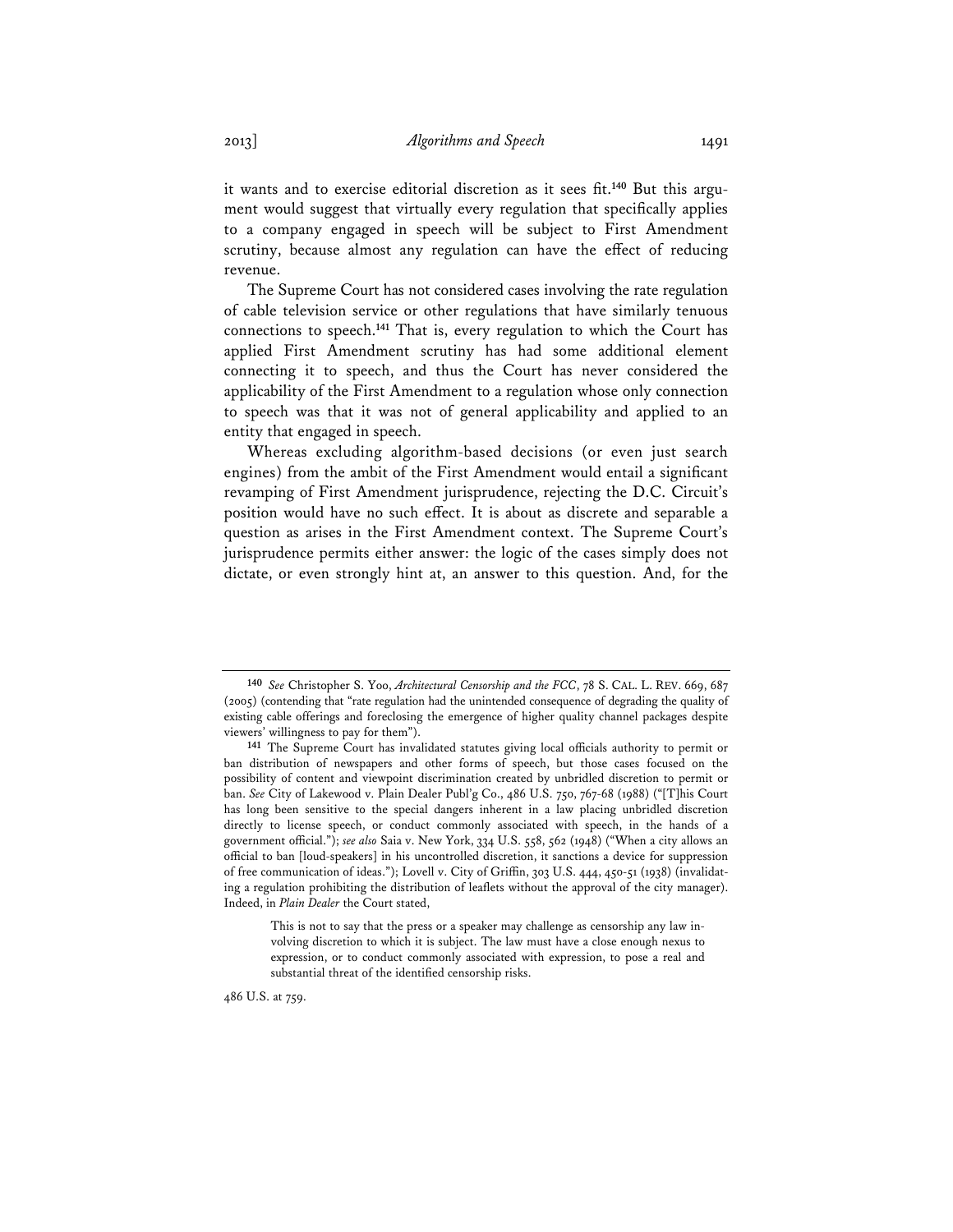reasons I discussed at the outset, textual and historical interpretive tools do not provide an answer.**<sup>142</sup>**

In other words, with respect to generic regulations of speakers—that is, regulations that are not directly connected to the conduct giving rise to speech and that betray no censorious goals, no preference for content, and no desire to squelch particular speakers—there seem to be no broadly accepted sources or reasoning that push us strongly in one direction or another. As a result, in my view this is an appropriate place for other considerations to play a role. I incline toward consequentialism, and I think there are good consequentialist reasons related to the concerns about heightened scrutiny applying too broadly for rejecting the D.C. Circuit's position. Given the rise of substantive editing (happening all the more frequently via algorithms, but of course not limited to algorithms), applying the First Amendment to all specific regulations of companies engaged in such editing would have a massive impact. One could reject the D.C. Circuit's approach on other bases of course. Under conceptions focusing on autonomy and self-expression, for example, it would be risible for a court to apply the First Amendment to economic regulation of companies engaged in speech. My point is simply that insofar as we are concerned about First Amendment scrutiny applying too broadly, this is an appropriate point of limitation.

### **CONCLUSION**

In this Article I have attempted to take seriously both broadly accepted sources and forms of reasoning and concerns about expansion of the application of the First Amendment. Consistent with that focus, I have considered how those broadly accepted sources (in particular Supreme Court jurisprudence) would apply to First Amendment coverage of algorithm-based decisions, whether we can exclude such decisions from the First Amendment without radically revamping First Amendment jurisprudence, and whether there are attractive interpretations of the First Amendment's scope consistent with current jurisprudence that would limit its feared overexpansion.

Those worried about the Free Speech Clause expanding too far, particularly with respect to algorithm-based decisionmaking (or maybe just Google), might find the proposals in the previous Part unsatisfying. If drawing nonarbitrary lines that do not radically reorient First Amendment

**<sup>142</sup>** Other than, perhaps, the possible originalist conclusion that our entire First Amendment jurisprudence is misbegotten because the freedom of speech is only a freedom from prior restraints. *See supra* note 27 and accompanying text.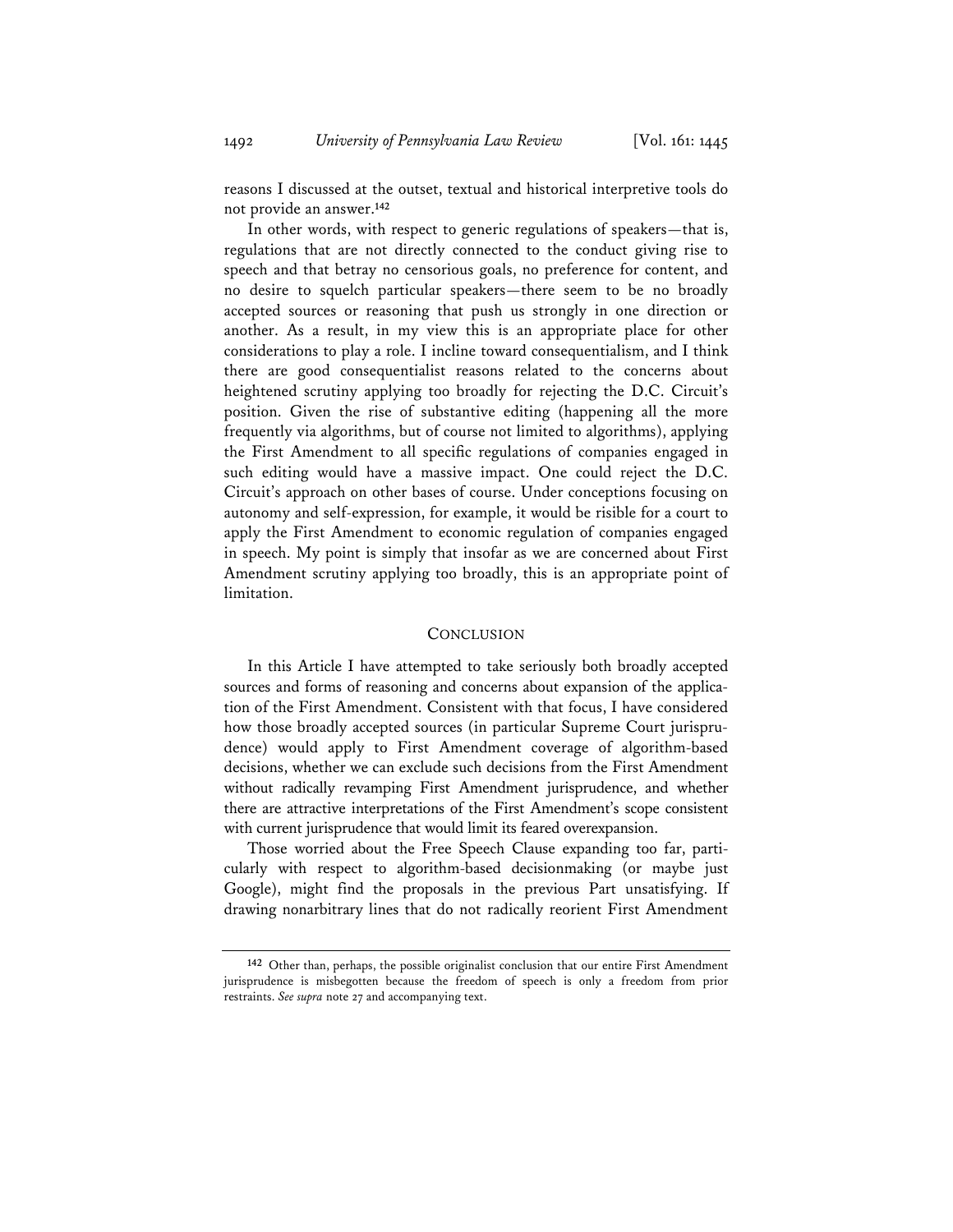jurisprudence provides protections for algorithm-based outputs, then perhaps we should be willing to draw arbitrary lines or radically reorient First Amendment jurisprudence.

There is no way to definitively refute these arguments. Perhaps inclusion of algorithm-based decisions illuminates just how far Free Speech jurisprudence has gone off the rails (to use a technical term), such that we need to remake it. Or perhaps algorithm-based decisions are such unattractive candidates for First Amendment inclusion that we should draw a somewhat arbitrary line excluding them.

In my view, any line between algorithm-based and human-based decisions would be unjustifiably arbitrary, so a radical reorientation is the more attractive of the two options in this context.**<sup>143</sup>** But that does not answer the

**<sup>143</sup>** Commerce Clause jurisprudence provides a point of comparison. Even after *United States v. Lopez*, the Supreme Court's interpretation of Congress's interstate commerce power has been so expansive that almost every imaginable piece of federal legislation is authorized by the commerce power. *See* 514 U.S. 549, 567 (1995) (refusing to hold that "the possession of a gun in a local school zone" reflects economic activity that rises to the level of interstate commerce and thus implicates the commerce power); *see also* United States v. Morrison, 529 U.S. 598 (2000) (holding a federal statutory remedy for the victims of gender-motivated violence unconstitutional because it did not comport with the Commerce Clause). *Cf.* Gonzales v. Raich, 545 U.S. 1 (2005) (upholding the constitutionality of the Federal Controlled Substances Act as applied to intrastate, noncommercial cultivation and possession of marijuana under the Commerce Clause)*.* Some of those concerned about this development (notably Justice Thomas) have argued for a radical reorientation of the Court's jurisprudence. *See Lopez*, 514 U.S. at 584 (1995) (Thomas, J., concurring) (arguing that the Court "ought to temper [its] Commerce Clause jurisprudence"); *Morrison*, 529 U.S. at 627 (Thomas, J., concurring) (criticizing the Court's "view that the Commerce Clause has virtually no limits" and advocating for a shift to a "standard more consistent with the original understanding"). Others have argued for drawing ad hoc, and arguably arbitrary, lines to limit the expansion of that power. Both of these positions were articulated (minus any concession of possible arbitrariness) in arguments against the constitutionality of the Affordable Care Act. Some advocates argued for a radical revamping of Commerce Clause jurisprudence. *See, e.g.*, Brief for Virginia Delegate Bob Marshall et al. as Amici Curiae in Support of Respondents at 11-14, Dep't of Health & Human Servs. v. Florida, 132 S. Ct. 2566 (2012) (No. 11-398), 2012 WL 484059 (Feb. 13, 2012) (arguing for a reconsideration of the Court's Commerce Clause cases, particularly *Wickard v. Filburn*, 317 U.S. 111 (1942), and *United States v. Darby*, 312 U.S. 100 (1941)). Many more pushed for a distinction between activity and inactivity. They often acknowledged that the distinction was ad hoc, and that they preferred a more fundamental rethinking of Commerce Clause jurisprudence. But they saw the action–inaction distinction as a tenable way of limiting Commerce Clause expansion without entailing a radical reorientation of the jurisprudence. *See, e.g.*, Randy E. Barnett, *Commandeering the People: Why the Individual Health Insurance Mandate Is Unconstitutional*, 5 N.Y.U. J.L. & LIBERTY 581, 619 (2010) ("Of course, like the distinction between economic and noneconomic activity, the activity–inactivity distinction would not perfectly distinguish between incidental and remote exercises of implied powers. But, however imperfect, some such line must be drawn to preserve Article I's scheme of limited and enumerated powers."). Whatever the merits of that argument in the Commerce Clause context, I think drawing a line between algorithm-based and human-based decisions for purposes of First Amendment coverage is so arbitrary as to be undesirable.